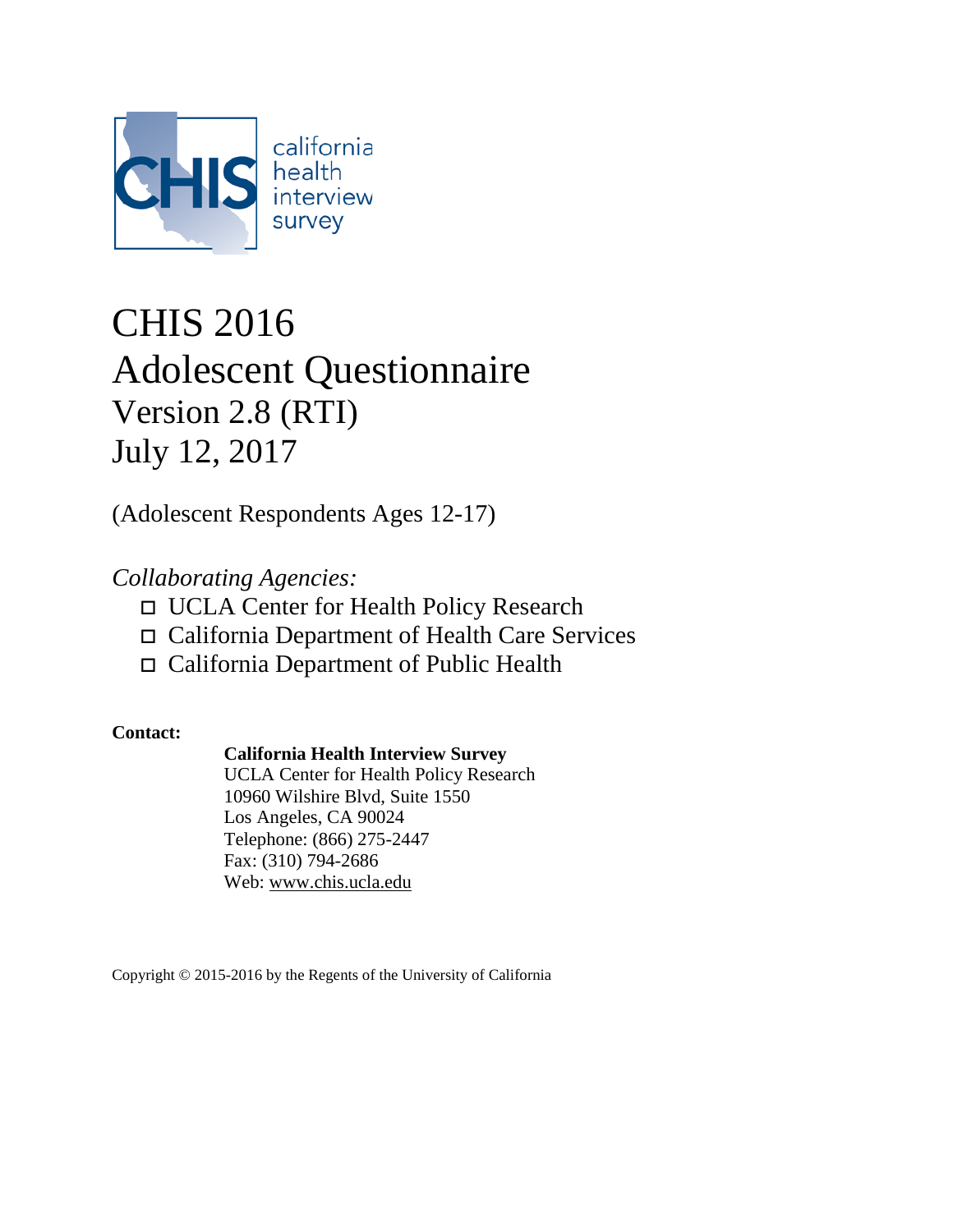## **TABLE OF CONTENTS**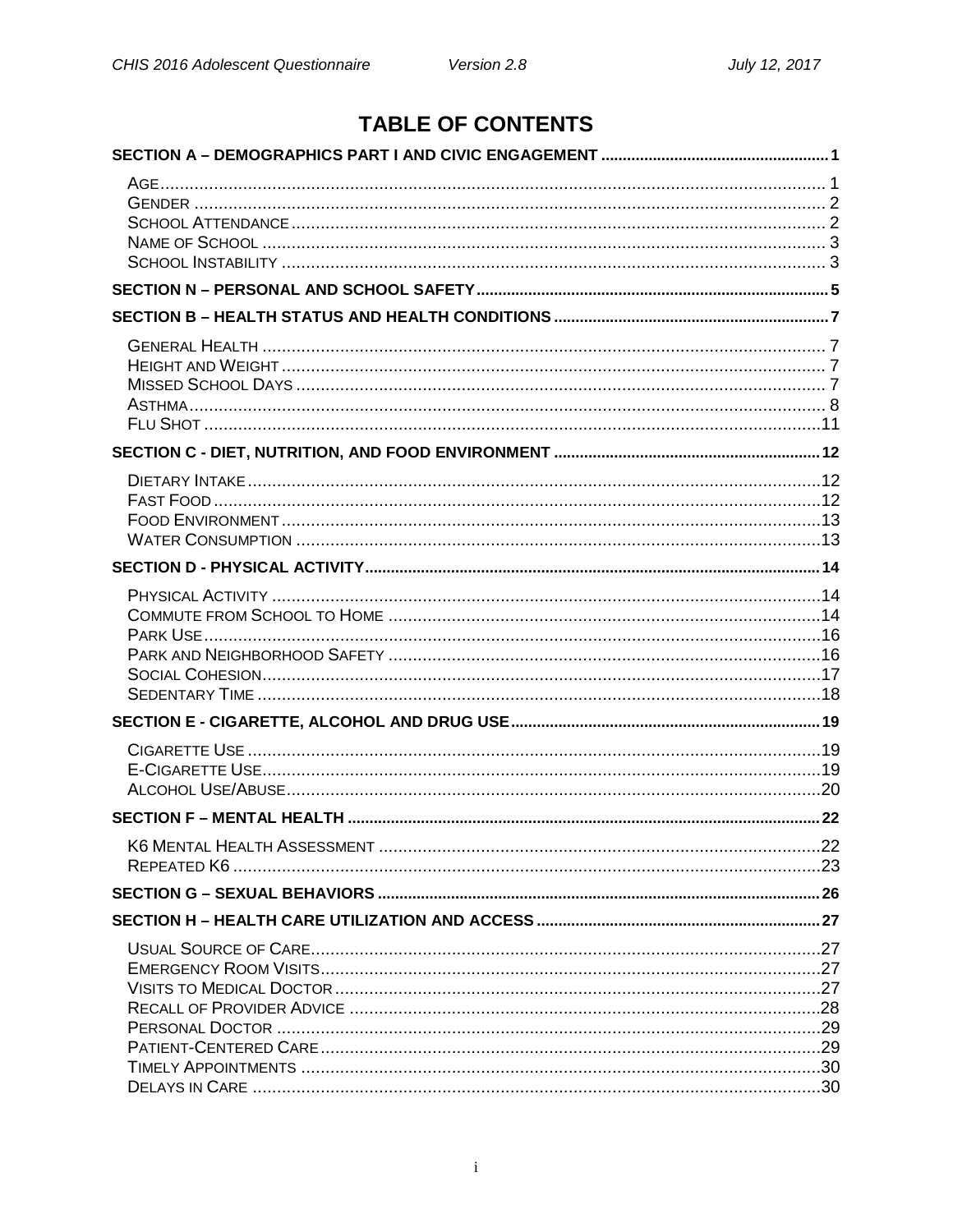NOTE: Each question in the CHIS questionnaires (adult, child, and adolescent) has a unique, sequential question number by section that follows the administration of the survey. In addition, the variable name (in the CHIS data file) associated with a question, appears in a box beneath the question number. Please consult the CHIS 2015 Data Dictionaries for additional information on variables, the population universe answering a specific question, and data file content.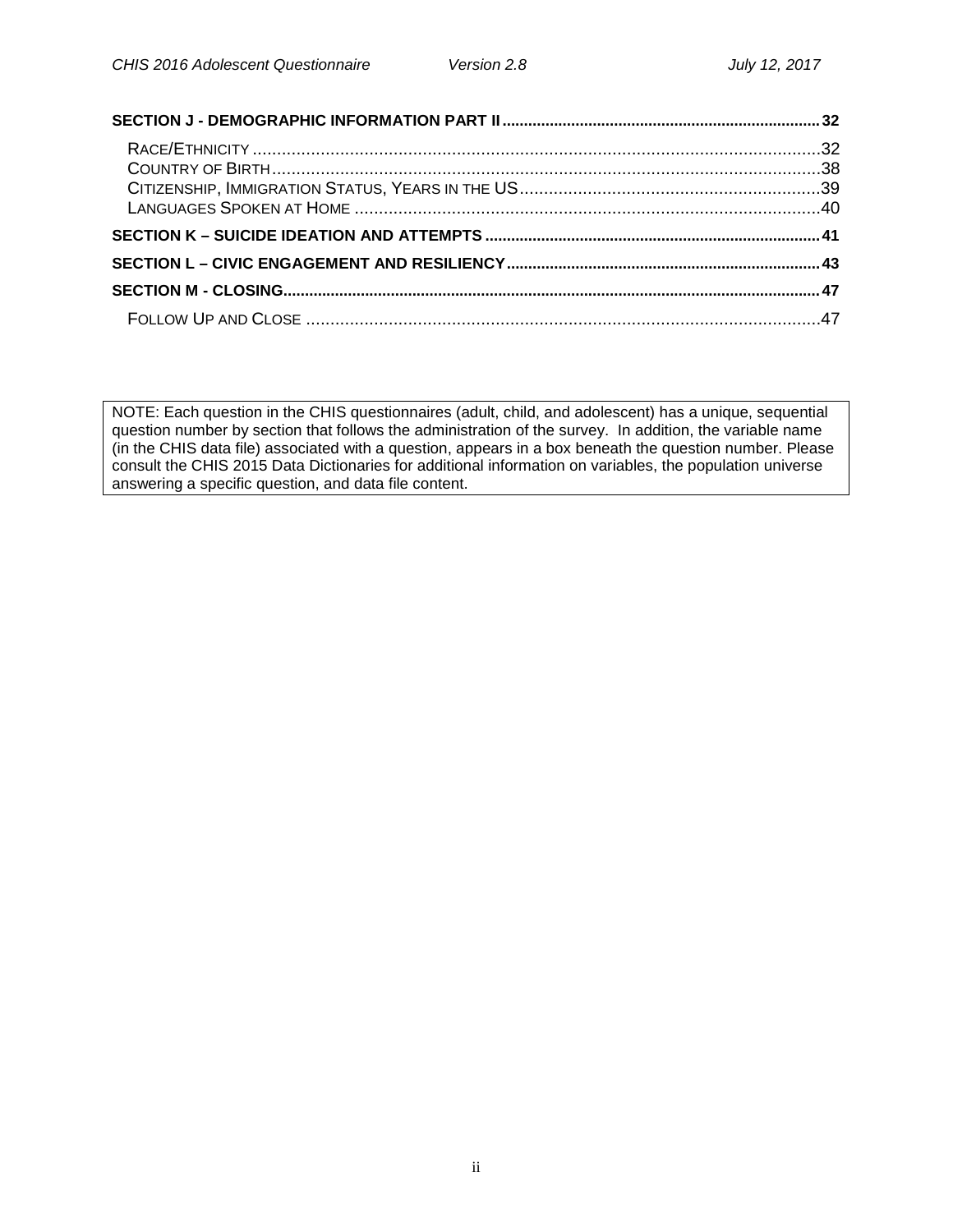## **SECTION A – DEMOGRAPHICS PART I AND CIVIC ENGAGEMENT**

<span id="page-3-1"></span><span id="page-3-0"></span>

|               | <b>PROGRAMMING NOTE QT15 A1:</b><br>SET TADATE = CURRENT DATE (YYYYMMDD) |                                                                                     |  |
|---------------|--------------------------------------------------------------------------|-------------------------------------------------------------------------------------|--|
| QT15_A1       | What is your date of birth?                                              |                                                                                     |  |
| <b>TA1MON</b> |                                                                          |                                                                                     |  |
|               | <b>MONTH</b>                                                             |                                                                                     |  |
|               | 1. JANUARY<br>2. FEBRUARY<br>3. MARCH<br>4. APRIL<br>5. MAY<br>6. JUNE   | 7. JULY<br>8. AUGUST<br>9. SEPTEMBER<br>10. OCTOBER<br>11. NOVEMBER<br>12. DECEMBER |  |
|               |                                                                          |                                                                                     |  |
| TA1DAY        | <b>DAY</b>                                                               |                                                                                     |  |
| TA1YR         |                                                                          |                                                                                     |  |
|               | <b>YEAR</b>                                                              |                                                                                     |  |
|               |                                                                          |                                                                                     |  |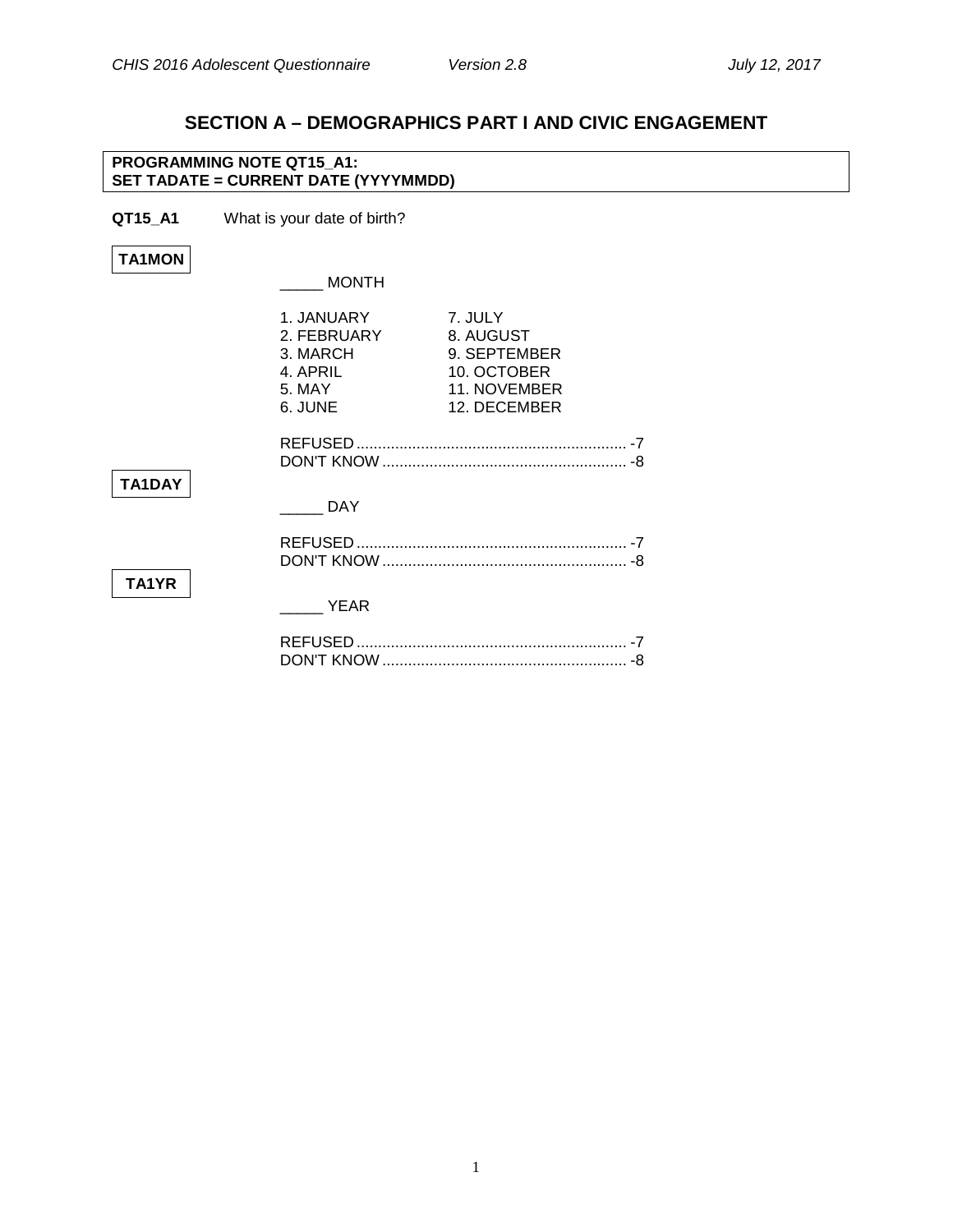#### **PROGRAMMING NOTE QT15\_A2: IF QT15\_A1 = -7 OR -8 (REF/DK), CONTINUE WITH QT15\_A2; ELSE GO TO QT15\_A4**

**QT15\_A2** What month and year were you born?

### **TA1AMON**

\_\_\_\_\_ MONTH

|                                                 | 1. JANUARY<br>2. FEBRUARY<br>3. MARCH<br>4. APRIL<br>5. MAY | 7. JULY<br>8. AUGUST<br>9. SEPTEMBER<br>10. OCTOBER<br>11. NOVEMBER                                                                                          |  |
|-------------------------------------------------|-------------------------------------------------------------|--------------------------------------------------------------------------------------------------------------------------------------------------------------|--|
|                                                 | 6. JUNE                                                     | 12. DECEMBER                                                                                                                                                 |  |
| TA1AYR                                          |                                                             |                                                                                                                                                              |  |
|                                                 | <b>EXAMPLE YEAR</b>                                         |                                                                                                                                                              |  |
|                                                 |                                                             |                                                                                                                                                              |  |
| PROGRAMMING NOTE QT15 A3:<br>ELSE GO TO QT15 A4 | IF QT15_A2 = -7 OR -8 (REF/DK), CONTINUE WITH QT15_A3;      |                                                                                                                                                              |  |
| QT15 A3                                         | How old are you?                                            |                                                                                                                                                              |  |
| TA <sub>2</sub>                                 | $\frac{1}{2}$ YEARS OF AGE [SR: 12-17]                      |                                                                                                                                                              |  |
|                                                 |                                                             |                                                                                                                                                              |  |
| POST-NOTE QT15 A3:                              |                                                             | IF QT15_A1 AND QT15_A3 ARE NOT KNOWN, USE CHILD ROSTER AGE (ENUM.AGE);<br>IF TEENAGE < 12 OR TEENAGE > 17, THEN TERMINATE INTERVIEW AND CODE INELIGIBLE (IT) |  |
| QT15 A4                                         | Are you male or female?                                     |                                                                                                                                                              |  |
| TA <sub>3</sub>                                 |                                                             |                                                                                                                                                              |  |
|                                                 |                                                             |                                                                                                                                                              |  |

<span id="page-4-1"></span><span id="page-4-0"></span>REFUSED ............................................................... -7 **[END INTERVIEW CODE INELIGIBLE.]**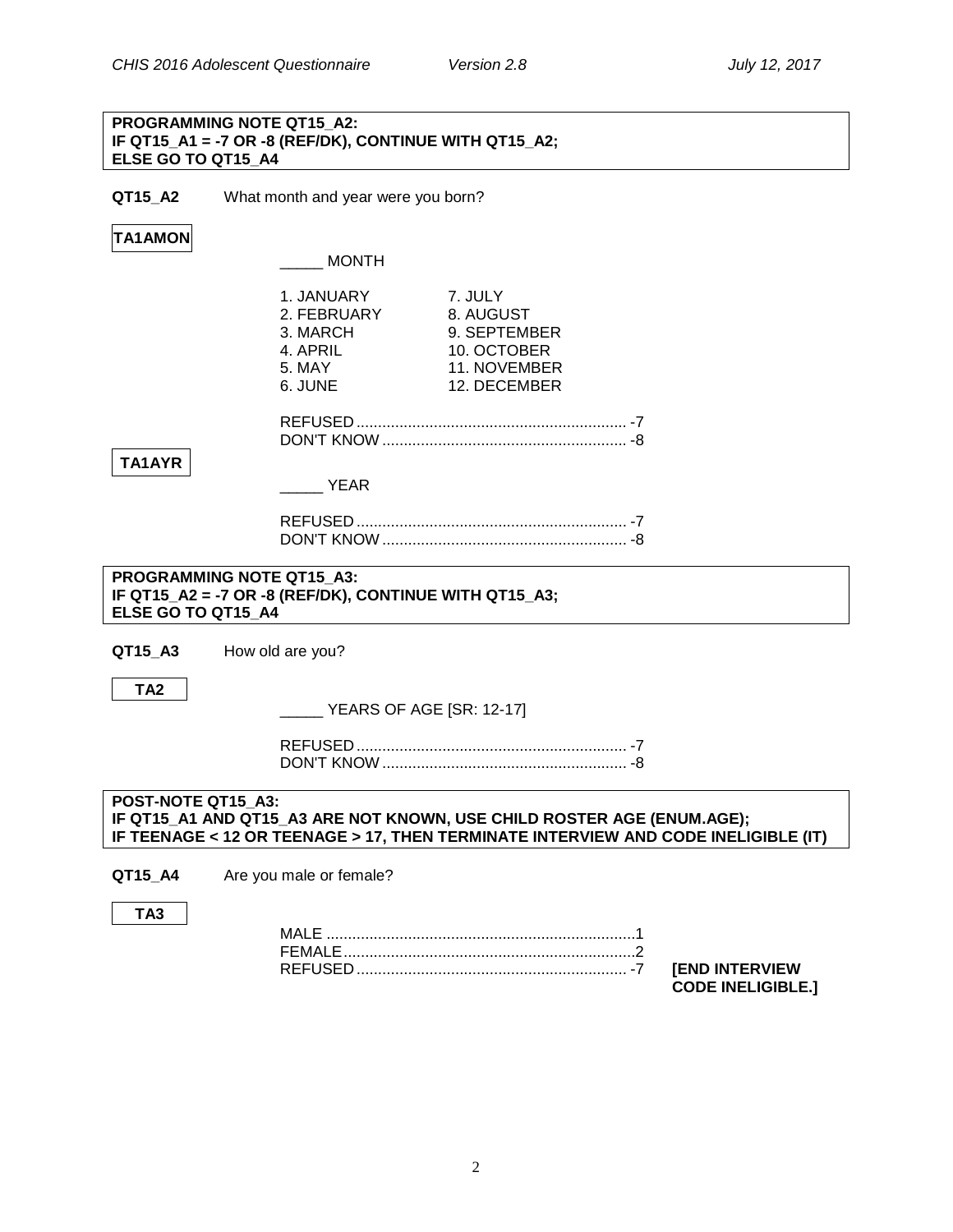Did you attend school last week? QT15\_A5

#### TA4

#### QT15\_A6 Did you attend school during the last school year?

#### TA4C

| HOME SCHOOLED LAST YEAR 3 |  |
|---------------------------|--|
|                           |  |

#### <span id="page-5-0"></span>QT15\_A7 What is the name of the school you go to or last attended?

#### TA4B

[IF NEEDED, ASK: "Is that an elementary, middle, junior high, or high school?"] [INTERVIEWER NOTE: RECORD VERBATIM]

NAME OF SCHOOL \_\_\_\_\_\_\_\_\_\_\_\_\_\_\_\_\_

#### TA4B **TYPE**

**IMPE OF SCHOOL** 

<span id="page-5-1"></span>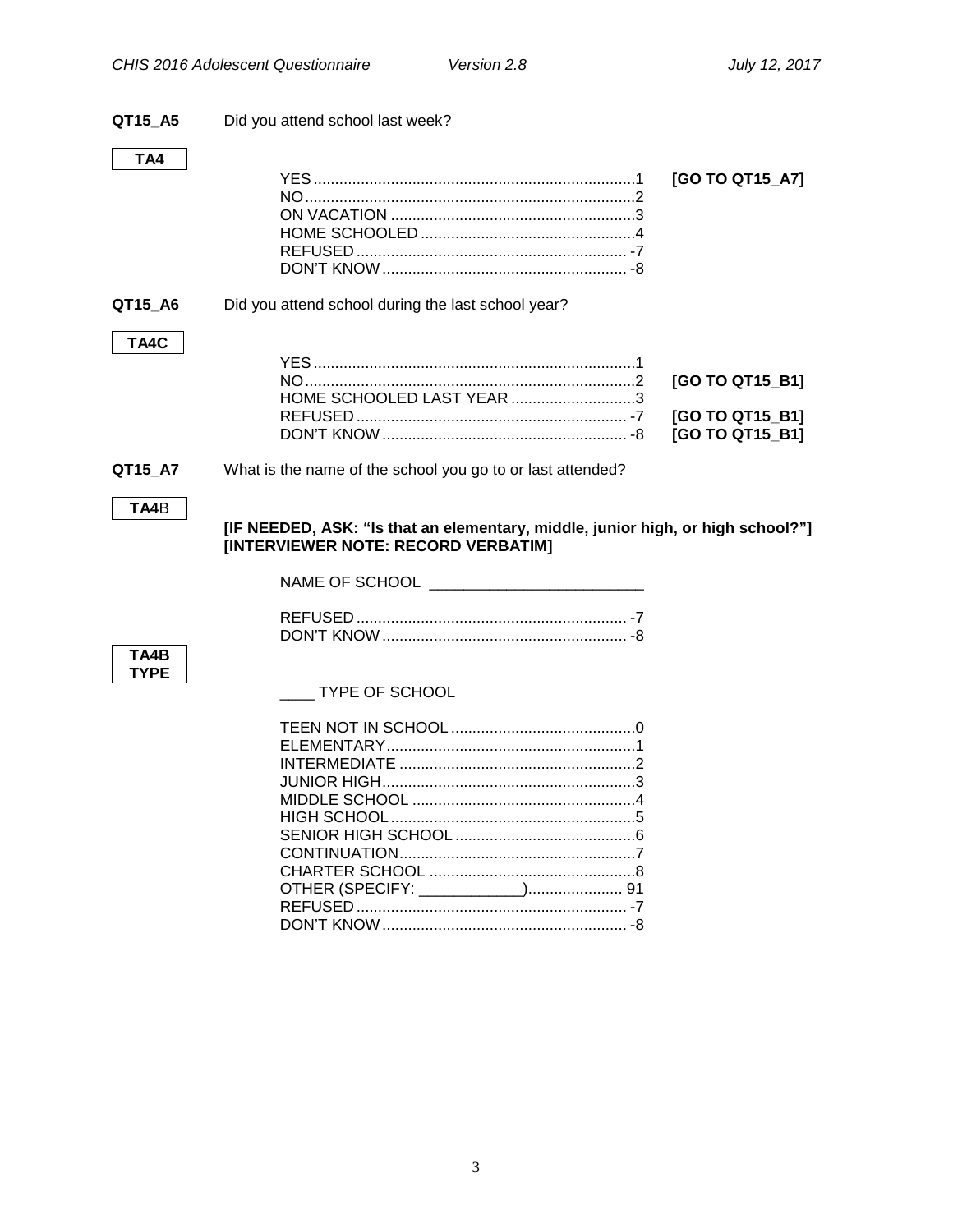**QT15\_A8** In the past 3 years, how many times did you change schools, not counting for graduation?

**TA6**

 $\_$ TIMES

REFUSED ............................................................... -7 DON'T KNOW......................................................... -8

#### **PROGRAM NOTE FOR QT15\_A9: IF QT15\_A8 = 0, -7, OR -8 (ZERO/REF/DK) GO TO PN QT15\_N1; ELSE CONTINUE WITH QT15\_A9**

**QT15\_A9** Why did you change schools?

#### **TA7**

### **[CHECK ALL THAT APPLY]**

| DIDN'T LIKE OLD SCHOOL/TO ATTEND |  |
|----------------------------------|--|
|                                  |  |
| GOT EXPELLED/GOT IN TROUBLE 4    |  |
| PROBLEMS WITH TEACHER/PEERS 5    |  |
|                                  |  |
|                                  |  |
|                                  |  |
|                                  |  |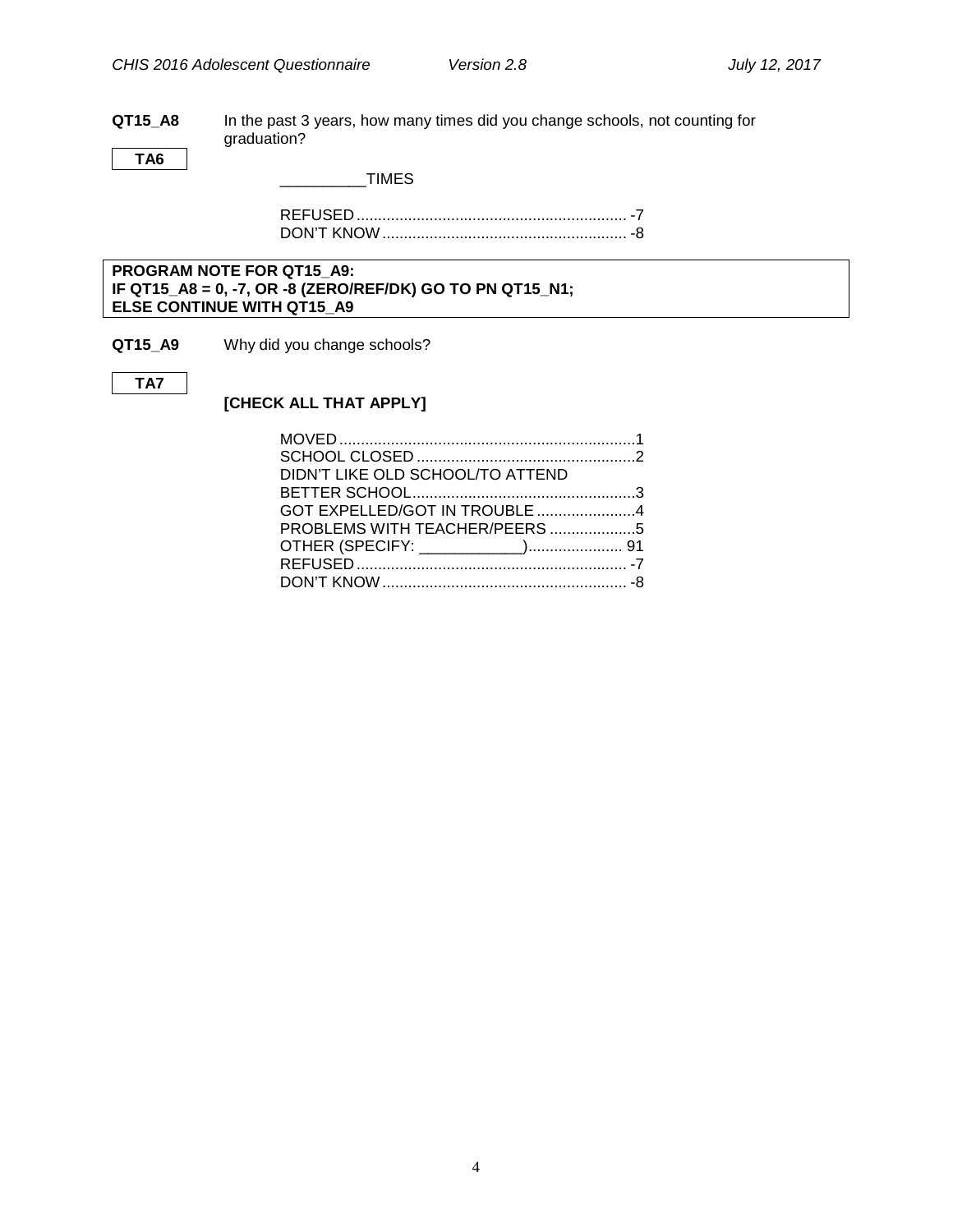### **SECTION N – PERSONAL AND SCHOOL SAFETY**

<span id="page-7-0"></span>

| ELSE GO TO QT15 B1         | <b>PROGRAMMING NOTE SECTION N:</b><br>IF QT15_A5 = 1 (ATTENDED SCHOOL LAST WEEK) OR QT15_A6 = 1 (ATTENDED SCHOOL LAST<br>YEAR) THEN CONTINUE WITH QT15_N1;      |
|----------------------------|-----------------------------------------------------------------------------------------------------------------------------------------------------------------|
| QT15_N1                    | The next questions are about your relationships with people around your age. I'll ask<br>about threats and your safety.                                         |
| TN <sub>1</sub>            | In the past 12 months, about how many times did someone about your age threaten to<br>hurt you or threaten to beat you up?<br>_____ TIMES [HR: 0-365; SR: 0-20] |
|                            |                                                                                                                                                                 |
| QT15_N2<br>TG <sub>2</sub> | In the past 12 months, how many times did YOU threaten to hurt someone or threaten<br>to beat HIM OR HER up?                                                    |
|                            | _ TIMES [HR: 0-365; SR: 0-20]                                                                                                                                   |
| QT15_N3<br>TN <sub>2</sub> | In the past 12 months, how many times on school grounds have you been afraid of being<br>beaten up? Would you say                                               |
|                            |                                                                                                                                                                 |
| QT15_N4<br>TN <sub>6</sub> | During the past 30 days, on how many days did you not go to school because you felt<br>unsafe on your way to or from school?                                    |
|                            | <b>DAYS</b>                                                                                                                                                     |
| QT15 N5<br>TN7             | During the past 30 days, on how many days did you not go to school because you felt<br>unsafe there?                                                            |
|                            | <b>DAYS</b>                                                                                                                                                     |
|                            |                                                                                                                                                                 |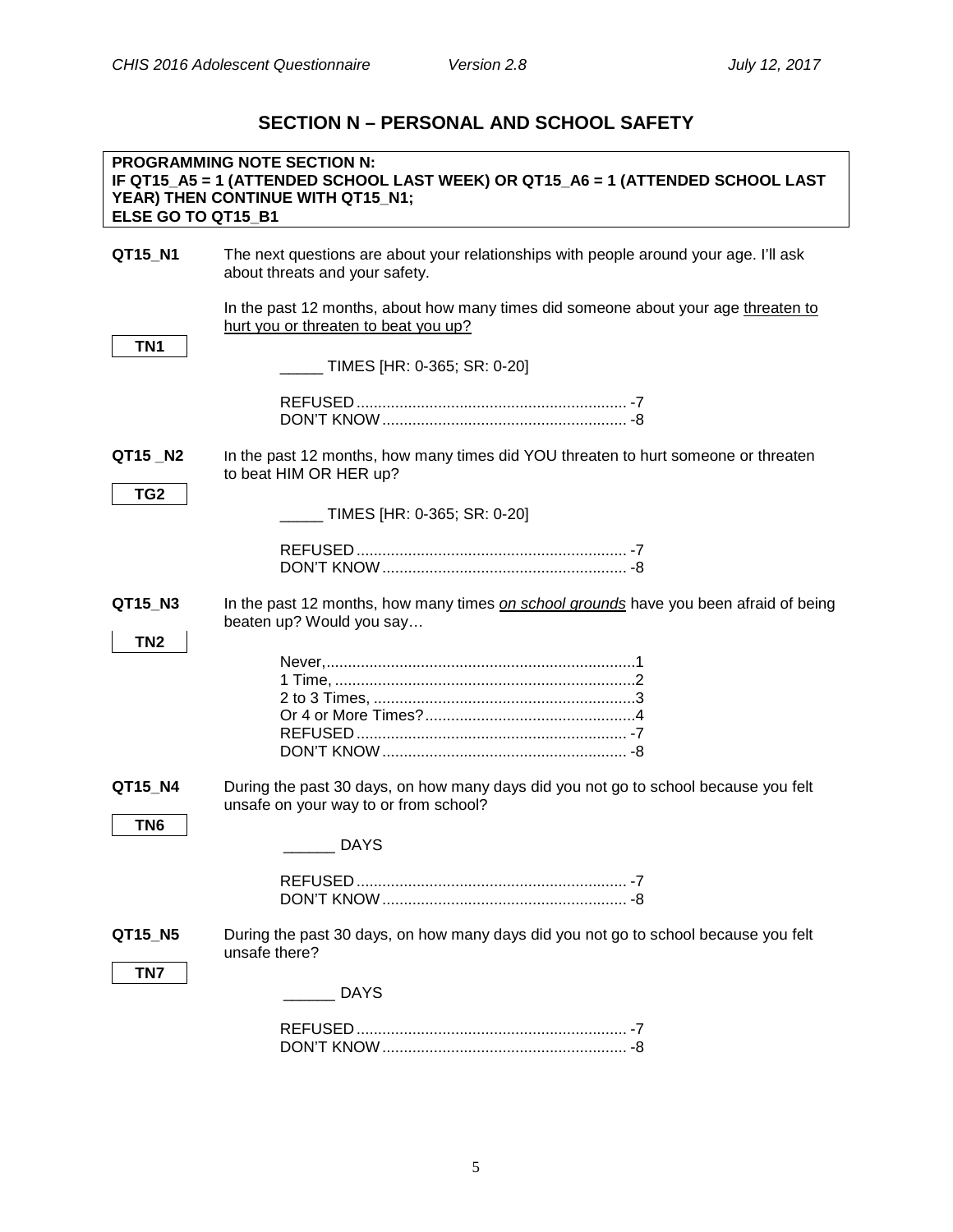### **QT15\_N6** Do you feel safe at your school...

### **TE65**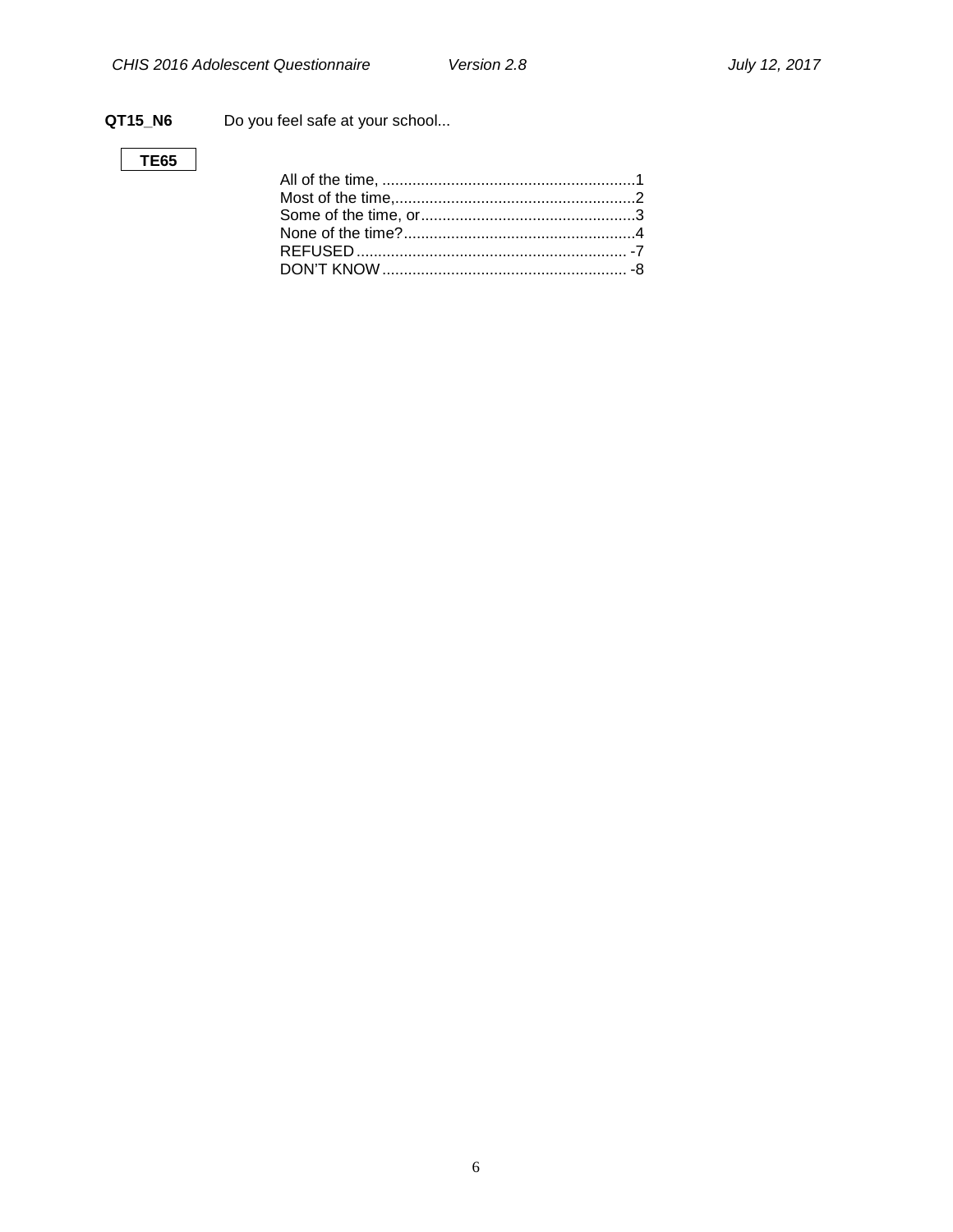### **SECTION B – HEALTH STATUS AND HEALTH CONDITIONS**

<span id="page-9-1"></span><span id="page-9-0"></span>**QT15\_B1** Now I'm going to ask about your health.

In general, would you say your health is excellent, very good, good, fair or poor?

|--|

<span id="page-9-2"></span>**QT15\_B2** About how tall are you without shoes?

| TB2F/<br>TB2I |  |
|---------------|--|
|               |  |
| TR2M/         |  |

**[IF NEEDED, SAY: "Your best guess is fine."]**

**TB2M/ TB2C** \_\_\_\_\_ FEET \_\_\_\_\_ INCHES

\_\_\_\_\_ METERS \_\_\_\_\_ CENTIMETERS

**TB2FMT**

**QT15\_B3** About how much do you weigh without shoes?

<span id="page-9-3"></span>**TB3**

**[IF NEEDED, SAY: "Your best guess is fine."]**

\_\_\_\_\_\_\_ POUNDS [HR: 50-450]

| KILOGRAMS [HR: 20-220] |  |
|------------------------|--|
|------------------------|--|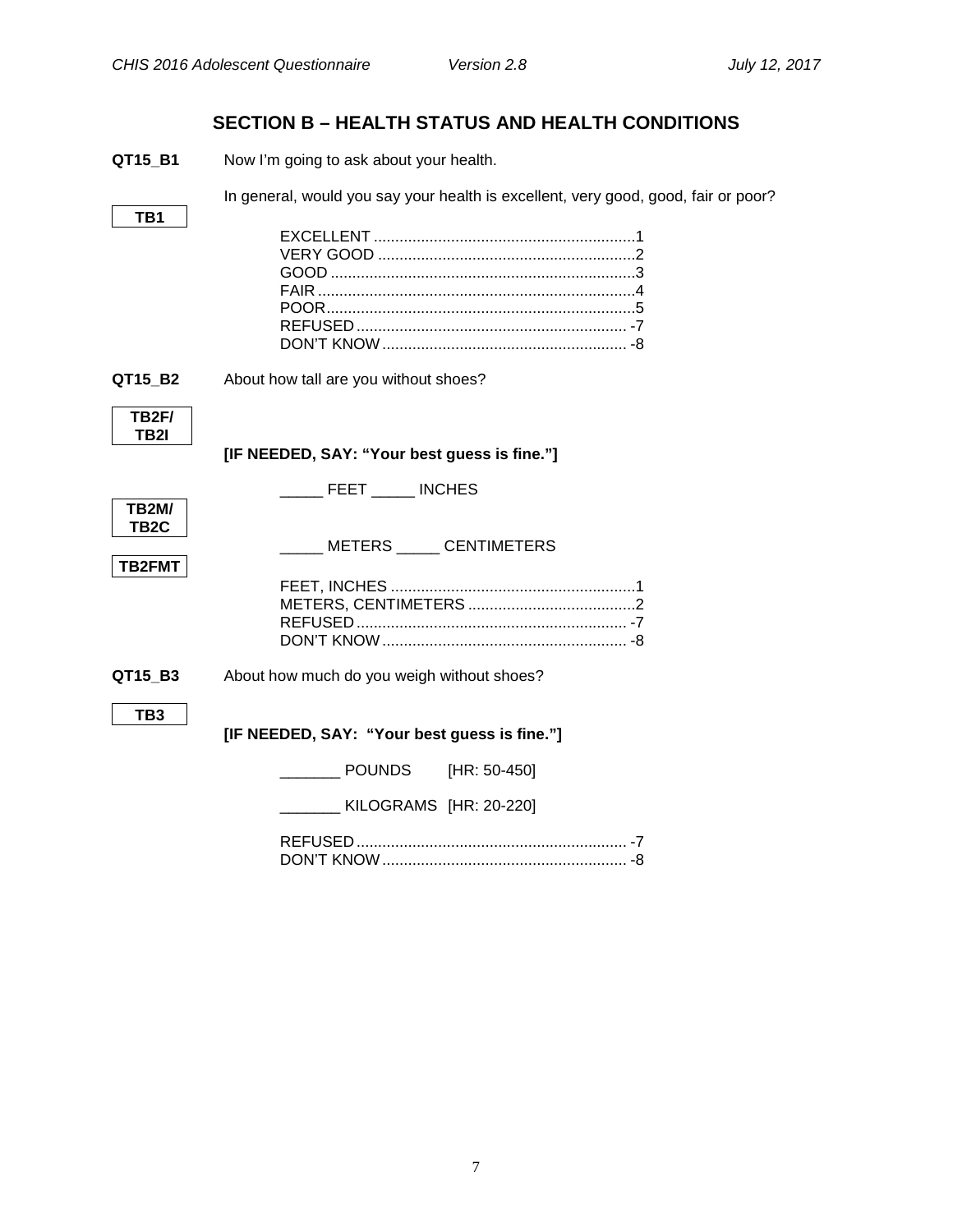<span id="page-10-0"></span>

| QT15_B4;<br>ELSE GO TO QT15 B5 | <b>PROGRAMMING NOTE QT15 B4:</b><br>IF QT15_A5 = 1 (ATTENDED SCHOOL LAST WEEK) OR 4 (HOME SCHOOLED), CONTINUE WITH                                                                                          |
|--------------------------------|-------------------------------------------------------------------------------------------------------------------------------------------------------------------------------------------------------------|
| QT15_B4<br>TB4                 | During the last four school weeks, how many days of school did you miss because of a<br>health problem?                                                                                                     |
|                                | [INTERVIEWER NOTE: INCLUDE HOME SCHOOLERS]                                                                                                                                                                  |
|                                | DAYS [HR: 0-20]                                                                                                                                                                                             |
|                                |                                                                                                                                                                                                             |
| QT15_B5                        | Has a doctor ever told you or your parents that you have asthma?                                                                                                                                            |
| TB <sub>5</sub>                | [GO TO QT15_B21]<br>[GO TO QT15_B21]<br>[GO TO QT15_B21]                                                                                                                                                    |
| QT15_B6                        | Do you still have asthma?                                                                                                                                                                                   |
| <b>TB17</b>                    |                                                                                                                                                                                                             |
| QT15_B7                        | During the past 12 months, have you had an episode of asthma or an asthma attack?                                                                                                                           |
| <b>TB18</b>                    |                                                                                                                                                                                                             |
|                                | <b>PROGRAMMING NOTE QT15 B8:</b><br>IF QT15_B6 = 2, -7, OR -8 (NO, REFUSED, OR DON'T KNOW) AND QT15_B7 = 2, -7, OR -8 (NO,<br>REFUSED, OR DON'T KNOW), GO TO QT15_B12;<br><b>ELSE CONTINUE WITH QT15 B8</b> |
| QT15_B8<br>TB7                 | During the past 12 months, how often have you had asthma symptoms such as<br>coughing, wheezing, shortness of breath, chest tightness, or phlegm? Would you say                                             |
|                                |                                                                                                                                                                                                             |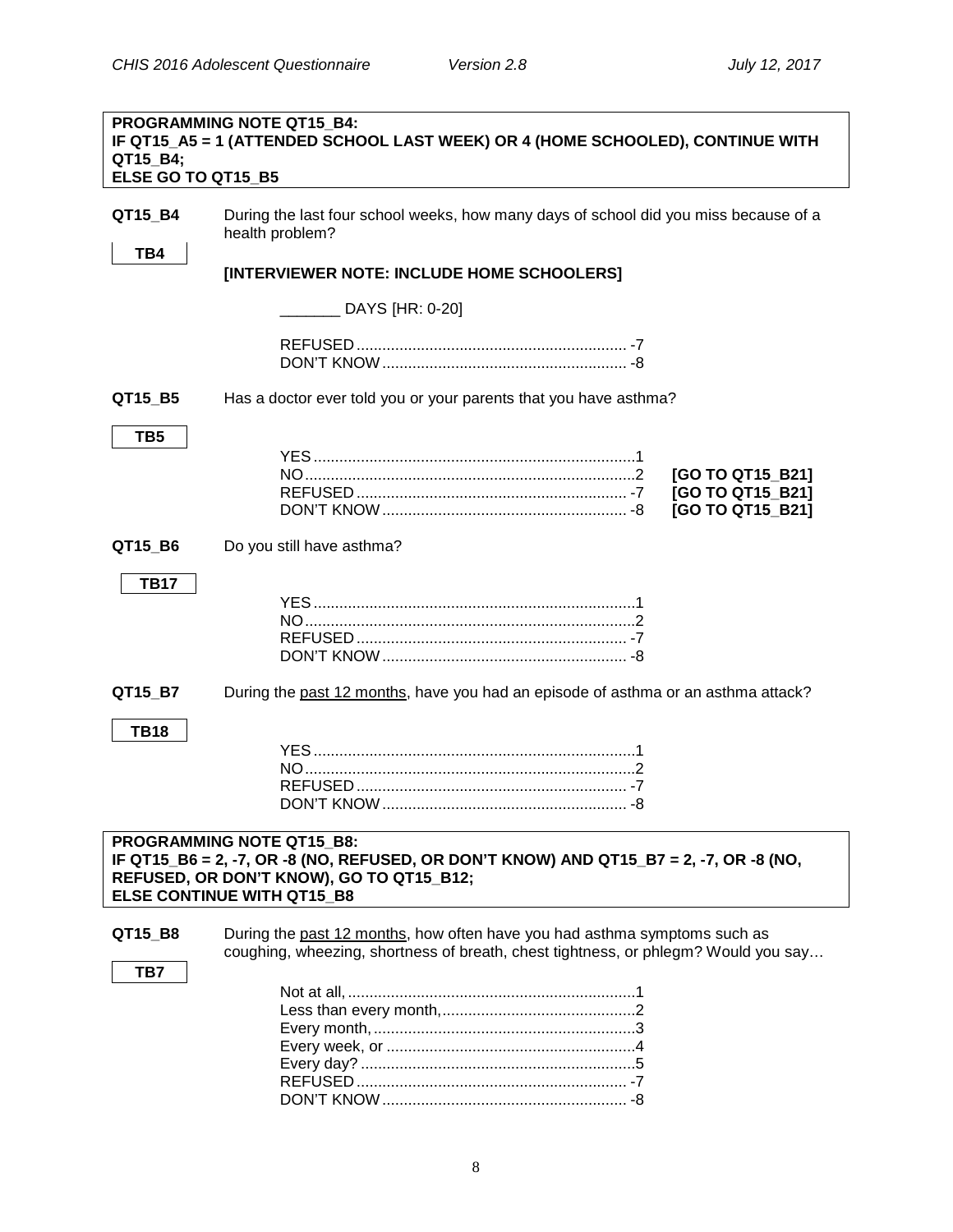| QT15 B9                     | During the past 12 months, have you had to visit a hospital emergency room because of<br>your asthma?                                                                          |
|-----------------------------|--------------------------------------------------------------------------------------------------------------------------------------------------------------------------------|
| <b>TB19</b>                 | [GO TO QT15_B11]<br>[GO TO QT15_B11]<br>[GO TO QT15_B11]                                                                                                                       |
| QT15 B10<br><b>TB31</b>     | Did you visit a hospital emergency room for your asthma because you were unable to<br>see your doctor?                                                                         |
|                             | [INTERVIEWER NOTE: ENTER 3 ONLY IF R VOLUNTEERS THAT HE/SHE DOESN'T<br>HAVE A DOCTOR. DO NOT PROBE.]                                                                           |
|                             |                                                                                                                                                                                |
| QT15 B11                    | During the past 12 months, were you admitted to the hospital overnight or longer for your<br>asthma?                                                                           |
| TF4A                        |                                                                                                                                                                                |
| QT15_B12<br>TB <sub>6</sub> | Are you now taking a daily medication to control your asthma that was prescribed or<br>given to you by a doctor?                                                               |
|                             | [IF NEEDED, SAY: "This includes both oral medicine and inhalers. This is different<br>from inhalers used for quick relief."]                                                   |
|                             |                                                                                                                                                                                |
|                             | PROGRAMMING NOTE QT15_B13:<br>IF QT15_B6 = 1 (YES, STILL HAVE ASTHMA) OR QT15_B7 = 1 (YES, EPISODE IN PAST 12<br>MONTHS) GO TO QT15_B17;<br><b>ELSE CONTINUE WITH QT15 B13</b> |
| QT15_B13                    | During the past 12 months, how often have you had asthma symptoms such as<br>coughing, wheezing, shortness of breath, chest tightness, or phlegm? Would you say                |
| <b>TB27</b>                 |                                                                                                                                                                                |

REFUSED ............................................................... -7 DON'T KNOW......................................................... -8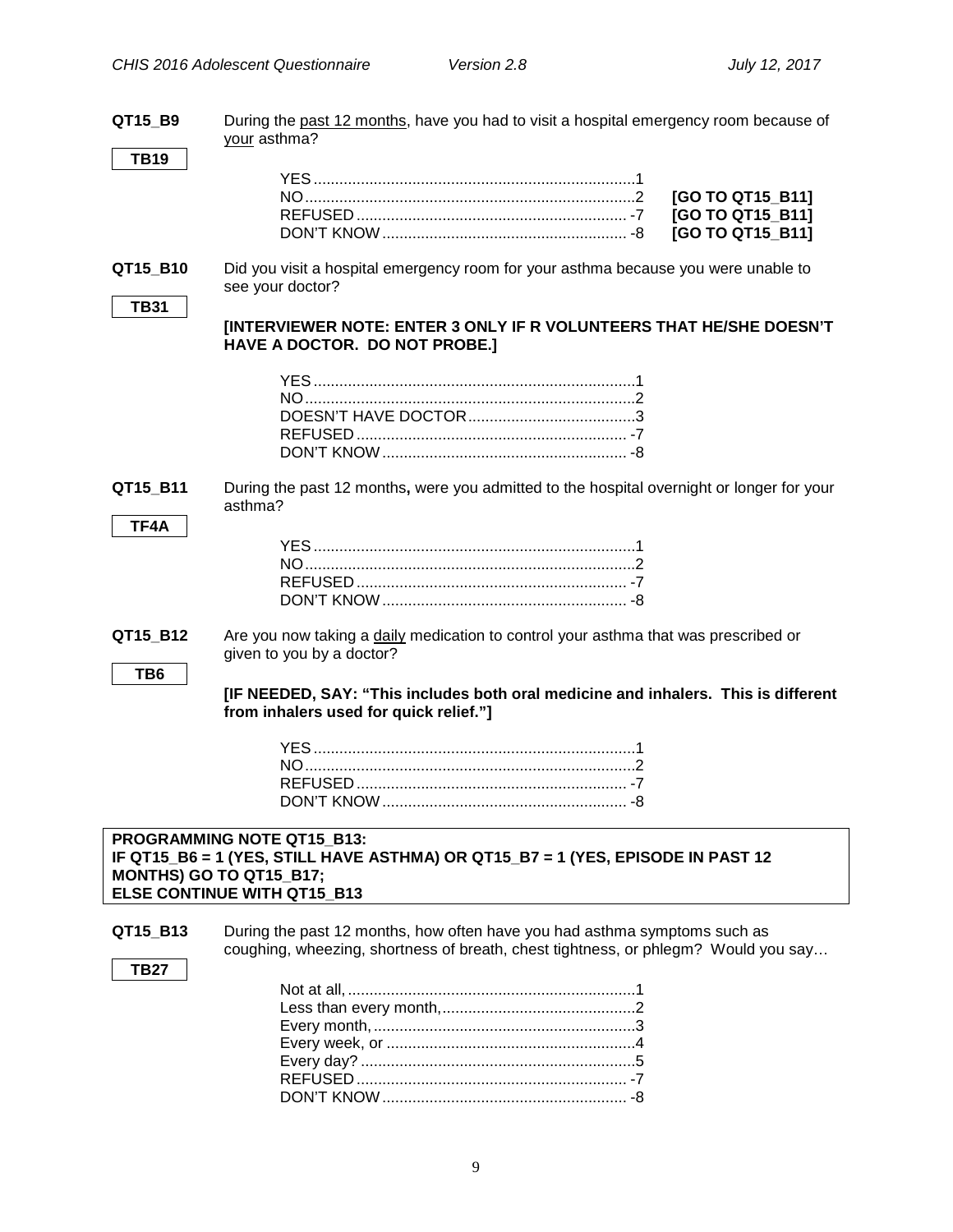**QT15\_B14** During the past 12 months, have you had to visit a hospital emergency room because of your asthma?

**QT15\_B15** Did you visit a hospital emergency room for your asthma because you were unable to see your doctor?

**TB34**

**[INTERVIEWER NOTE: ENTER 3 ONLY IF R VOLUNTEERS THAT HE/SHE DOESN'T HAVE A DOCTOR. DO NOT PROBE.]**

**QT15\_B16** During the past 12 months, were you admitted to the hospital overnight or longer for your asthma?

#### **TB29**

**QT15 B17** During the past 12 months, how many days of school did you miss due to asthma?

#### **TB24**

#### **[INTERVIEWER NOTE: INCLUDE HOME SCHOOLERS]**

\_\_\_\_\_\_\_ DAYS [HR: 0-365]

**QT15\_B18** Have your doctors or other medical providers worked with you to develop a plan so that you know how to take care of your asthma?

**TB20**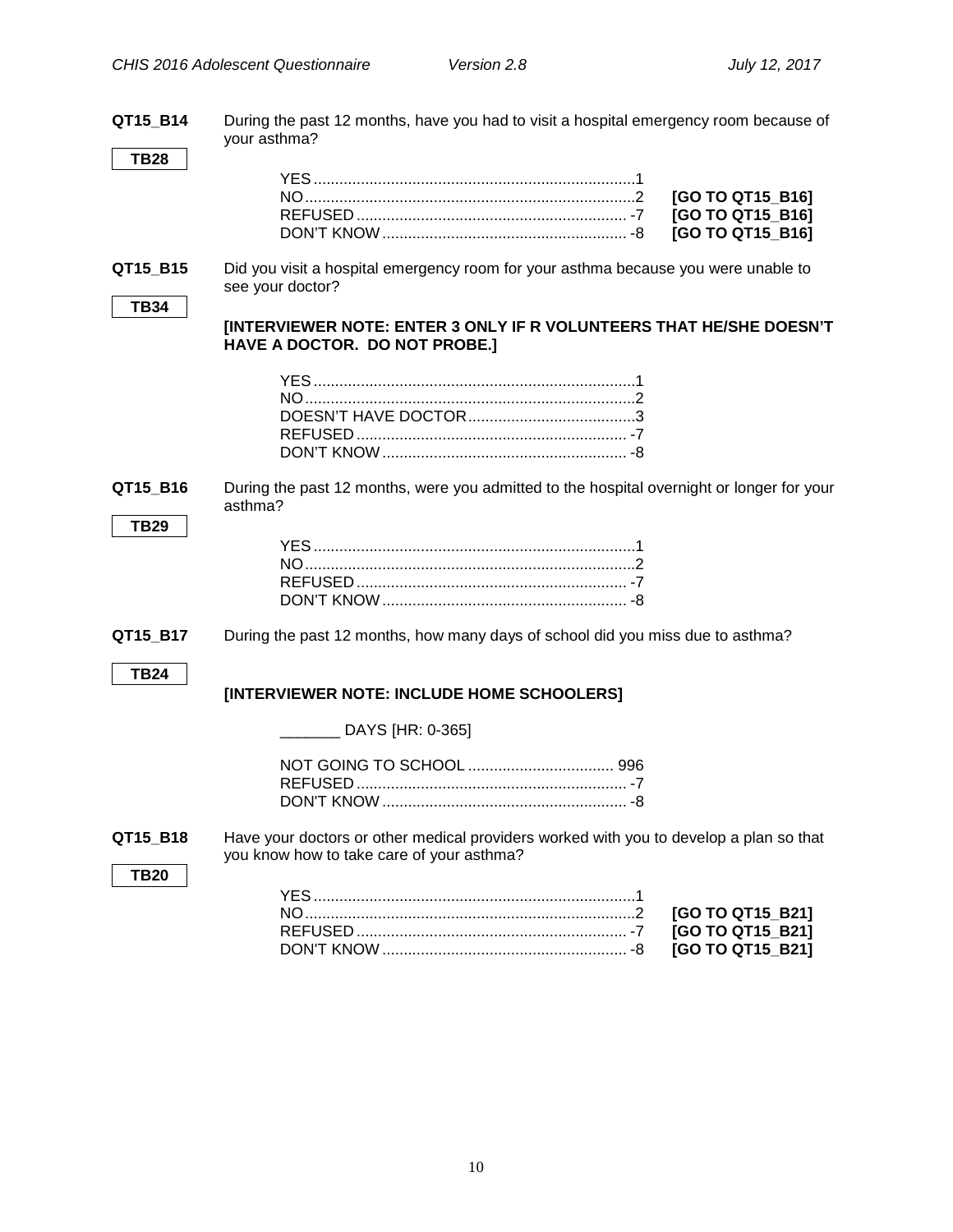### **QT15\_B19** Do you have a written or printed copy of this plan?

#### **TB32**

**TB33**

**[IF NEEDED, SAY: "This can be an electronic or hard copy."]**

**QT15\_B20** How confident are you that you can control and manage your asthma? Would you say you are…

<span id="page-13-0"></span>**QT15\_B21** During the past 12 months, did you get a flu shot or the nasal flu vaccine, called Flumist?

#### **Modified-TB26**

**[IF NEEDED, SAY: "A flu shot is usually given in the Fall and protects against influenza for the flu season."]**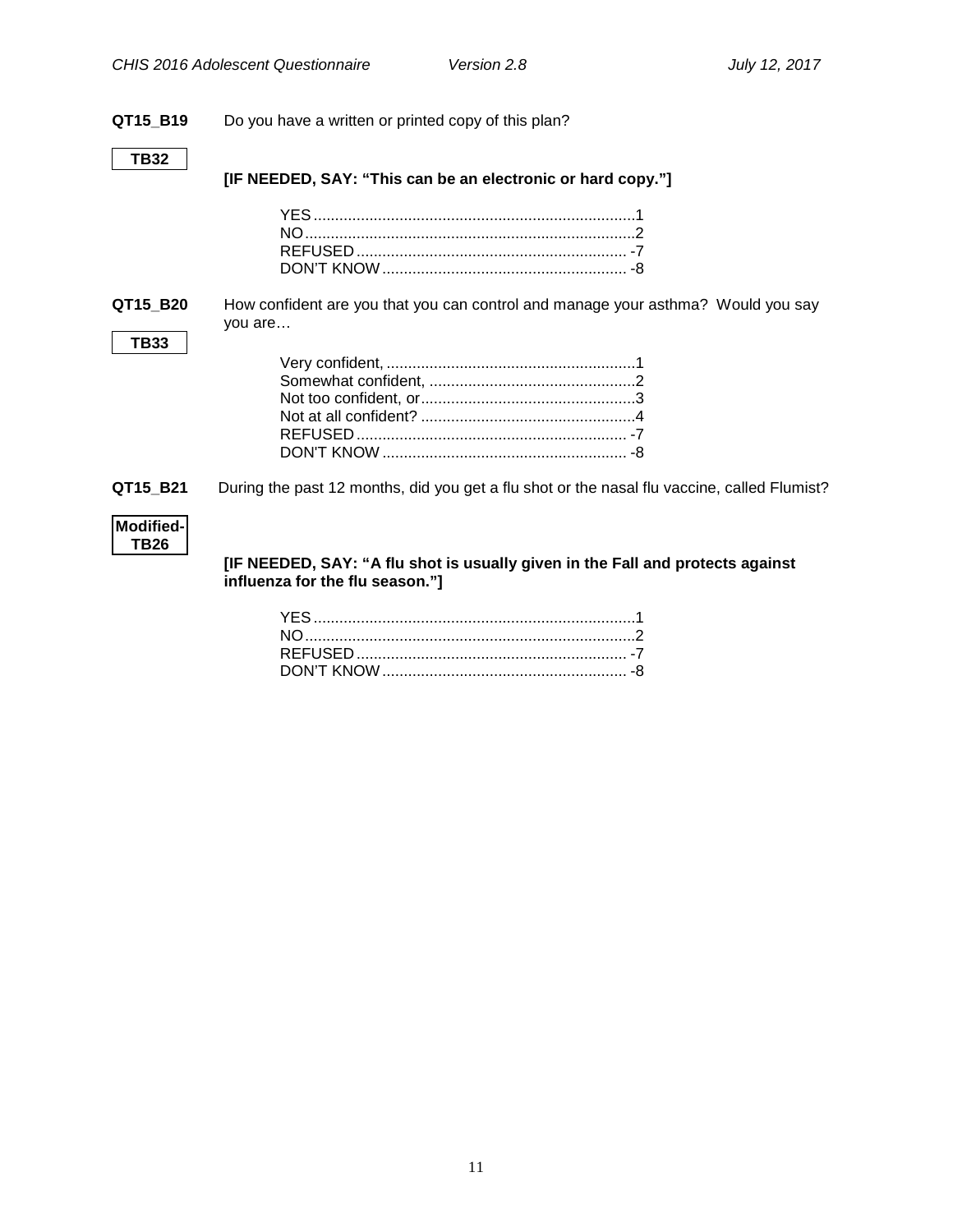<span id="page-14-2"></span><span id="page-14-1"></span><span id="page-14-0"></span>

|                            | SECTION C - DIET, NUTRITION, AND FOOD ENVIRONMENT                                                                                                                                                                                                                                                                                                                                                                                                             |  |
|----------------------------|---------------------------------------------------------------------------------------------------------------------------------------------------------------------------------------------------------------------------------------------------------------------------------------------------------------------------------------------------------------------------------------------------------------------------------------------------------------|--|
| QT15_C1                    | Now, I'm going to ask about the foods you ate yesterday, including both meals and<br>snacks.                                                                                                                                                                                                                                                                                                                                                                  |  |
| TE4                        | Yesterday, how many servings of fruit, such as an apple or banana, did you eat?                                                                                                                                                                                                                                                                                                                                                                               |  |
|                            | [IF NEEDED, SAY: "A serving is whatever it means to you."]                                                                                                                                                                                                                                                                                                                                                                                                    |  |
|                            | SERVINGS [HR: 0-20; SR: 0-9]                                                                                                                                                                                                                                                                                                                                                                                                                                  |  |
|                            |                                                                                                                                                                                                                                                                                                                                                                                                                                                               |  |
| QT15_C2<br>TE <sub>6</sub> | [Yesterday,] how many servings of other vegetables like green salad, green beans, or<br>potatoes did you have? Do not include fried potatoes.                                                                                                                                                                                                                                                                                                                 |  |
|                            | ___ SERVINGS [HR: 0-20; SR: 0-4]                                                                                                                                                                                                                                                                                                                                                                                                                              |  |
|                            |                                                                                                                                                                                                                                                                                                                                                                                                                                                               |  |
| QT15_C3                    | [Yesterday,] how many glasses or cans of soda that contain sugar, such as Coke, did you<br>drink? Do not include diet soda.                                                                                                                                                                                                                                                                                                                                   |  |
| <b>TC28A</b>               | [IF NEEDED, SAY: "Do not include canned or bottled juices or teas."]                                                                                                                                                                                                                                                                                                                                                                                          |  |
|                            | <b>GLASSES OR CANS</b>                                                                                                                                                                                                                                                                                                                                                                                                                                        |  |
|                            |                                                                                                                                                                                                                                                                                                                                                                                                                                                               |  |
| QT15_C4                    | [Yesterday,] how many glasses or cans of sweetened fruit drinks, sports, or energy<br>drinks, did you drink?                                                                                                                                                                                                                                                                                                                                                  |  |
| <b>TC28B</b>               | [IF NEEDED, SAY: "Such as lemonade, Gatorade, Snapple, or Red Bull."]<br>[DO NOT READ. FOR INTERVIEWER INFORMATION ONLY. THIS ALSO INCLUDES<br>DRINKS SUCH AS: FRUIT JUICES OR DRINKS YOU MADE AT HOME AND ADDED<br>SUGAR TO, KOOL-AID, TAMPICO, HAWAIIAN PUNCH, CRANBERRY COCKTAIL,<br>HI-C, SNAPPLE, SUGAR CANE JUICE, AND VITAMIN WATER. DO NOT INCLUDE:<br>100% FRUIT JUICES OR SODA, YOGURT DRINKS, CARBONATED WATER, OR<br><b>FRUIT-FLAVORED TEAS.1</b> |  |
|                            | <b>GLASSES OR CANS</b>                                                                                                                                                                                                                                                                                                                                                                                                                                        |  |
|                            |                                                                                                                                                                                                                                                                                                                                                                                                                                                               |  |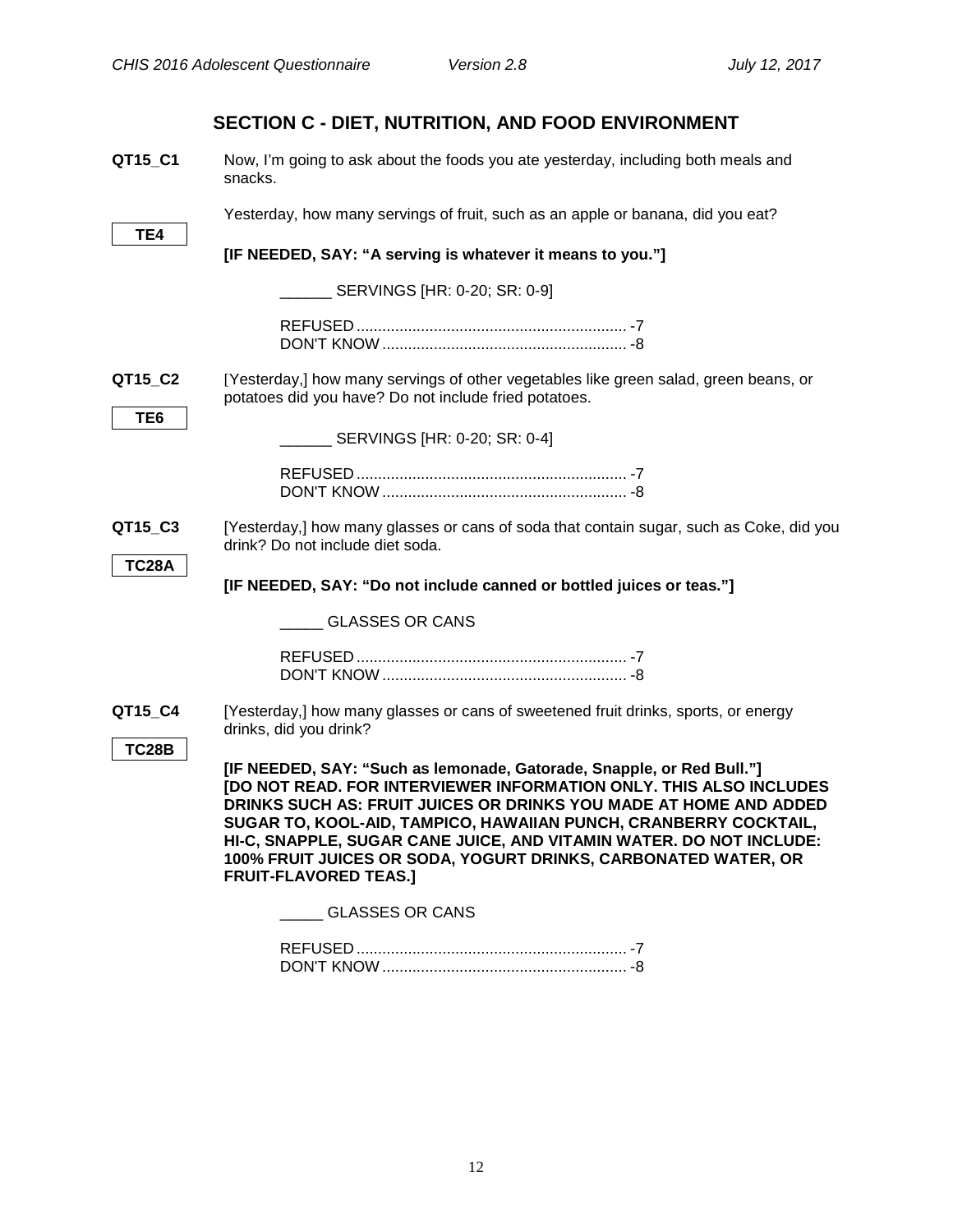**QT15\_C5** In the past 7 days, how many times did you eat fast food? Include fast food meals eaten at school, at home or at fast-food restaurants, carryout or drive thru.

**TD25**

<span id="page-15-0"></span>**Food Environment**

**[IF NEEDED, SAY: "Such as food you get at McDonald's, KFC, Panda Express or Taco Bell."]**

\_\_\_\_\_ TIMES

REFUSED ............................................................... -7 DON'T KNOW ......................................................... -8

#### **PROGRAMMING NOTE QT15\_C6: IF QT15\_A5 = 1 (ATTENDED SCHOOL LAST WEEK) OR QT11\_A6 = 1 (ATTENDED SCHOOL LAST SCHOOL YEAR) THEN CONTINUE WITH QT15\_C6; ELSE GO TO PROGRAMMING NOTE QT15\_C8;**

**QT15 C6** Does your school usually serve students fast food made by restaurants like McDonald's, Burger King, Taco Bell, or Pizza Hut?

**TC10**

#### **PROGRAMMING NOTE QT15\_C7: IF QT15\_A6 = 1 (ATTENDED SCHOOL LAST SCHOOL YEAR), DISPLAY: "During a typical week, how many times do"; ELSE DISPLAY "In the past 7 days, how many times did"**

**QT15\_C7** {During a typical week, how many times do/In the past 7 days how many times did} you eat the lunch served in the school cafeteria?

**TD24**

\_\_\_\_\_ TIMES [SR: 0-5; HR: 0-7]

<span id="page-15-1"></span>**QT15\_C8** Yesterday, how many glasses of water did you drink at school, home, and everywhere else? Count one cup as one glass and count one bottle of water as two glasses. Count only a few sips, like from a water fountain, as less than one glass. Your best guess is fine.

**TC53**

**[IF NEEDED SAY: "Include tap water, like from a sink, faucet, fountain, or pitcher, and bottled water like Aquafina®. Do not include flavored sweetened water.]**

**\_\_\_\_\_\_** GLASSES

| <b>LESS THAN 1 GLASS</b> |  |
|--------------------------|--|
|                          |  |
|                          |  |
|                          |  |
|                          |  |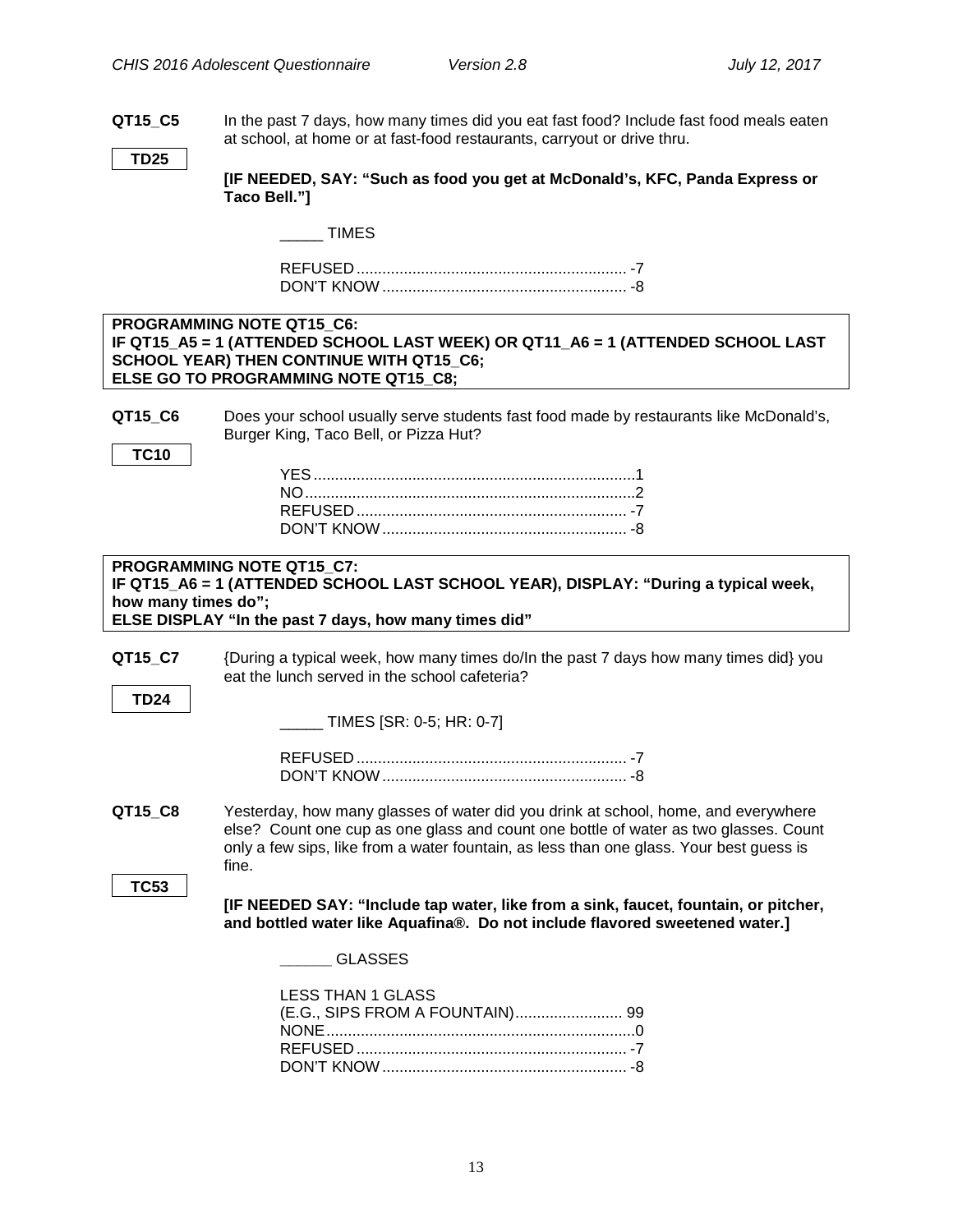<span id="page-16-1"></span><span id="page-16-0"></span>

|                        | <b>SECTION D - PHYSICAL ACTIVITY</b>                                                                                                                                                                                                                                                                                                                                           |
|------------------------|--------------------------------------------------------------------------------------------------------------------------------------------------------------------------------------------------------------------------------------------------------------------------------------------------------------------------------------------------------------------------------|
| QT15_D1                | These next questions are about physical activity.                                                                                                                                                                                                                                                                                                                              |
|                        | Not including school PE, in the past 7 days, on how many days were you physically<br>active for at least 60 minutes total per day?                                                                                                                                                                                                                                             |
| TE8                    | [IF NEEDED, SAY: "Add up the time you were active for each day of the past 7.<br>Then tell me how many days you were active for at least 60 minutes."]<br>[IF NEEDED, SAY: "PE is physical education classes."]                                                                                                                                                                |
|                        | DAYS [HR: 0-7]                                                                                                                                                                                                                                                                                                                                                                 |
|                        |                                                                                                                                                                                                                                                                                                                                                                                |
| QT15_D2<br><b>TE49</b> | During a typical week, on how many days are you physically active for at least 60<br>minutes total per day? Do not include PE.                                                                                                                                                                                                                                                 |
|                        | [IF NEEDED, SAY: "Add up the time you were active for each day of the past 7.<br>Then tell me how many days you were active for at least 60 minutes."]                                                                                                                                                                                                                         |
|                        | DAYS [HR: 0-7]                                                                                                                                                                                                                                                                                                                                                                 |
|                        |                                                                                                                                                                                                                                                                                                                                                                                |
| YEAR), GO TO QT15_D9;  | PROGRAMMING NOTE QT15 D3:<br>IF QT15_A5 = 4 OR QT15_A6 = 3 (HOME SCHOOLED) OR QT15_A6 = 2 (NO, NOT IN SCHOOL LAST<br>IF QT15_A5 = 2 (NO, NOT IN SCHOOL LAST WEEK) OR 3 (ON VACATION), CONTINUE WITH<br>QT15_D3 AND DISPLAY "During the school year, on how many days during a typical week do";<br>ELSE CONTINUE WITH QT15_D3 AND DISPLAY "How many days in the past week did" |
| QT15 D3                | {How many days in the past week did/During the school year, on how many days during<br>a typical week do} you walk home from school?                                                                                                                                                                                                                                           |
| <b>TD27</b>            | [INTERVIEWER NOTE: IF R SAYS CHILD BIKES OR SKATEBOARDS HOME, SAY,<br>"I'll ask about those next."]<br>[IF CHILD DOES NOT GO DIRECTLY HOME FROM SCHOOL, INCLUDE # OF DAYS<br>WALKED, ETC. TO CHILDCARE, RELATIVE'S HOME, AFTER-SCHOOL PROGRAM,<br>ETC.]                                                                                                                        |
|                        | $DAYS$ [HR: 0-7]                                                                                                                                                                                                                                                                                                                                                               |
|                        |                                                                                                                                                                                                                                                                                                                                                                                |

<span id="page-16-2"></span>DON'T KNOW......................................................... -8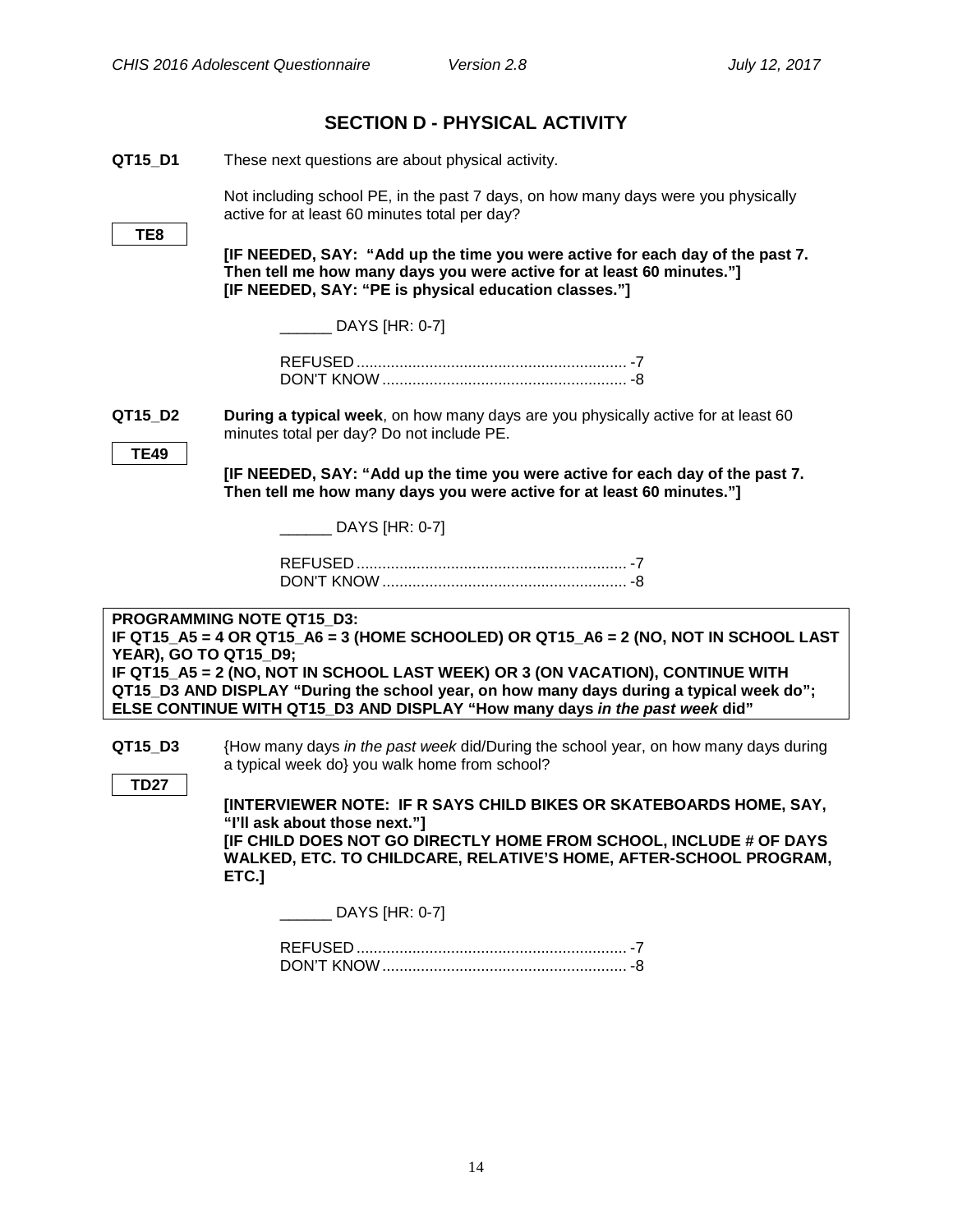|                        | PROGRAMMING NOTE QT15 D4:<br>IF QT15_D3 = 0, -7 OR -8 (NO DAYS, REF/DK) GO TO QT15_D5;<br>ELSE IF QT15_D3 > 0 DAYS, CONTINUE WITH QT15_D4;<br>IF QT15_A5 = 1, DISPLAY "does it";<br>IF QT15 A6 = 1, DISPLAY "did it"                                                                   |
|------------------------|----------------------------------------------------------------------------------------------------------------------------------------------------------------------------------------------------------------------------------------------------------------------------------------|
| QT15 D4<br><b>TD28</b> | About how many minutes {did it/does it} take you without any stops?                                                                                                                                                                                                                    |
|                        | [IF NEEDED, SAY: "To walk home from school."]                                                                                                                                                                                                                                          |
|                        | _ MINUTES [SR: 1-180]                                                                                                                                                                                                                                                                  |
|                        |                                                                                                                                                                                                                                                                                        |
|                        | <b>PROGRAMMING NOTE QT15 D5:</b><br>IF QT15_D3 = 0 DAYS, -7, OR -8, CONTINUE WITH QT15_D5;<br>ELSE IF QT15_D3 > 0 DAYS (ONE OR MORE DAYS), GO TO QT15_D6                                                                                                                               |
| QT15 D5                | Could you walk home from school in 30 minutes or less?                                                                                                                                                                                                                                 |
| <b>TD29</b>            |                                                                                                                                                                                                                                                                                        |
|                        | PROGRAMMING NOTE QT15 D6:<br>IF QT15_A5 = 2 (NO, NOT IN SCHOOL LAST WEEK) OR 3 (ON VACATION), CONTINUE WITH<br>QT15_D6 AND DISPLAY "During the school year, on how many days during a typical week do";<br>ELSE CONTINUE WITH QT15_D6 AND DISPLAY "How many days in the past week did" |
| QT15 D6<br><b>TD30</b> | {How many days in the past week did/During the school year, on how many days during<br>a typical week do} you bicycle or skateboard home from school?                                                                                                                                  |
|                        | [INTERVIEWER NOTE: THIS INCLUDES KIDS WHO RIDE ROLLERBLADES,<br>ROLLERSHOES, OR NON-MOTORIZED SCOOTERS HOME FROM SCHOOL.]                                                                                                                                                              |
|                        | _ DAYS [HR: 0-7]                                                                                                                                                                                                                                                                       |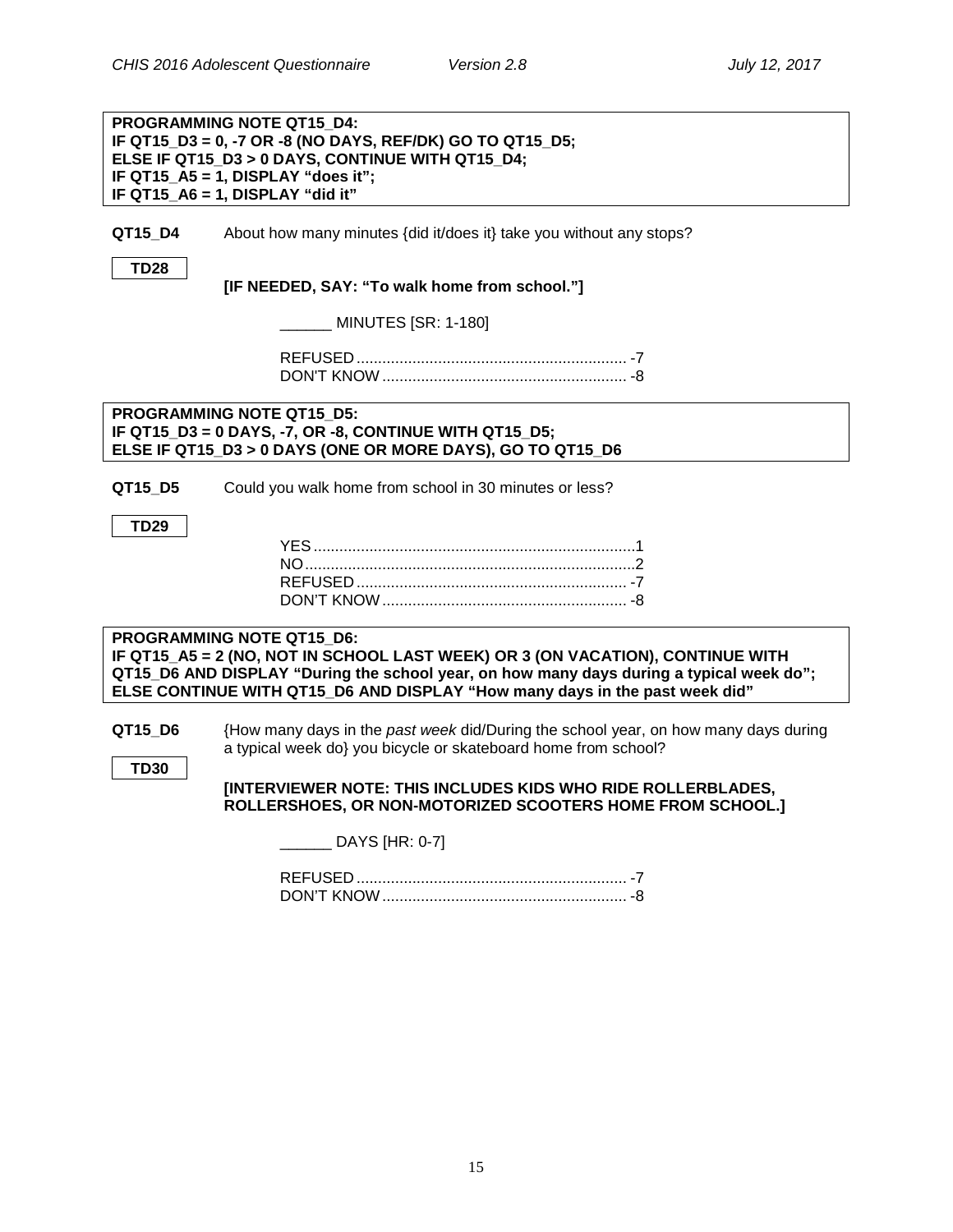<span id="page-18-1"></span><span id="page-18-0"></span>

|             | <b>PROGRAMMING NOTE QT15 D7:</b><br>IF QT15_D6 = 0, -7 OR -8 (NO DAYS, REF/DK) GO TO PROGRAMMING NOTE QT15_D8;<br>ELSE IF QT15_D6 > 0 DAYS, CONTINUE WITH QT15_D7;<br>IF QT15_A5 = 1, DISPLAY "does";<br>IF QT15_A6 = 1, DISPLAY "did" |                 |
|-------------|----------------------------------------------------------------------------------------------------------------------------------------------------------------------------------------------------------------------------------------|-----------------|
| QT15_D7     | About how many minutes {did/does} it take you without any stops?                                                                                                                                                                       |                 |
| <b>TD31</b> | [IF NEEDED, SAY: "To bicycle or skateboard home from school."]                                                                                                                                                                         |                 |
|             | MINUTES [SR: 1-180]                                                                                                                                                                                                                    | [GO TO QT15_D9] |
|             |                                                                                                                                                                                                                                        |                 |
|             | PROGRAMMING NOTE QT15 D8:<br>IF (QT15_D3 > 0 DAYS AND QT15_D4 ≤ 30 MINUTES) OR QT15_D5 = 1 (COULD WALK HOME IN 30<br>MINUTES OR LESS), GO TO QT15_D9;<br><b>ELSE CONTINUE WITH QT15 D8</b>                                             |                 |
| QT15_D8     | Could you bike or skateboard home from school in 30 minutes or less?                                                                                                                                                                   |                 |
| <b>TD32</b> |                                                                                                                                                                                                                                        |                 |
|             |                                                                                                                                                                                                                                        |                 |
|             |                                                                                                                                                                                                                                        |                 |
|             |                                                                                                                                                                                                                                        |                 |
| QT15_D9     | In the past 30 days, did you go to a park, playground, or open space?                                                                                                                                                                  |                 |
| <b>TE62</b> |                                                                                                                                                                                                                                        |                 |
|             |                                                                                                                                                                                                                                        |                 |
|             |                                                                                                                                                                                                                                        |                 |
|             |                                                                                                                                                                                                                                        |                 |
| QT15_D10    | Is there a park, playground, or open space within walking distance of your home?                                                                                                                                                       |                 |
| TC42        |                                                                                                                                                                                                                                        |                 |
|             |                                                                                                                                                                                                                                        |                 |
|             |                                                                                                                                                                                                                                        |                 |
|             |                                                                                                                                                                                                                                        |                 |
| QT15_D11    | The last time you went to a park, playground or open space, were you physically active<br>while you were there?                                                                                                                        |                 |
| <b>TE63</b> |                                                                                                                                                                                                                                        |                 |
|             |                                                                                                                                                                                                                                        |                 |
|             |                                                                                                                                                                                                                                        |                 |
|             |                                                                                                                                                                                                                                        |                 |
|             |                                                                                                                                                                                                                                        |                 |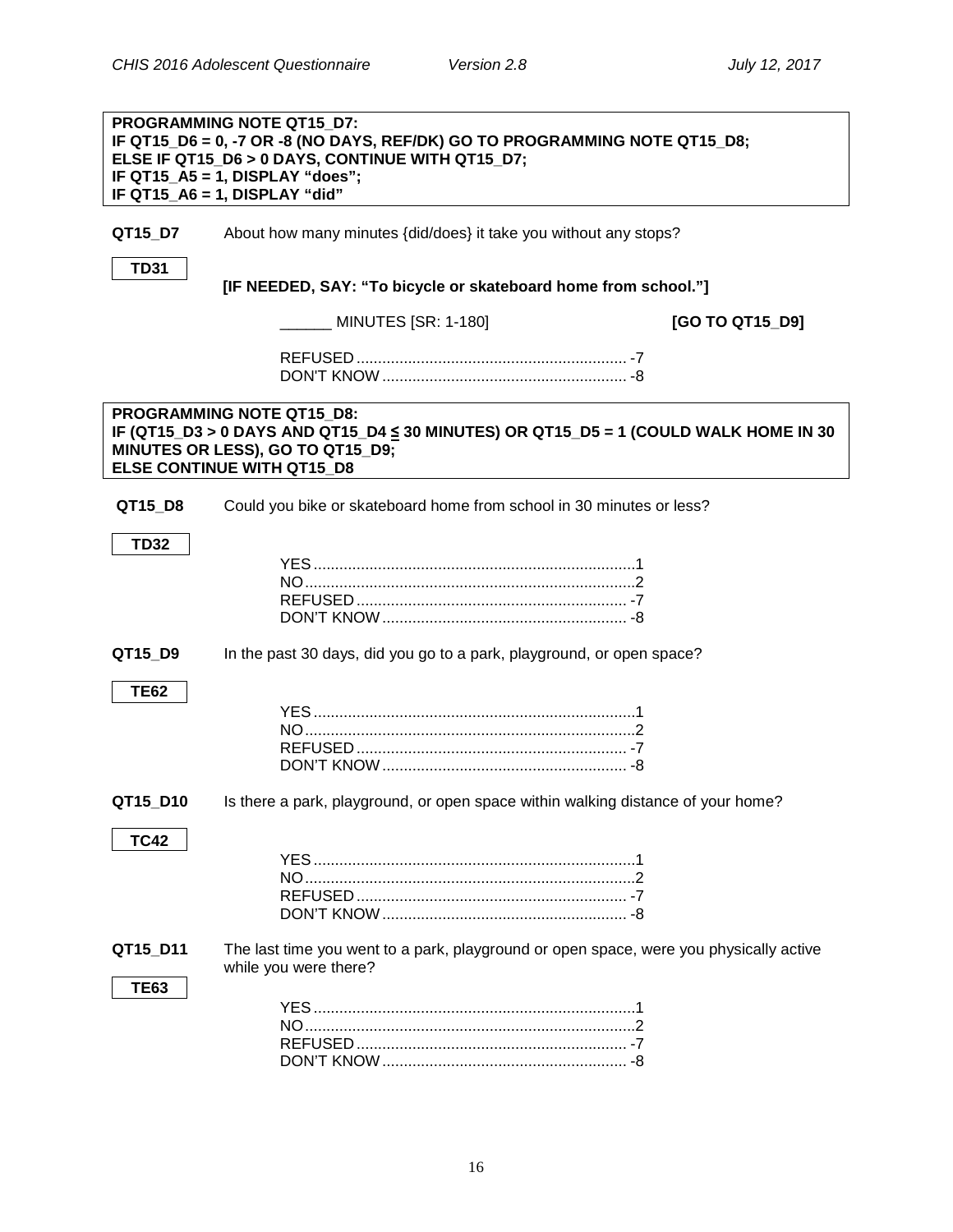**QT15\_D12** Do you strongly agree, agree, disagree, or strongly disagree with the following statements?

The park or playground closest to where I live is safe during the day.

#### **TC25**

**[IF NEEDED, SAY: "Do you strongly agree, agree, disagree, or strongly disagree?"]**

<span id="page-19-0"></span>**QT15\_D13** People in my neighborhood are willing to help each other.

#### **TD34**

**[IF NEEDED, SAY: "Do you strongly agree, agree, disagree, or strongly disagree?"]**

**QT15 D14** People in this neighborhood can be trusted.

#### **TD36**

**[IF NEEDED, SAY: "Do you strongly agree, agree, disagree, or strongly disagree?"]**

**QT15** D15 You can count on adults in this neighborhood to watch out that children are safe and don't get in trouble.

**TD37**

**[IF NEEDED, SAY: "Do you strongly agree, agree, disagree, or strongly disagree?"]**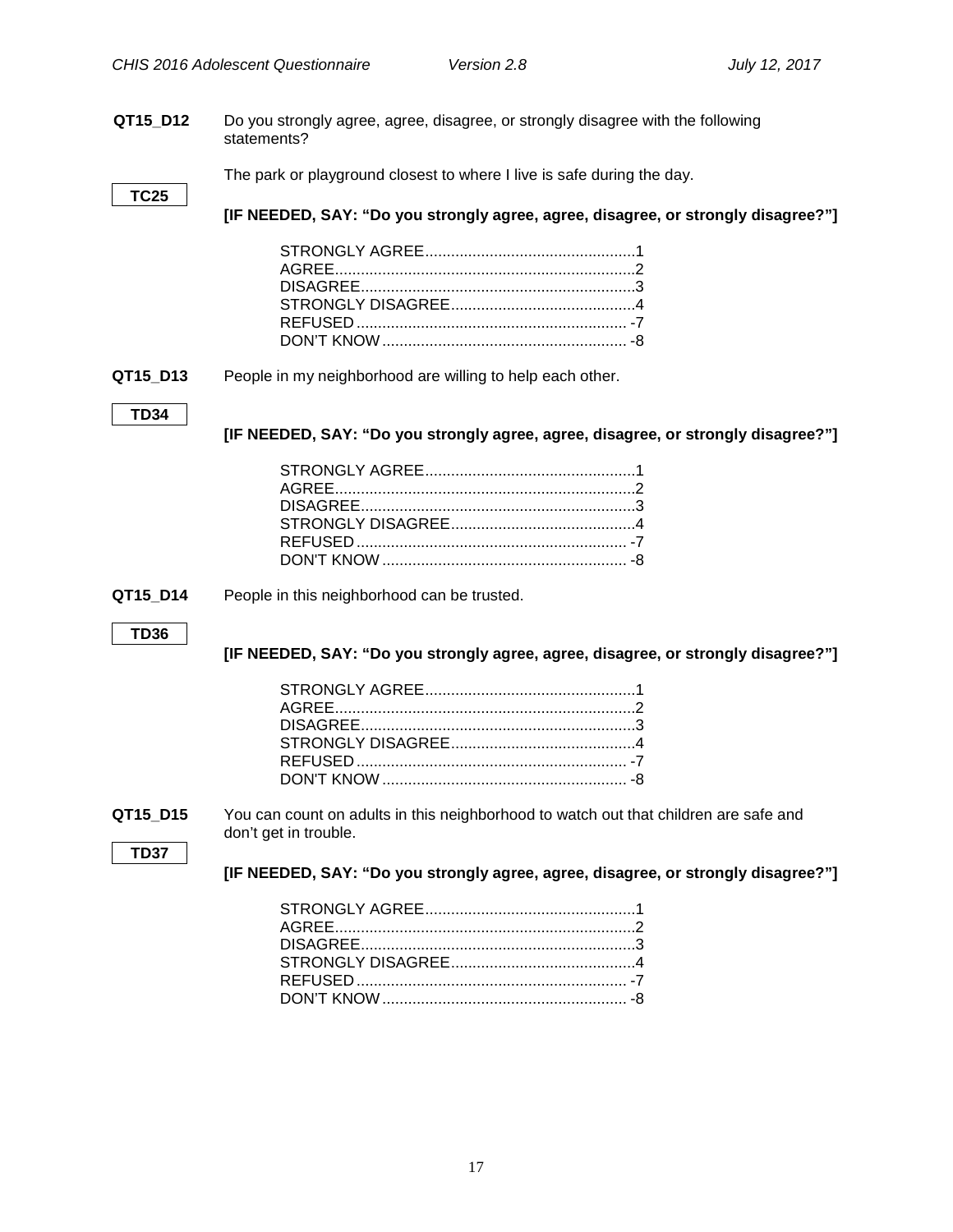**QT15\_D16** Do you feel safe in your neighborhood…

### **TE64**

<span id="page-20-0"></span>

| QT15_D17    | The next questions are about the time you spend mostly sitting when you are not in<br>school or doing homework.                                                                                        |
|-------------|--------------------------------------------------------------------------------------------------------------------------------------------------------------------------------------------------------|
| <b>TD39</b> | During the weekends, about how much time do you spend on a typical or usual weekend<br>day sitting and watching TV, playing computer games, talking with friends or doing other<br>sitting activities? |
|             |                                                                                                                                                                                                        |
| QT15 D18    | During the week days, about how much time do you spend on a typical or usual week<br>day sitting and watching TV, playing computer games, talking with friends or doing other<br>sitting activities?   |
| <b>TD38</b> | $\begin{array}{ccc} \hline \end{array}$ HOUR(S) $\begin{array}{ccc} \hline \end{array}$ MINUTE(S)                                                                                                      |
|             |                                                                                                                                                                                                        |
|             |                                                                                                                                                                                                        |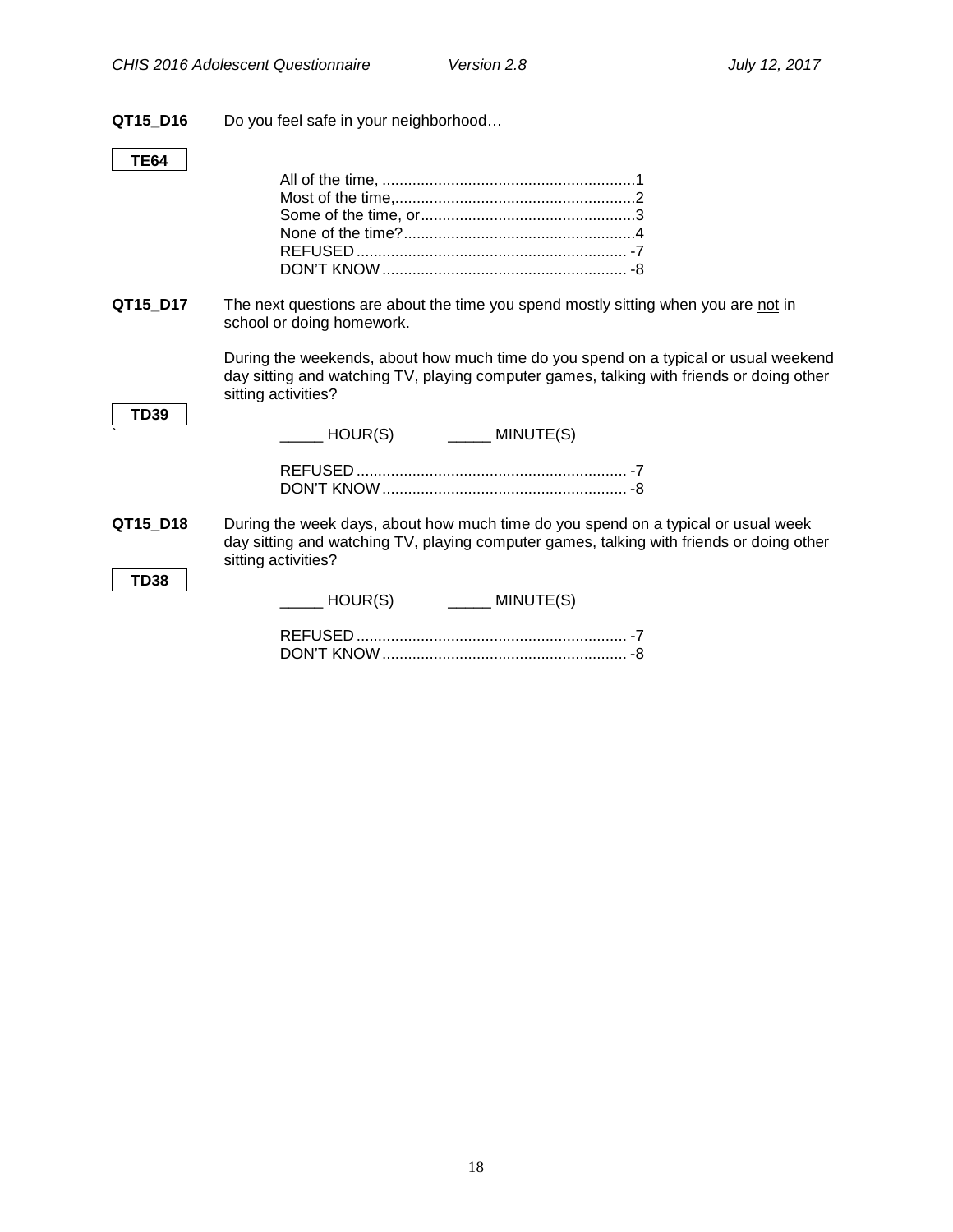## **SECTION E - CIGARETTE, ALCOHOL AND DRUG USE**

<span id="page-21-2"></span><span id="page-21-1"></span><span id="page-21-0"></span>

| QT15_E1                | Now I'm going to ask about smoking.                                                                                                                                                                                             |                 |
|------------------------|---------------------------------------------------------------------------------------------------------------------------------------------------------------------------------------------------------------------------------|-----------------|
|                        | Have you ever smoked cigarettes, even 1 or 2 puffs?                                                                                                                                                                             |                 |
| <b>TC38</b>            |                                                                                                                                                                                                                                 |                 |
|                        |                                                                                                                                                                                                                                 |                 |
|                        |                                                                                                                                                                                                                                 | [GO TO QT15 E4] |
|                        |                                                                                                                                                                                                                                 | [GO TO QT15_E4] |
|                        |                                                                                                                                                                                                                                 | [GO TO QT15_E4] |
| QT15_E2                | In the past 30 days, on how many days did you smoke cigarettes?                                                                                                                                                                 |                 |
|                        |                                                                                                                                                                                                                                 |                 |
| <b>TE19</b>            |                                                                                                                                                                                                                                 |                 |
|                        |                                                                                                                                                                                                                                 | [GO TO QT15_E4] |
|                        |                                                                                                                                                                                                                                 |                 |
|                        |                                                                                                                                                                                                                                 |                 |
|                        |                                                                                                                                                                                                                                 |                 |
|                        |                                                                                                                                                                                                                                 |                 |
|                        |                                                                                                                                                                                                                                 |                 |
|                        |                                                                                                                                                                                                                                 |                 |
|                        |                                                                                                                                                                                                                                 |                 |
|                        |                                                                                                                                                                                                                                 |                 |
| QT15_E3<br><b>TE20</b> | In the past 30 days, when you smoked, about how many cigarettes did you smoke per<br>day?<br>[IF NEEDED, SAY: "On average."]<br>[IF NEEDED, SAY: "On the days you smoked."]<br>[IF R SAYS "A Pack", CODE THIS AS 20 CIGARETTES] |                 |
|                        | <b>NUMBER OF CIGARETTES</b>                                                                                                                                                                                                     |                 |
|                        |                                                                                                                                                                                                                                 |                 |
|                        |                                                                                                                                                                                                                                 |                 |
|                        |                                                                                                                                                                                                                                 |                 |
| QT15_E4                | Have you ever smoked electronic cigarettes, also known as e-cigarettes or vaporizer<br>cigarettes?                                                                                                                              |                 |
|                        |                                                                                                                                                                                                                                 |                 |
| <b>TE66</b>            |                                                                                                                                                                                                                                 |                 |
|                        | [INTERVIEWER NOTE: CODE 'YES' IF R MENTIONS VAPE OR VAPING.]                                                                                                                                                                    |                 |
|                        | [IF NEEDED, SAY: "Electronic cigarettes are devices that mimic traditional                                                                                                                                                      |                 |
|                        | cigarette smoking, but the battery operated device produces vapor instead of                                                                                                                                                    |                 |
|                        | smoke. The solutions used in the device may contain nicotine and are usually                                                                                                                                                    |                 |
|                        | flavored.]                                                                                                                                                                                                                      |                 |
|                        |                                                                                                                                                                                                                                 |                 |
|                        |                                                                                                                                                                                                                                 |                 |
|                        |                                                                                                                                                                                                                                 | [GO TO QT15_E7] |
|                        |                                                                                                                                                                                                                                 | [GO TO QT15 E7] |
|                        |                                                                                                                                                                                                                                 | [GO TO QT15_E7] |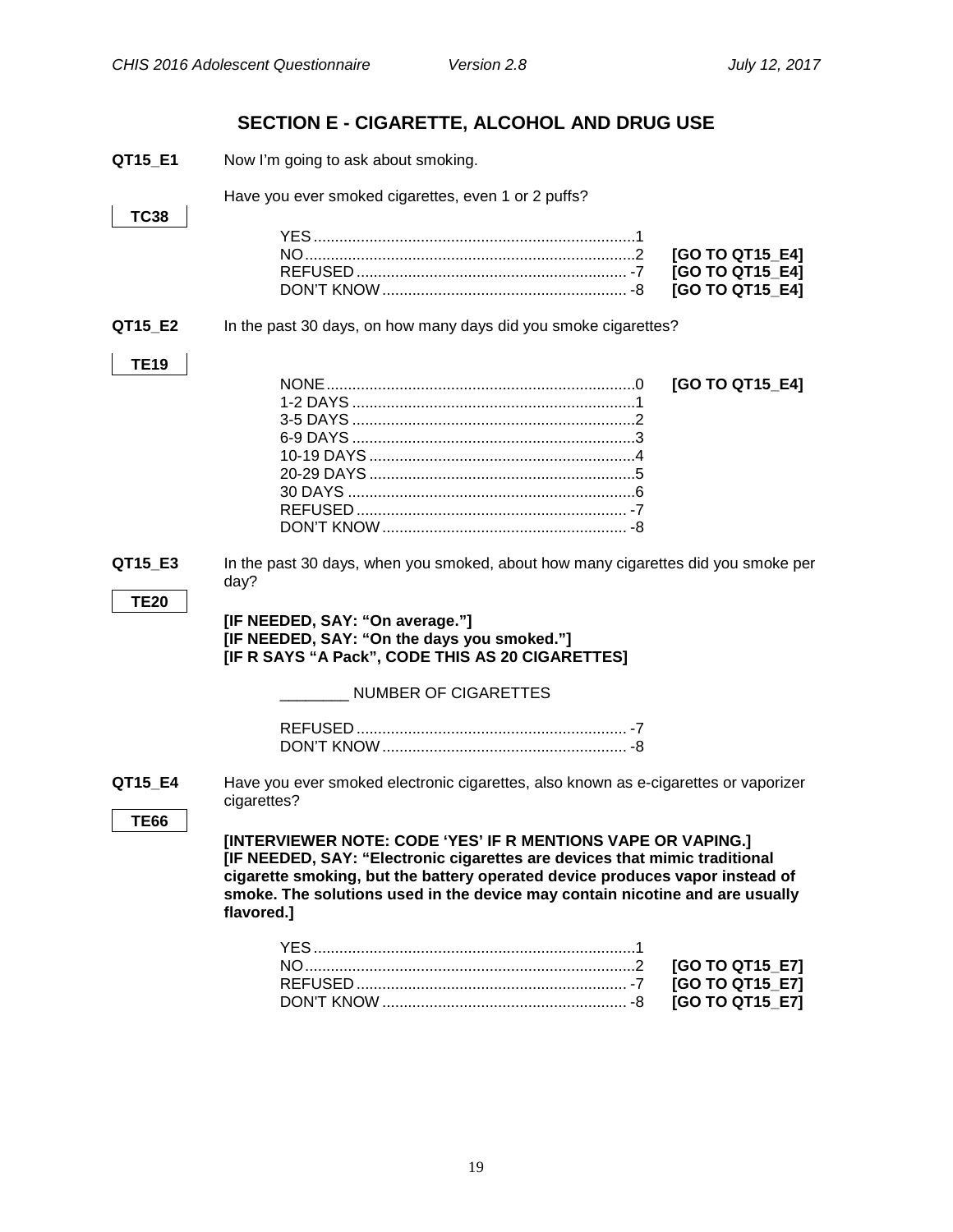**QT15\_E5** During the past 30 days, how many days did you use electronic cigarettes?

**TE67**

| NUMBER OF DAYS | [IF 0, THEN GO TO |
|----------------|-------------------|
|                | QT15_E7]          |

| [GO TO QT15_E7] |
|-----------------|
| [GO TO QT15_E7] |

#### **QT15\_E6** What are your reasons for using electronic cigarettes?

#### **TE68**

#### **[CODE ALL THAT APPLY]**

| CUT DOWN OR REDUCE SMOKING 3       |  |
|------------------------------------|--|
| USE IN PLACES WHERE SMOKING NOT IS |  |
|                                    |  |
|                                    |  |
|                                    |  |
|                                    |  |
|                                    |  |

<span id="page-22-0"></span>**QT15\_E7** Did you ever have more than a few sips of any alcoholic drink, like beer, wine, mixed drinks, or liquor?

#### **TE22**

**IGO TO NEXT SECTION] IGO TO NEXT SECTION]** [GO TO NEXT SECTION]

#### **PROGRAMMING NOTE QT15\_E8: IF QT15\_A4 = 1 (MALE) GO TO QT15\_E9; ELSE CONTINUE WITH QT15\_E8**

**QT15\_E8** How many days in the past 30 days did you have four or more drinks in a row, that is within a couple of hours?

#### **TE24A**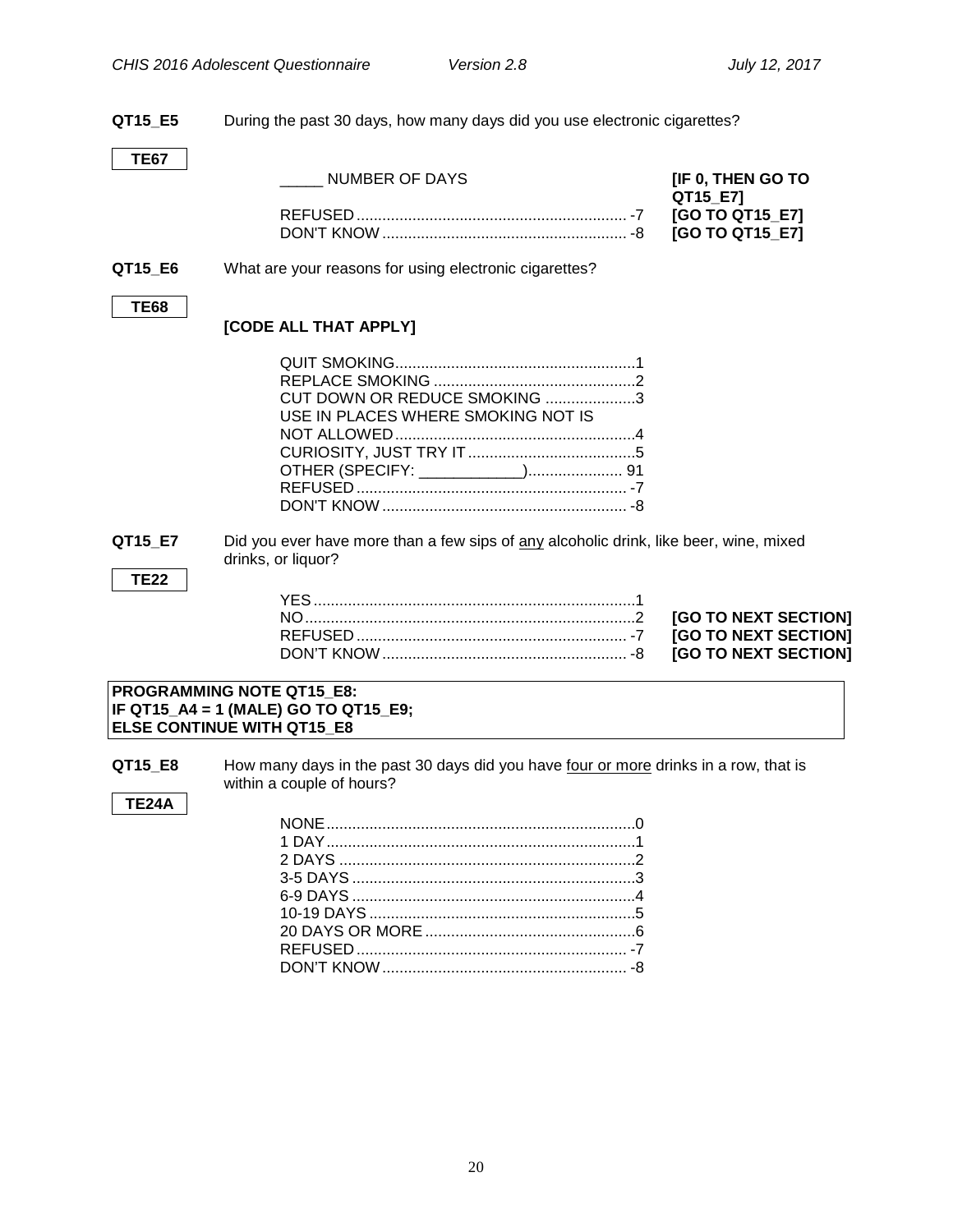#### **PROGRAMMING NOTE QT15\_E9: IF QT15\_A4 = 2 (FEMALE), GO TO NEXT SECTION; ELSE CONTINUE WITH QT15\_E9**

**QT15\_E9** How many days in the past 30 days did you have five or more drinks in a row, that is within a couple of hours?

#### **TE24**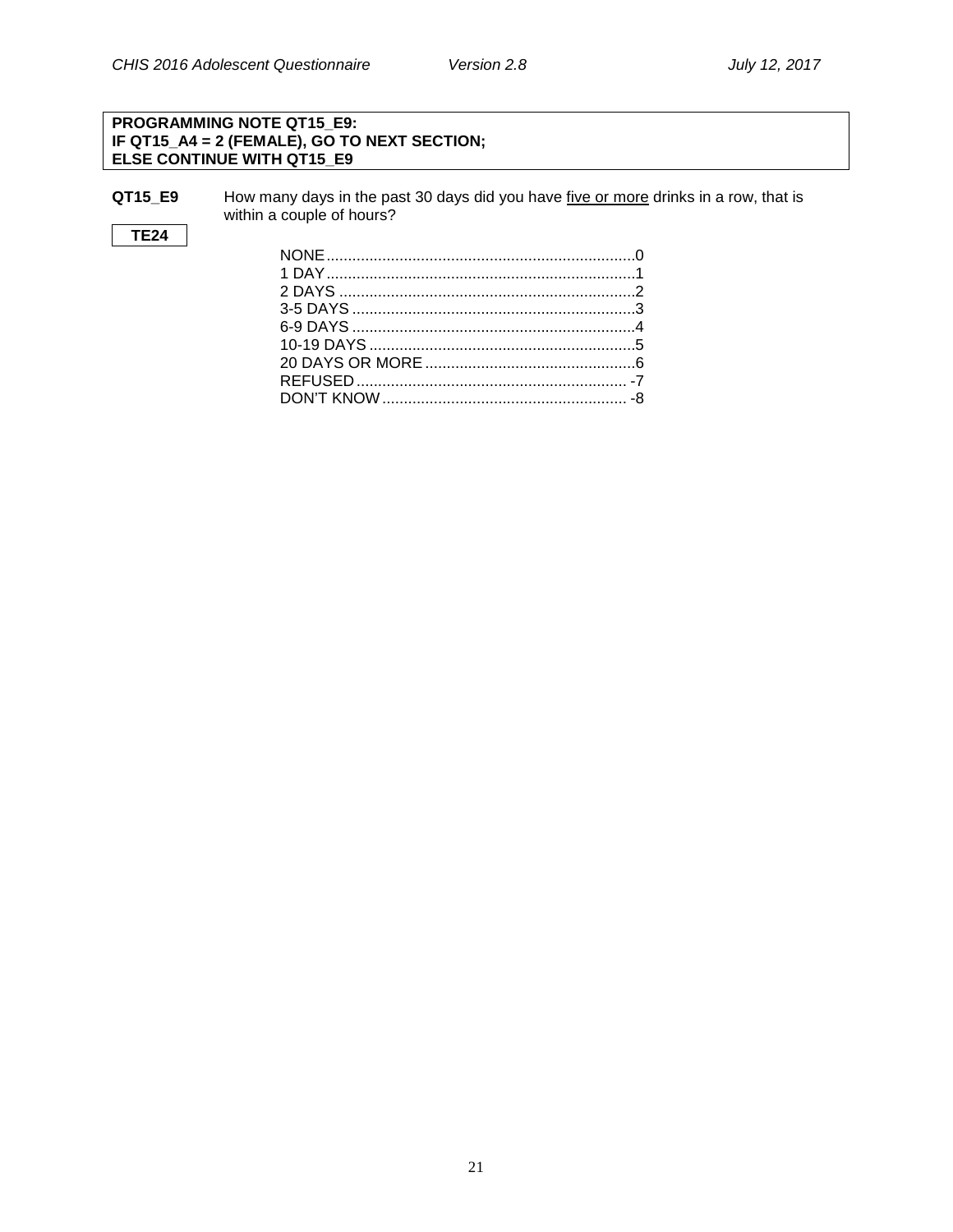#### <span id="page-24-1"></span><span id="page-24-0"></span>**SECTION F - MENTAL HEALTH** QT15 F1 The next questions are about how you have been feeling during the past 30 days. About how often during the past 30 days did you feel nervous — Would you say all of the time, most of the time, some of the time, a little of the time, or none of the time? **TG11** QT15 F2 During the past 30 days, about how often did you feel hopeless — all of the time, most of the time, some of the time, a little of the time, or none of the time? **TG12** QT15 F3 During the past 30 days, about how often did you feel restless or fidgety? **TG13** [IF NEEDED, SAY: "All, most, some, a little, or none of the time?"] QT15 F4 How often did you feel so depressed that nothing could cheer you up? **TG14** [IF NEEDED, SAY: "All, most, some, a little, or none of the time?"]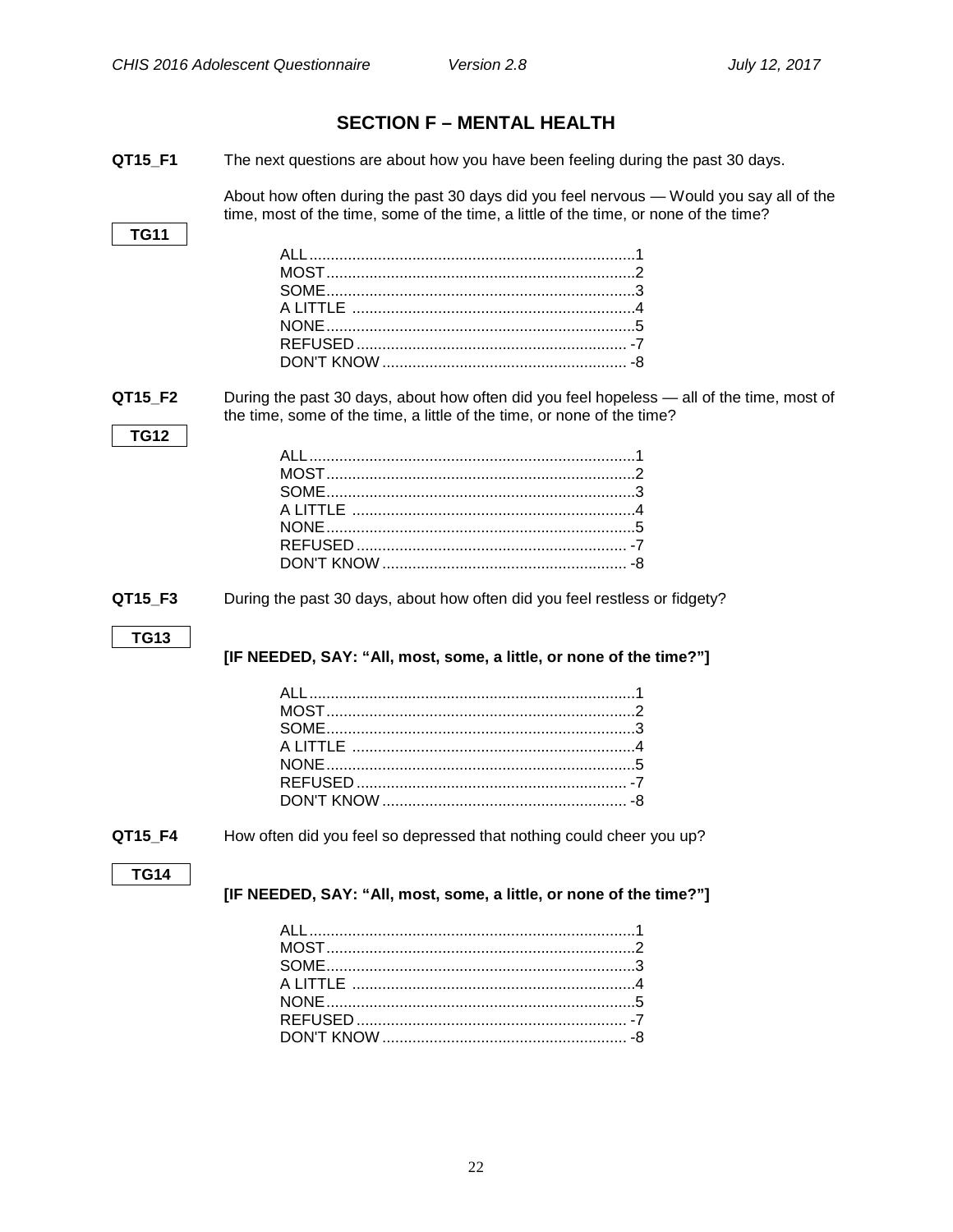**QT15\_F5** During the past 30 days, about how often did you feel that everything was an effort?

**TG15**

**[IF NEEDED, SAY: "All, most, some, a little, or none of the time?"]**

#### **QT15\_F6** During the past 30 days, about how often did you feel worthless?

**TG16**

**[IF NEEDED, SAY: "All, most, some, a little, or none of the time?"]**

<span id="page-25-0"></span>**QT15 F6A** Was there ever a month in the past 12 months when these feelings occurred more often than they did in the past 30 days?

**TF30** 

#### **PROGRAMMING NOTE QT15\_F6B: IF QT15\_F6A = 1 THEN CONTINUE WITH QT15\_F6B; ELSE SKIP TO QT15\_F7**

**QT15\_F6B** The next questions are about the one month in the past 12 months when you were at your worst emotionally.

> During that same month, how often did you feel nervous – all of the time, most, some, a little, or none of the time?

#### **TF31**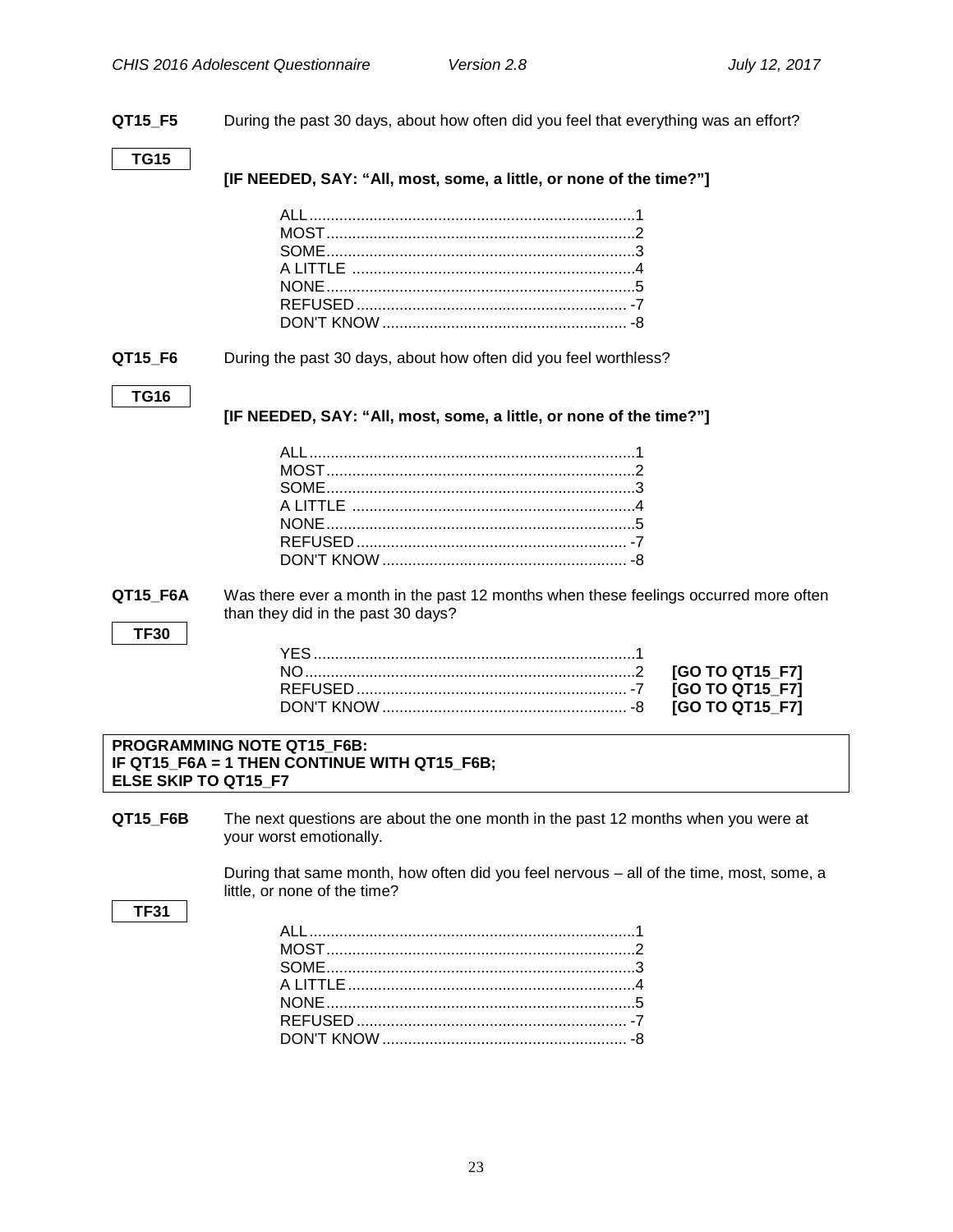QT15\_F6C During that same month, how often did you feel hopeless - all of the time, most, some, a little, or none of the time?

#### **TF32**

#### QT15\_F6D

How often did you feel restless or fidgety?

#### **TF33**

[IF NEEDED, SAY: "All of the time, most of the time, some of the time, little of the time, or none of the time?"]

QT15\_F6E How often did you feel so depressed that nothing could cheer you up?

#### **TF34**

[IF NEEDED, SAY: "All of the time, most of the time, some of the time, a little of the time, or none of the time?"]

QT15 F6F

How often did you feel that everything was an effort?

#### **TF35**

[IF NEEDED, SAY: "All of the time, most of the time, some of the time, a little of the time, or none of the time?"]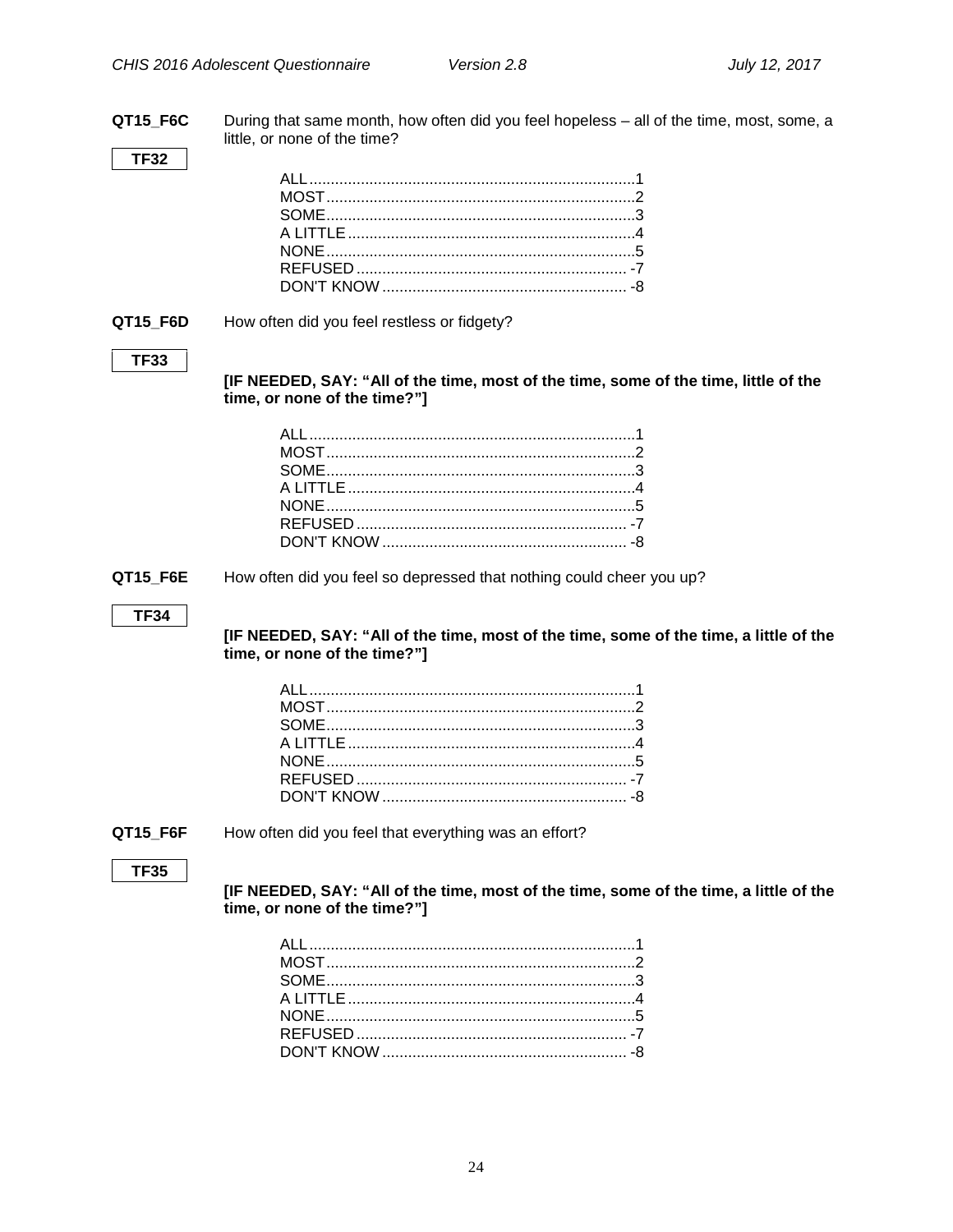#### **QT15\_F6G** How often did you feel worthless?

#### **TF36**

**TI11**

**TF11**

**TI13**

**[IF NEEDED, SAY: "All of the time, most of the time, some of the time, a little of the time, or none of the time?"]**

**QT15\_F7** In the past 12 months did you think you needed help for emotional or mental health problems, such as feeling sad, anxious, or nervous?

#### YES...........................................................................1 NO.............................................................................2 REFUSED ............................................................... -7 DON'T KNOW......................................................... -8

**QT15 F8** In the past 12 months, have you received any psychological or emotional counseling?

#### **PROGRAMMING NOTE QT15\_F9: IF QT15\_E7 = 1 (MORE THAN SIP OF ALCOHOL) CONTINUE WITH QT15\_F9; ELSE GO TO QT15\_G1**

**QT15 F9** In the past 12 months, did you receive any professional help for your use of alcohol or drugs?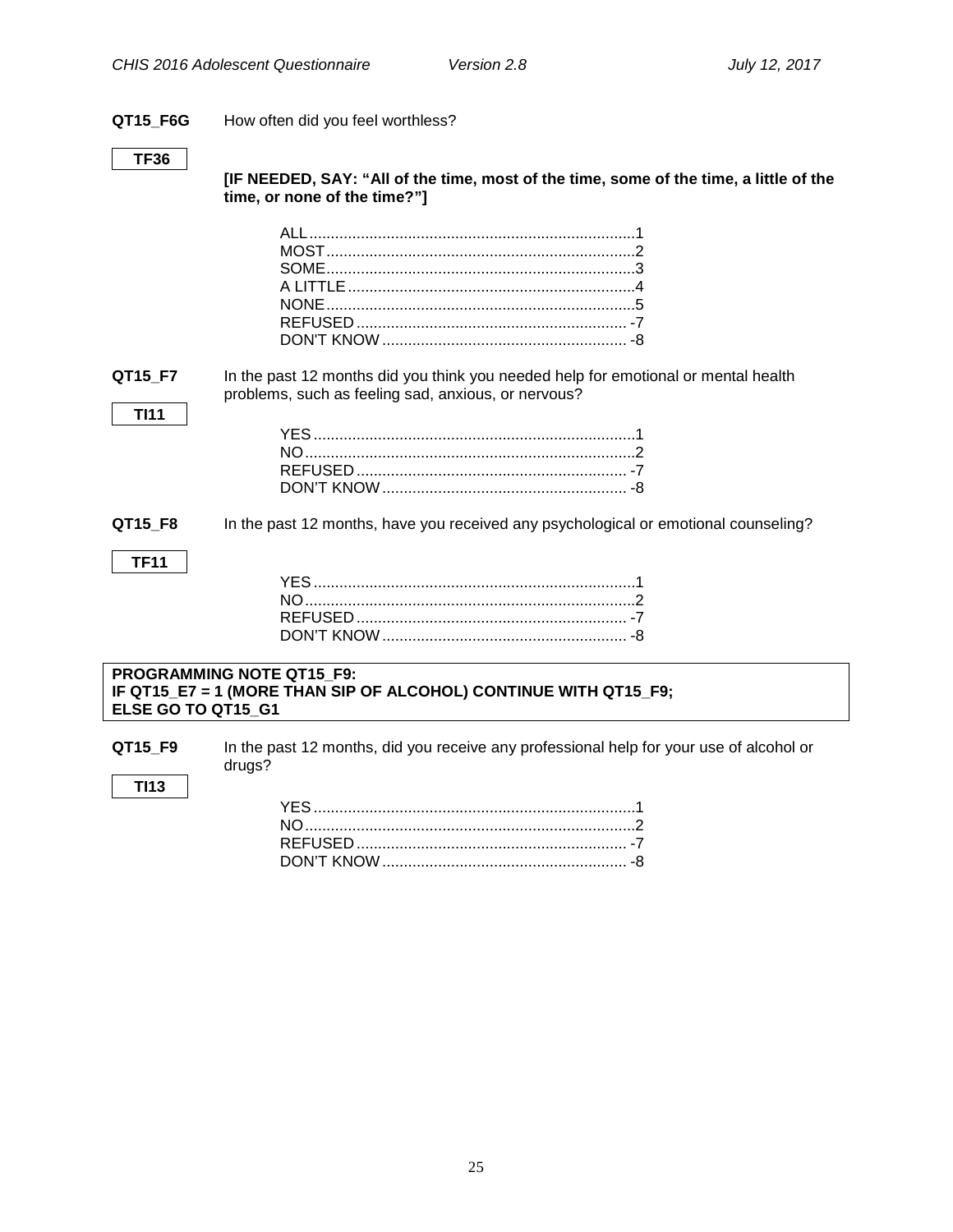### **SECTION G – SEXUAL BEHAVIORS**

#### <span id="page-28-0"></span>**PROGRAMMING NOTE QT15\_G1: IF PARENT/GUARDIAN DID** *NOT* **ALLOW RESPONDENT TO ANSWER SEXUAL BEHAVIOR QUESTIONS, GO TO QT15\_H1; ELSE CONTINUE WITH QT15\_G1**

**QT15\_G1** The next section is about sexual behavior. The information will be kept private and you can refuse to answer.

Have you ever had sexual intercourse?

**TE32**

**[IF NEEDED, SAY: "By sexual intercourse, we mean sex with a penis in a vagina or an anus or rectum."]**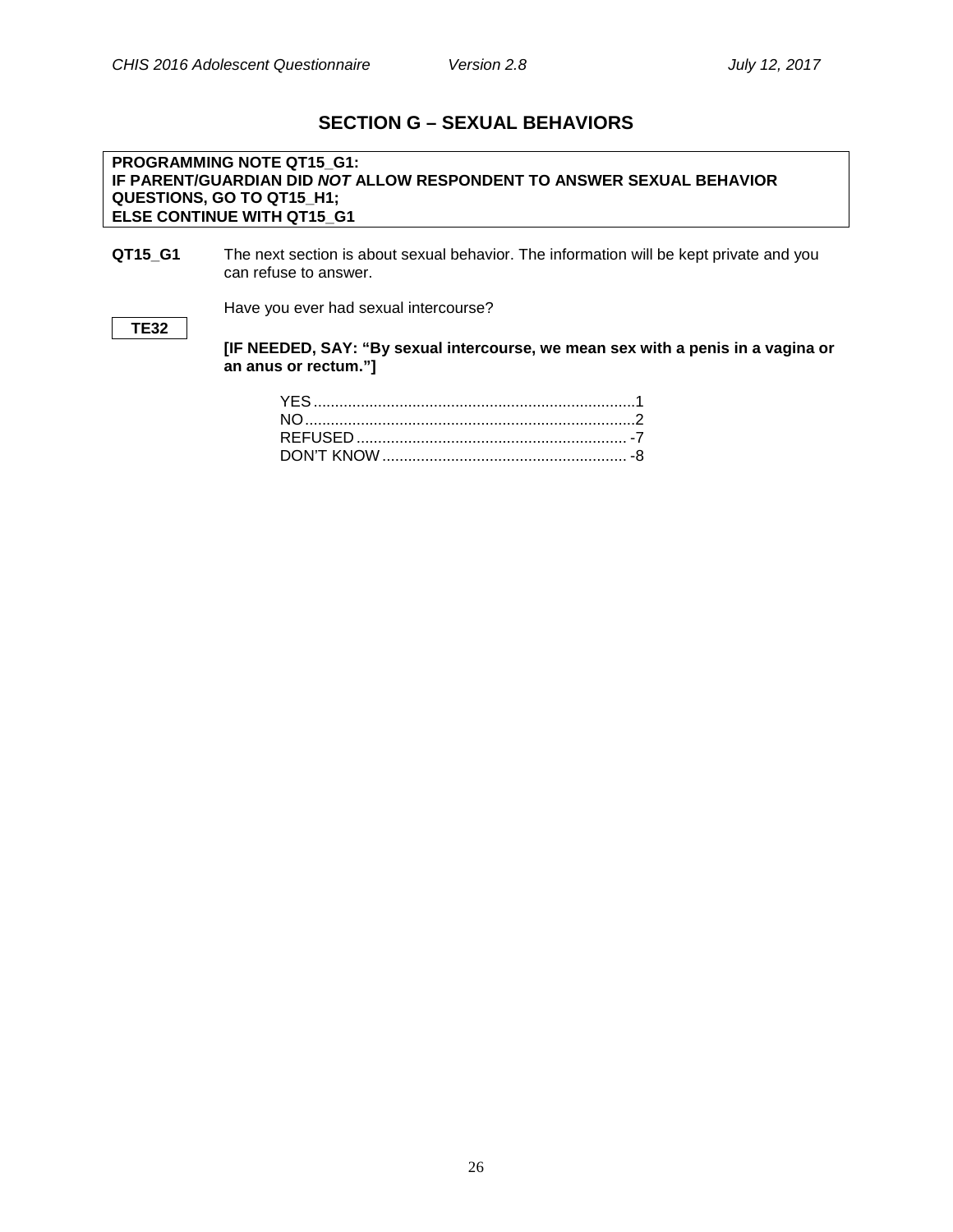### **SECTION H – HEALTH CARE UTILIZATION AND ACCESS**

<span id="page-29-1"></span><span id="page-29-0"></span>**QT15 H1** Now I'm going to ask about health care visits.

Is there a place that you usually go to when you are sick or need advice about your health?

```
TF1
```
#### **[IF R VOLUNTEERS MORE THAN ONE PLACE, ENTER 5.]**

#### **PROGRAMMING NOTE QT15\_H2: IF QT15\_H1 = 4 (KAISER), FILL IN QT15\_H2 = 1 AND GO TO QT15\_H3; ELSE IF QT15\_H1 = 3 (DOCTOR/MY DOCTOR), DISPLAY "Is your doctor in a private"; ELSE DISPLAY "What kind of place do you go to most often — a medical…".**

**QT15\_H2** {What kind of place do you go to most often – a medical…/Is your doctor in a private…} doctor's office, a clinic or hospital clinic, an emergency room, or some other place?

| DOCTOR'S OFFICE/KAISER/OTHER HMO1         |  |
|-------------------------------------------|--|
| CLINIC/HEALTH CENTER/HOSPITAL CLINIC 2    |  |
|                                           |  |
| SOME OTHER PLACE (SPECIFY: ___________)91 |  |
|                                           |  |
|                                           |  |
|                                           |  |
|                                           |  |

#### <span id="page-29-2"></span>**Emergency Room Visits PROGRAMMING NOTE QT15\_H3: IF QT15\_B11 = 1 OR QT15\_B16 = 1 (YES, WENT TO ER PAST 12 MONTHS FOR THEIR ASTHMA), MARK 'YES=1' ON QT15\_H3 AND GO TO QT15\_H4; ELSE CONTINUE WITH QT15\_H3**

**QT15 H3** During the past 12 months, did you visit a hospital emergency room for your own health?

| ۰.<br>× |
|---------|
|---------|

#### **QT15\_H4** During the past 12 months, how many times have you seen a medical doctor?

**TF16**

<span id="page-29-3"></span> $\_$  TIMES [RANGE: 0-365]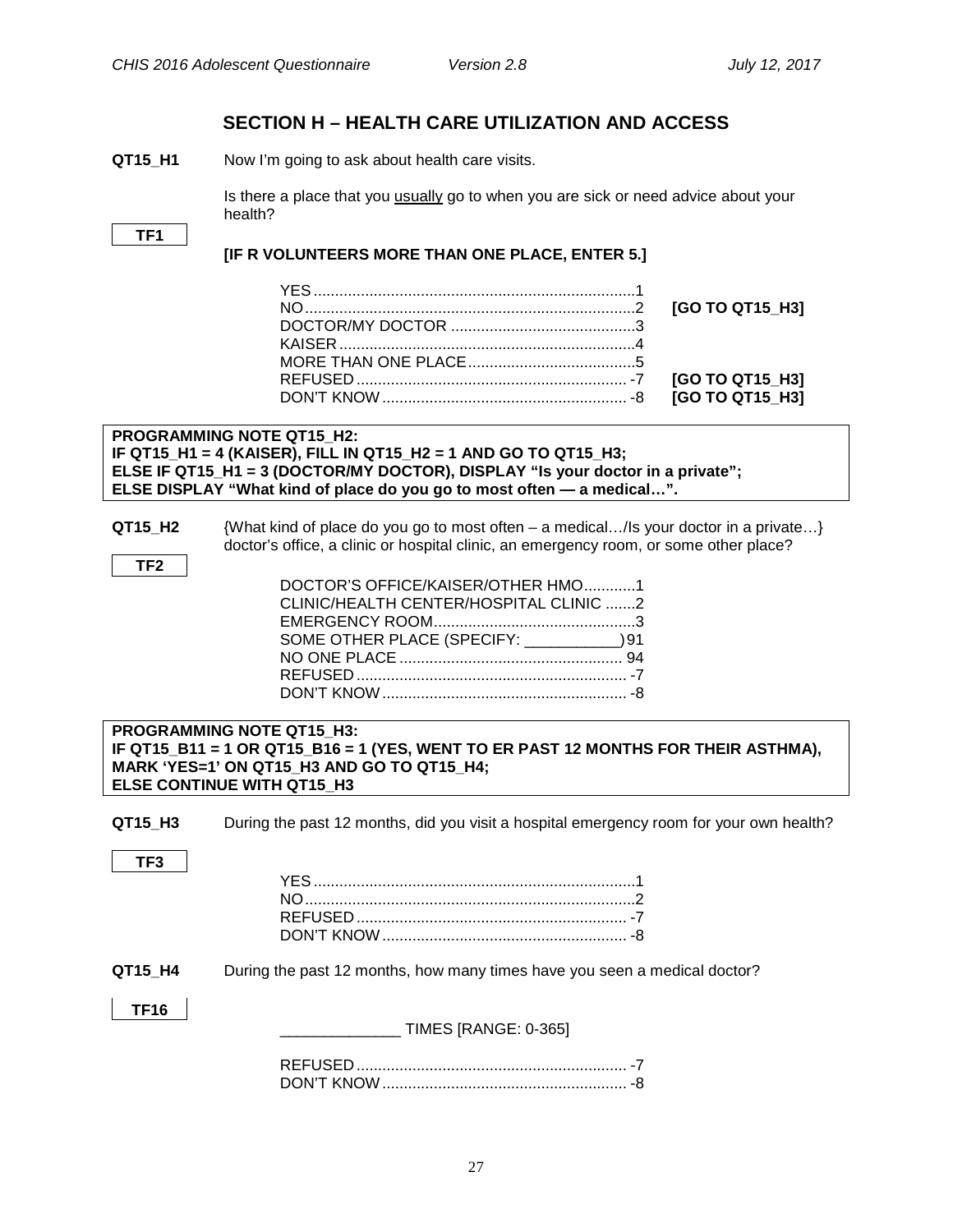**QT15\_H5** When was the last time you saw a doctor for a physical exam or check-up?

#### **TF5**

| MORE THAN 3 MONTHS UP TO 6 MONTHS AGO 2 |
|-----------------------------------------|
| MORE THAN 6 MONTHS UP TO 12 MONTHS      |
|                                         |
| MORE THAN 12 MONTHS UP TO 2 YEARS AGO 4 |
|                                         |
|                                         |
|                                         |
|                                         |

#### **PROGRAMMING NOTE QT15\_H6: IF QT15\_H5 = 0 (NEVER HAD A PHYSICAL EXAM), 5 (LAST PHYSICAL EXAM 2 OR MORE YEARS AGO), -7 (REFUSED), -8 (DON'T KNOW), GO TO QT15\_H8; ELSE CONTINUE WITH QT15\_H6**

**QT15\_H6** When you had your last routine physical exam, did you and a doctor talk about exercise or physical activity?

**TF8H**

<span id="page-30-0"></span>**Recall of Provider Advice**

#### **QT15\_H7** ....about nutrition or healthy eating?

#### **TF8I**

#### **[IF NEEDED, SAY: "When you had your last routine physical exam, did you and a doctor talk about nutrition or healthy eating?"]**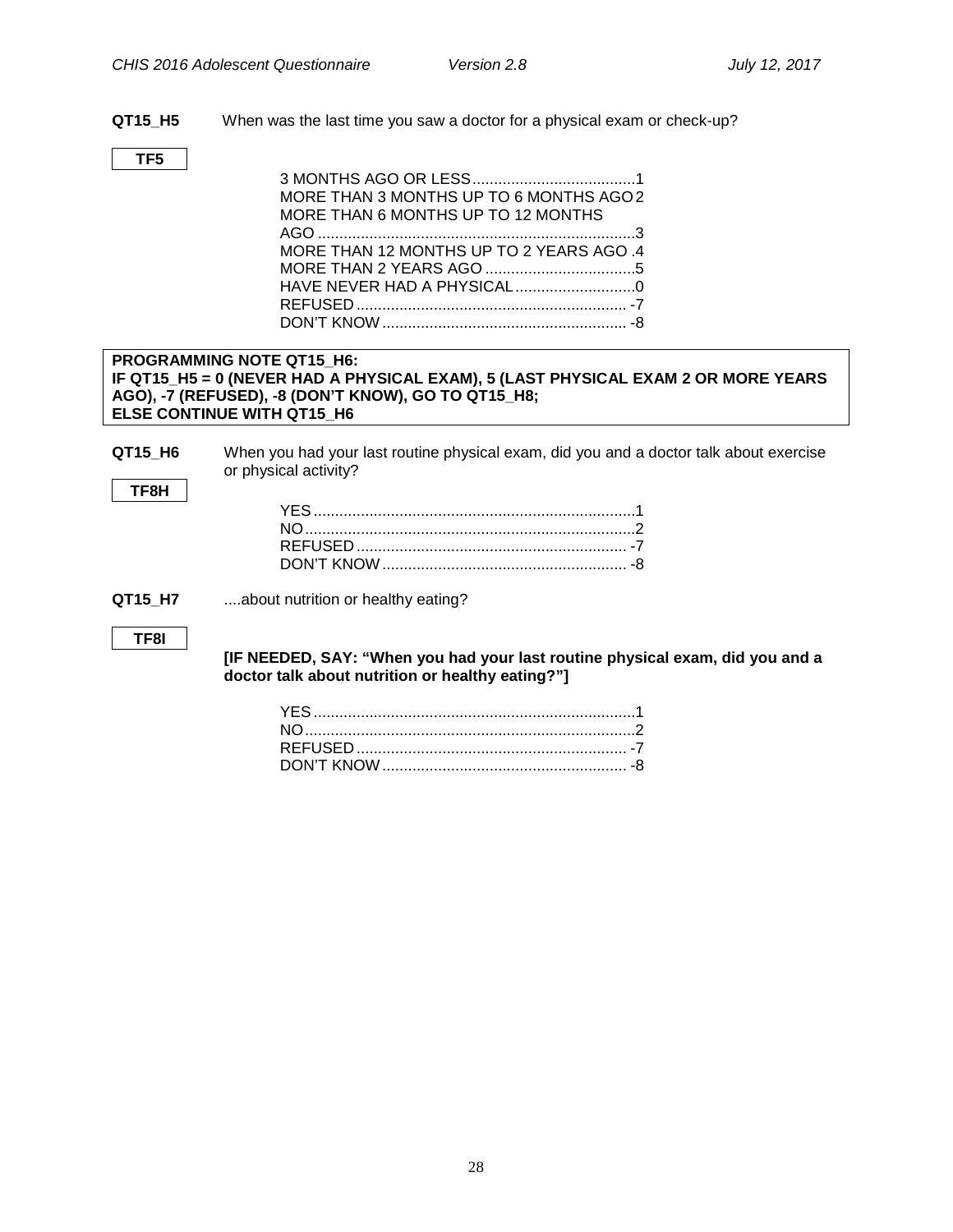#### **PROGRAMMING NOTE QT15\_H8: IF QT15\_H1 = 1, 3, 4, OR 5 (YES, DOCTOR, KAISER, OR MORE THAN ONE PLACE FOR USUAL SOURCE OF CARE), CONTINUE WITH QT15\_H8; ELSE GO TO QT15\_H9**

**QT15 H8** Do you have a personal doctor or medical provider who is your main provider?

**TI14**

<span id="page-31-0"></span>**Personal Doctor**

**[IF NEEDED, SAY: "This can be a general doctor, a specialist doctor, a physician assistant, a nurse or other health provider."]**

#### **PROGRAMMING NOTE QT15\_H9: IF QT15\_H8 = 1 (HAS A PERSONAL DOCTOR), THEN CONTINUE WITH QT15\_H9; ELSE GO TO PROGRAMMING NOTE QT15\_H11**

**QT15\_H9** How often does your doctor or medical provider listen carefully to you? Would you say…

#### **TH44**

<span id="page-31-1"></span>**Patient-Centered Care**

**QT15\_H10** How often does your doctor or medical provider explain clearly what you need to do to take care of your health? Would you say…

#### **TH45**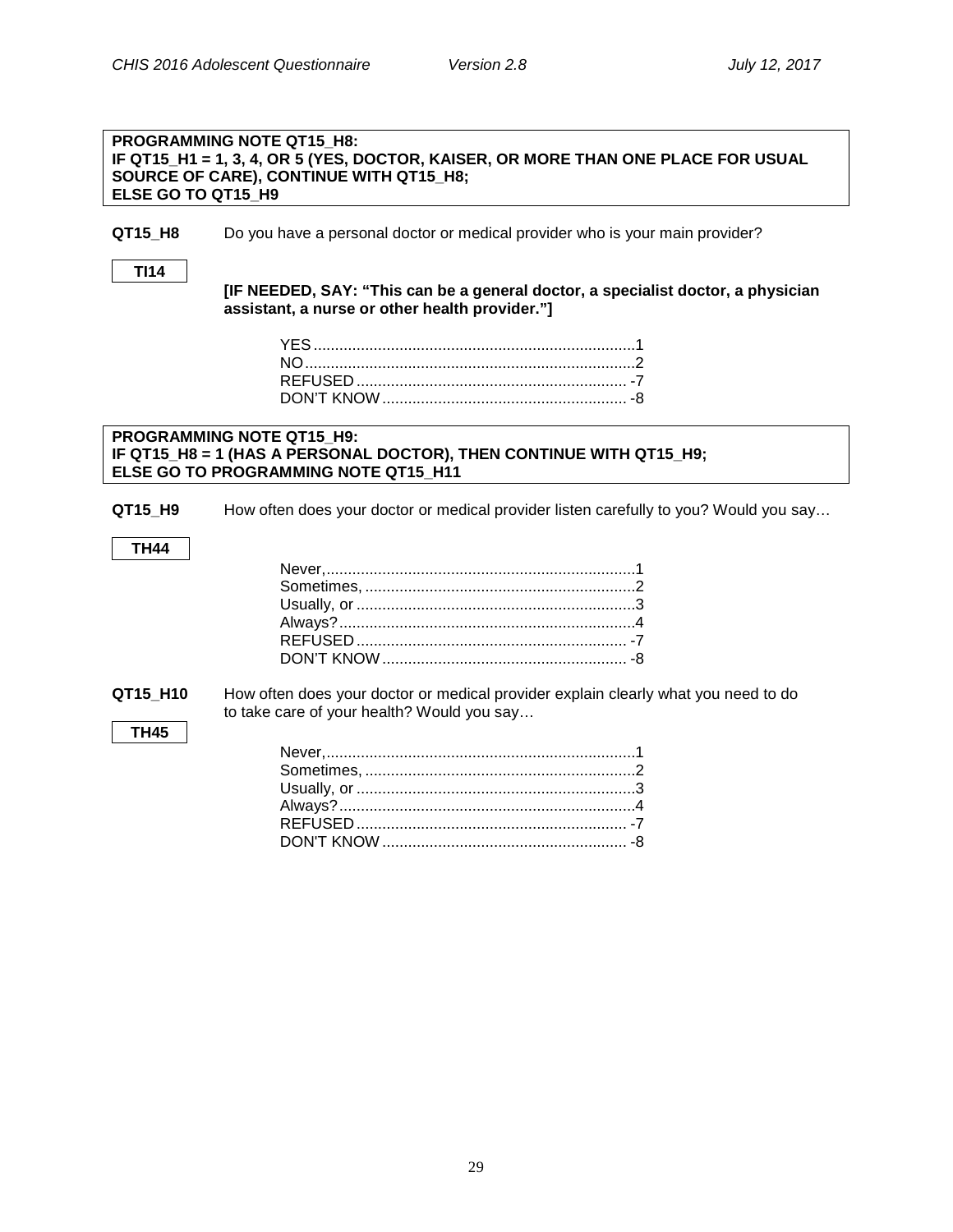<span id="page-32-0"></span>**Timely Appointments**

<span id="page-32-1"></span>

| <b>ELSE DISPLAY "a"</b> | <b>PROGRAMMING NOTE QT15 H11:</b><br>IF TEINSURE = 1 OR QT15_H1 = 1, 3, 4, OR 5 (HAS A USUAL SOURCE OF CARE) THEN<br><b>CONTINUE WITH QT15_H11;</b><br>ELSE GO TO PROGRAMMING NOTE QT15 H13<br>IF QT15_H8 = 1 (HAS A PERSONAL DOCTOR), THEN DISPLAY "your"; |                                                             |
|-------------------------|-------------------------------------------------------------------------------------------------------------------------------------------------------------------------------------------------------------------------------------------------------------|-------------------------------------------------------------|
| QT15_H11<br><b>TH49</b> | In the past 12 months, did you try to get an appointment to see {your/a} doctor or medical<br>provider within two days because you were sick or injured?                                                                                                    |                                                             |
|                         | [IF NEEDED, SAY: "Do not include urgent care or emergency care visits. I am only<br>asking about appointments".]                                                                                                                                            |                                                             |
|                         |                                                                                                                                                                                                                                                             | [GO TO QT15_H13]<br>[GO TO QT15_H13]<br>[GO TO QT15_H13]    |
| QT15_H12                | How often were you able to get an appointment within two days? Would you say                                                                                                                                                                                |                                                             |
| <b>TH46</b>             |                                                                                                                                                                                                                                                             |                                                             |
| QT15_H13                | During the past 12 months, did you delay or not get a medicine that a doctor prescribed<br>for you?                                                                                                                                                         |                                                             |
| <b>TI18</b>             |                                                                                                                                                                                                                                                             | [GO TO QT15_H15]<br>[GO TO QT15_H15]<br>[GO TO QT15_H15]    |
| QT15_H14                | Was cost or lack of insurance a reason why you delayed or did not get the prescription?                                                                                                                                                                     |                                                             |
| <b>TI21</b>             |                                                                                                                                                                                                                                                             |                                                             |
| QT15_H15                | During the past 12 months, did you delay or not get any medical care you felt you needed<br>- such as seeing a doctor, a specialist, or other health professional?                                                                                          |                                                             |
| TF9                     |                                                                                                                                                                                                                                                             | [GO TO SECTION J]<br>[GO TO SECTION J]<br>[GO TO SECTION J] |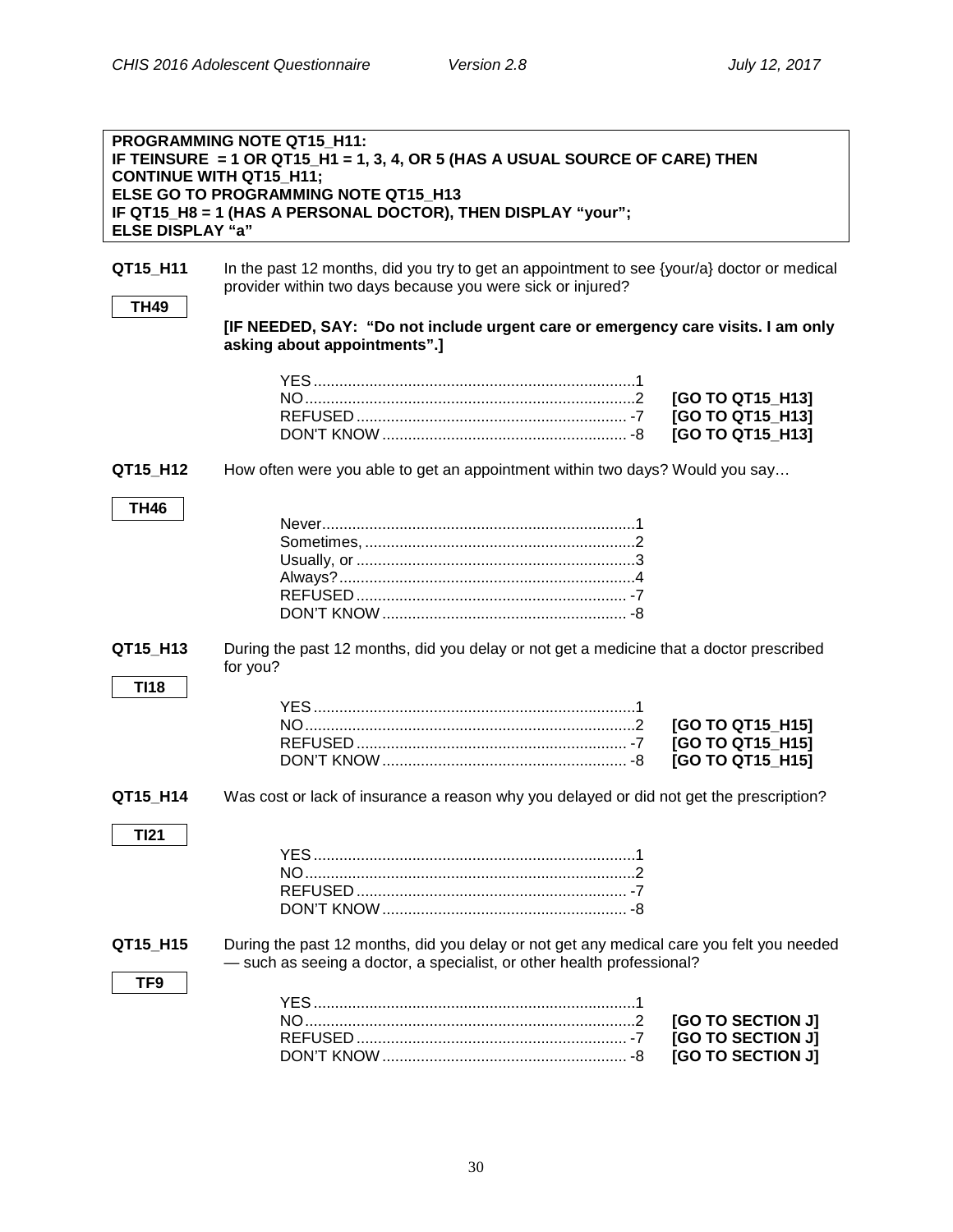| QT15 H16                | Did you get the care eventually?                                                                                                                                    |                                                             |
|-------------------------|---------------------------------------------------------------------------------------------------------------------------------------------------------------------|-------------------------------------------------------------|
| <b>TH57</b>             |                                                                                                                                                                     |                                                             |
| QT15_H17<br><b>TF22</b> | Was cost or lack of insurance a reason why you delayed or did not get the care you felt<br>you needed?                                                              |                                                             |
|                         |                                                                                                                                                                     | [GO TO QT15_H19]<br>[GO TO QT15_H19]<br>[GO TO QT15 H19]    |
| QT15_H18                | Was that the main reason?                                                                                                                                           |                                                             |
| <b>TH58</b>             |                                                                                                                                                                     | [GO TO SECTION J]<br>[GO TO SECTION J]<br>[GO TO SECTION J] |
| QT15_H19                | What was the one main reason why you delayed getting the care you felt you needed?                                                                                  |                                                             |
| <b>TH59</b>             | COULDN'T GET APPOINTMENT 1<br>MY INSURANCE NOT ACCEPTED 2<br>INSURANCE DID NOT COVER 3<br>NO CHILD CARE FOR CHILDREN AT HOME 7<br>COULDN'T AFFORD/COST TOO MUCH  10 |                                                             |

DON'T KNOW ......................................................... -8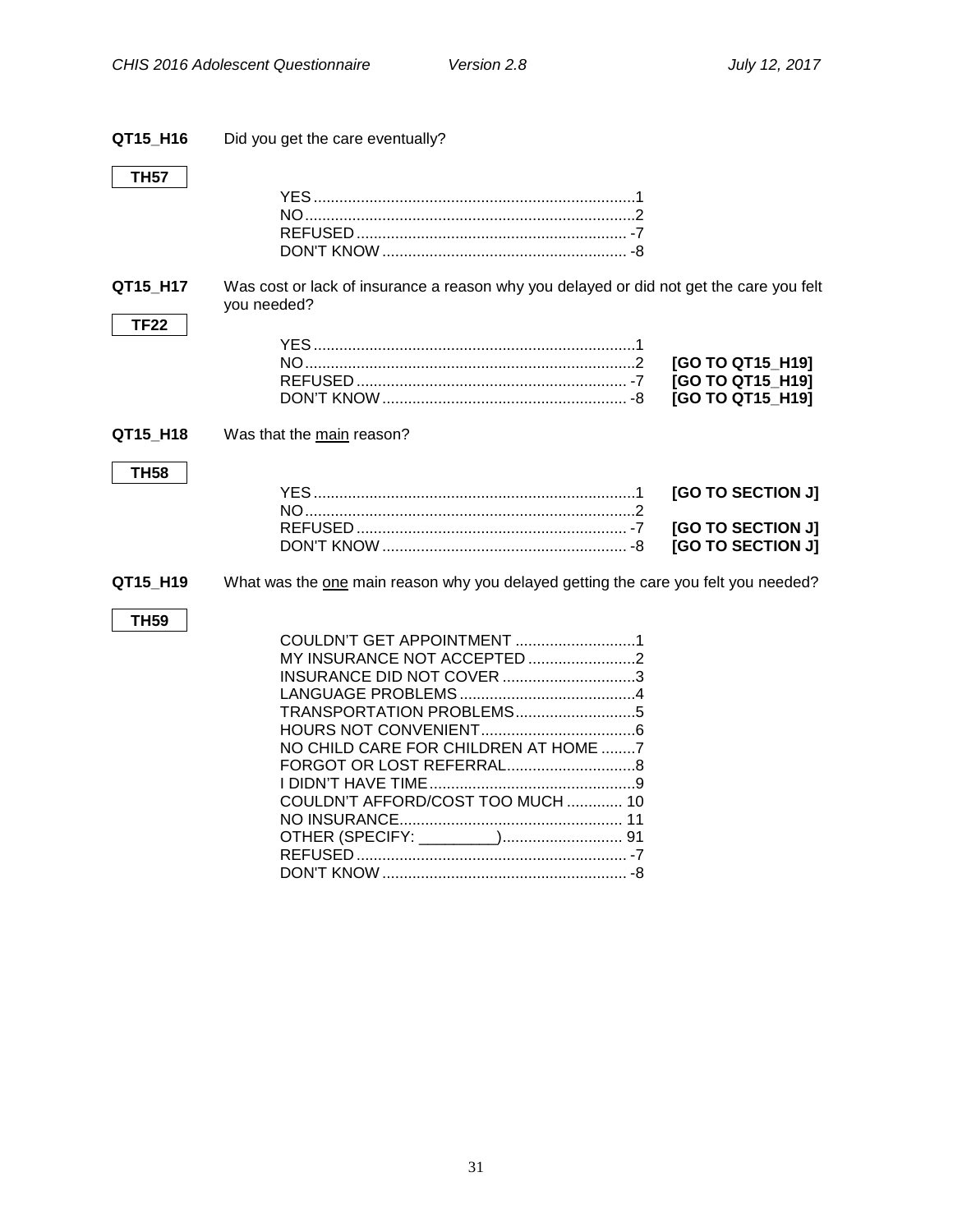**TI1A**

**TI1**

### **SECTION J - DEMOGRAPHIC INFORMATION PART II**

<span id="page-34-1"></span><span id="page-34-0"></span>**QT15\_J1** So we can be sure we have included all races and ethnic groups in California, I need to ask a few questions about your background.

Are you Latino or Hispanic?

#### **[IF NEEDED, SAY: "Such as Mexican, Central or South American?"]**

**QT15\_J2** And what is your Latino or Hispanic ancestry or origin? Such as Mexican, Salvadoran, Cuban, Honduran – and if you have more than one, tell me all of them.

#### **[IF NEEDED, GIVE MORE EXAMPLES] [CODE ALL THAT APPLY]**

| MEXICAN/MEXICAN AMERICAN/ OR CHICANO1   |  |
|-----------------------------------------|--|
|                                         |  |
|                                         |  |
|                                         |  |
|                                         |  |
|                                         |  |
|                                         |  |
|                                         |  |
|                                         |  |
| SPANISH-AMERICAN (FROM SPAIN) 12        |  |
| OTHER LATINO (SPECIFY: ___________)  91 |  |
|                                         |  |
|                                         |  |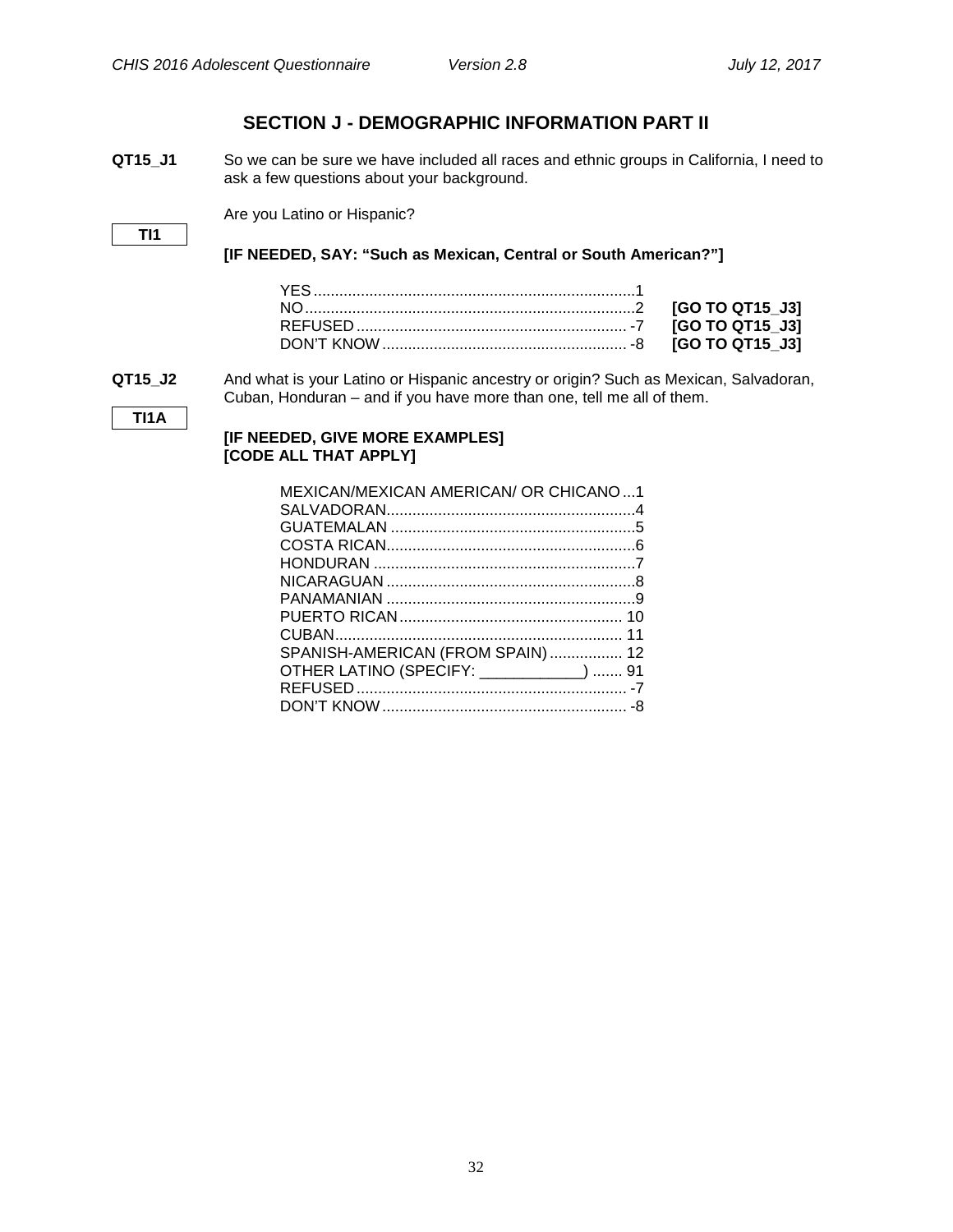#### **PROGRAMMING NOTE QT15\_J3: IF QT15\_J1 = 1 (YES), DISPLAY "You said you are Latino or Hispanic. Also,"; IF MORE THAN ONE RACE GIVEN, AFTER ENTERING RESPONSES FOR QT15\_J3, CONTINUE WITH PROGRAMMING NOTE QT15\_J4; ELSE GO TO SKIPS AS INDICATED FOR SINGLE RESPONSES**

**QT15 J3** {You said you are Latino or Hispanic. Also,} Please tell me which one or more of the following you would use to describe yourself: Would you describe yourself as Native Hawaiian, Other Pacific Islander, American Indian, Alaska Native, Asian, Black, African American, or White?

```
TI2
```
#### **[IF R SAYS "NATIVE AMERICAN" CODE AS "4"] [IF R GIVES AN "OTHER" RESPONSE YOU MUST SPECIFY WHAT IT IS] [CODE ALL THAT APPLY]**

|                                 | [GO TO QT15 J11] |
|---------------------------------|------------------|
|                                 | [GO TO QT15 J11] |
|                                 | [GO TO QT15 J7]  |
| AMERICAN INDIAN, ALASKA NATIVE4 | [GO TO QT15 J4]  |
|                                 | [GO TO QT15 J8]  |
|                                 | [GO TO QT15 J11] |
|                                 | [GO TO QT15_J11] |
|                                 | [GO TO QT15 J11] |
|                                 | [GO TO QT15 J11] |

#### **PROGRAMMING NOTE QT15\_J4: IF QT15\_J3 = 4 (AMERICAN INDIAN, ALASKA NATIVE) CONTINUE WITH QT15\_J4; ELSE GO TO PROGRAMMING NOTE QT15\_J7**

**QT15 J4** You said, American Indian or Alaska Native, and what is your tribal heritage? If you have more than one tribe, tell me all of them.

#### **TI2A**

#### **[CODE ALL THAT APPLY]**

| OTHER TRIBE [ASK FOR SPELLING] |  |
|--------------------------------|--|
|                                |  |
|                                |  |
|                                |  |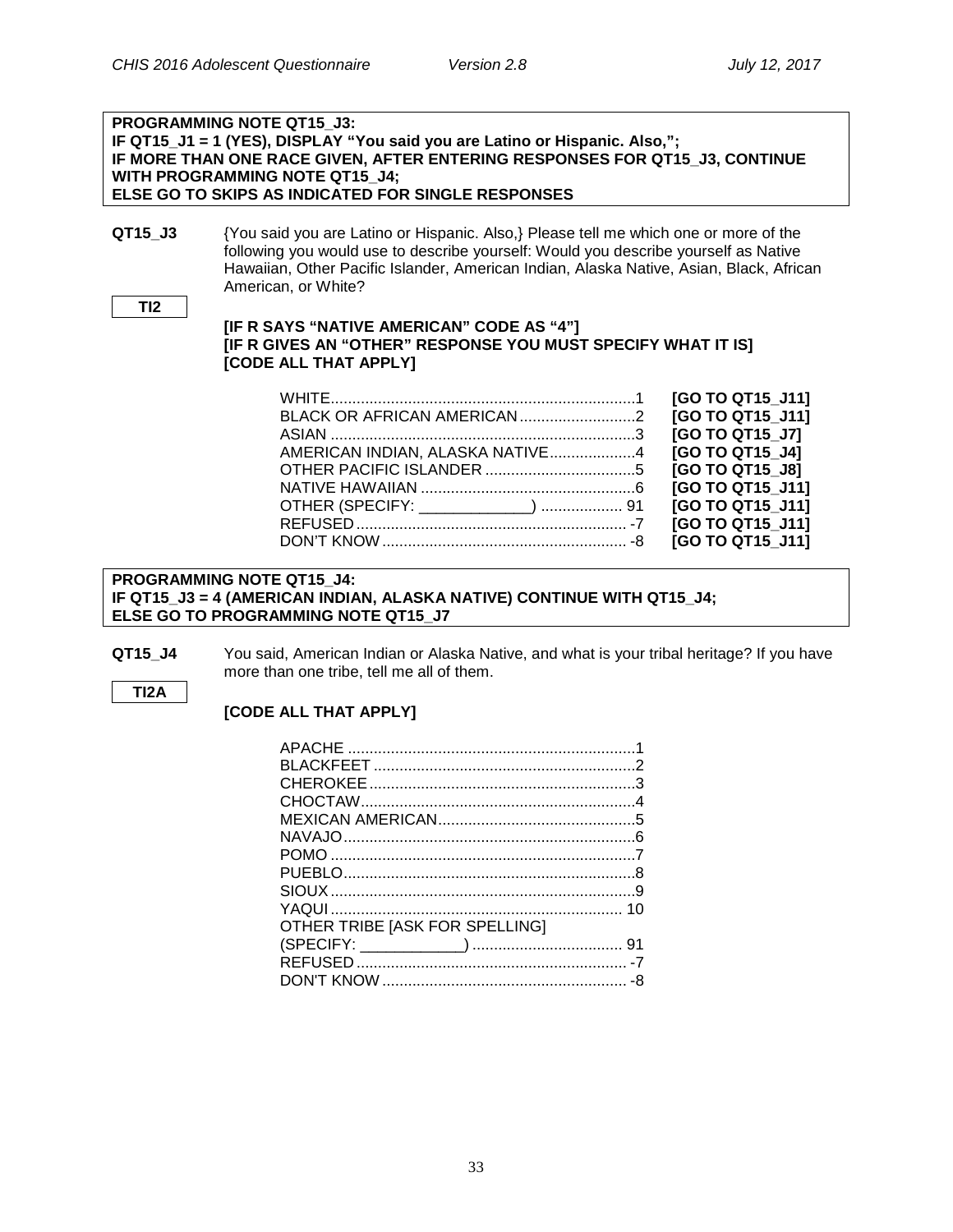### **QT15\_J5** Are you an enrolled member in a federally or state recognized tribe?

### **TI2B**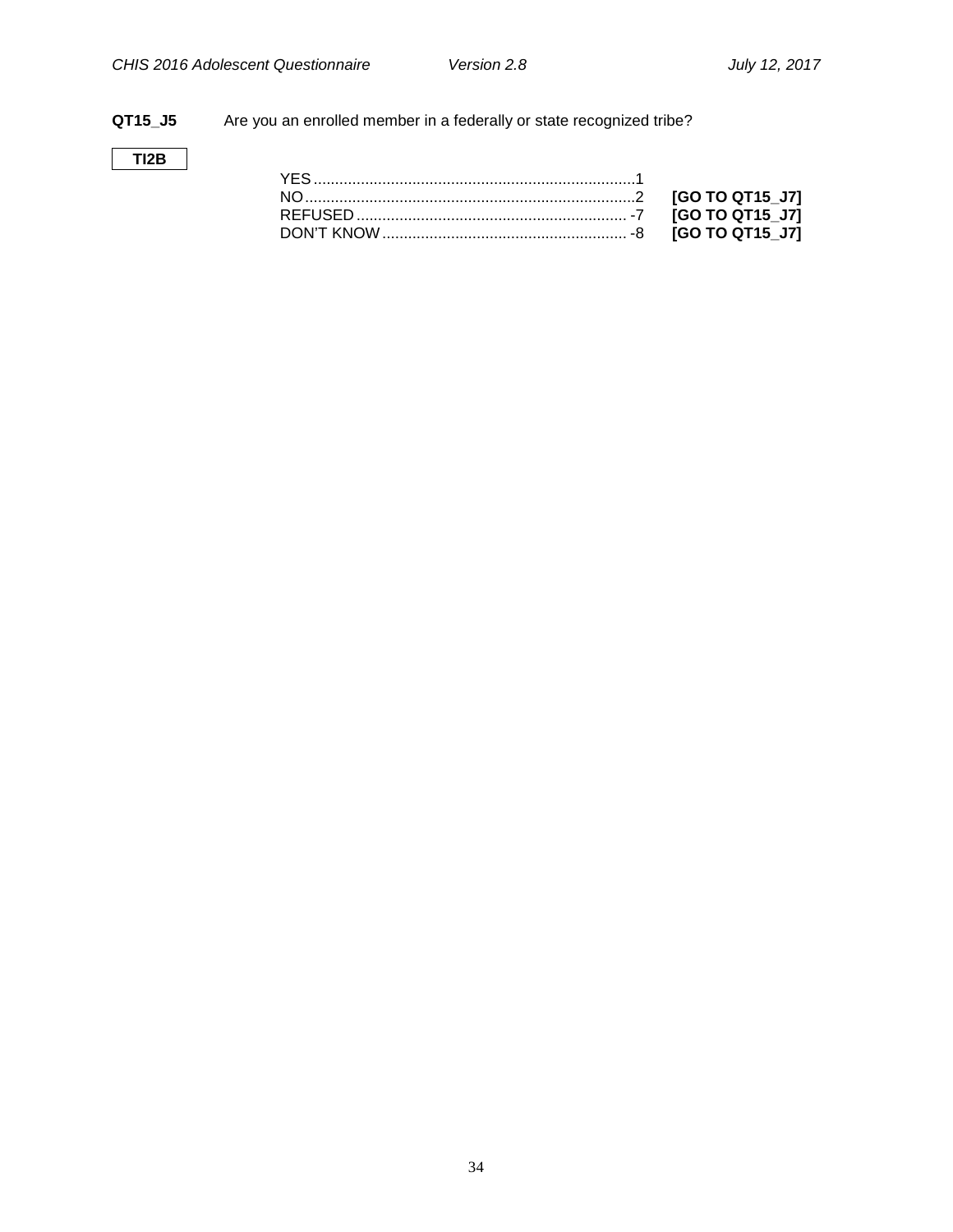**QT15\_J6** Which tribe are you enrolled in?

**TI2C**

| APACHE                               |  |
|--------------------------------------|--|
| MESCALERO APACHE, NM 1               |  |
| APACHE (NOT SPECIFIED) 2             |  |
| OTHER APACHE JASK FOR SPELLING]      |  |
|                                      |  |
| <b>BLACKFEET</b>                     |  |
| BLACKFOOT/BLACKFEET4                 |  |
| <b>CHEROKEE</b>                      |  |
|                                      |  |
| CHEROKEE (NOT SPECIFIED) 6           |  |
| OTHER CHEROKEE [ASK FOR SPELLING]    |  |
|                                      |  |
| <b>CHOCTAW</b>                       |  |
|                                      |  |
| CHOCTAW (NOT SPECIFIED)9             |  |
| OTHER CHOCTAW [ASK FOR SPELLING]     |  |
|                                      |  |
| <b>NAVAJO</b>                        |  |
| NAVAJO (NOT SPECIFIED)  11           |  |
| <b>POMO</b>                          |  |
| HOPLAND BAND, HOPLAND RANCHERIA . 12 |  |
| SHERWOOD VALLEY RANCHERIA 13         |  |
| POMO (NOT SPECIFIED)  14             |  |
| OTHER POMO [ASK FOR SPELLING]        |  |
|                                      |  |
| <b>PUEBLO</b>                        |  |
|                                      |  |
| YSLETA DEL SUR PUEBLO OF TEXAS 17    |  |
| PUEBLO (NOT SPECIFIED) 18            |  |
| OTHER PUEBLO [ASK FOR SPELLING]      |  |
|                                      |  |
| <b>SIOUX</b>                         |  |
| OGLALA/PINE RIDGE SIOUX  20          |  |
|                                      |  |
| OTHER SIOUX [ASK FOR SPELLING]       |  |
|                                      |  |
| YAQUI                                |  |
| PASCUA YAQUI TRIBE OF ARIZONA 23     |  |
| YAQUI (NOT SPECIFIED)  24            |  |
| OTHER YAQUI [ASK FOR SPELLING]       |  |
|                                      |  |
| <b>OTHER</b>                         |  |
| OTHER (SPECIFY: _________)  91       |  |
|                                      |  |
|                                      |  |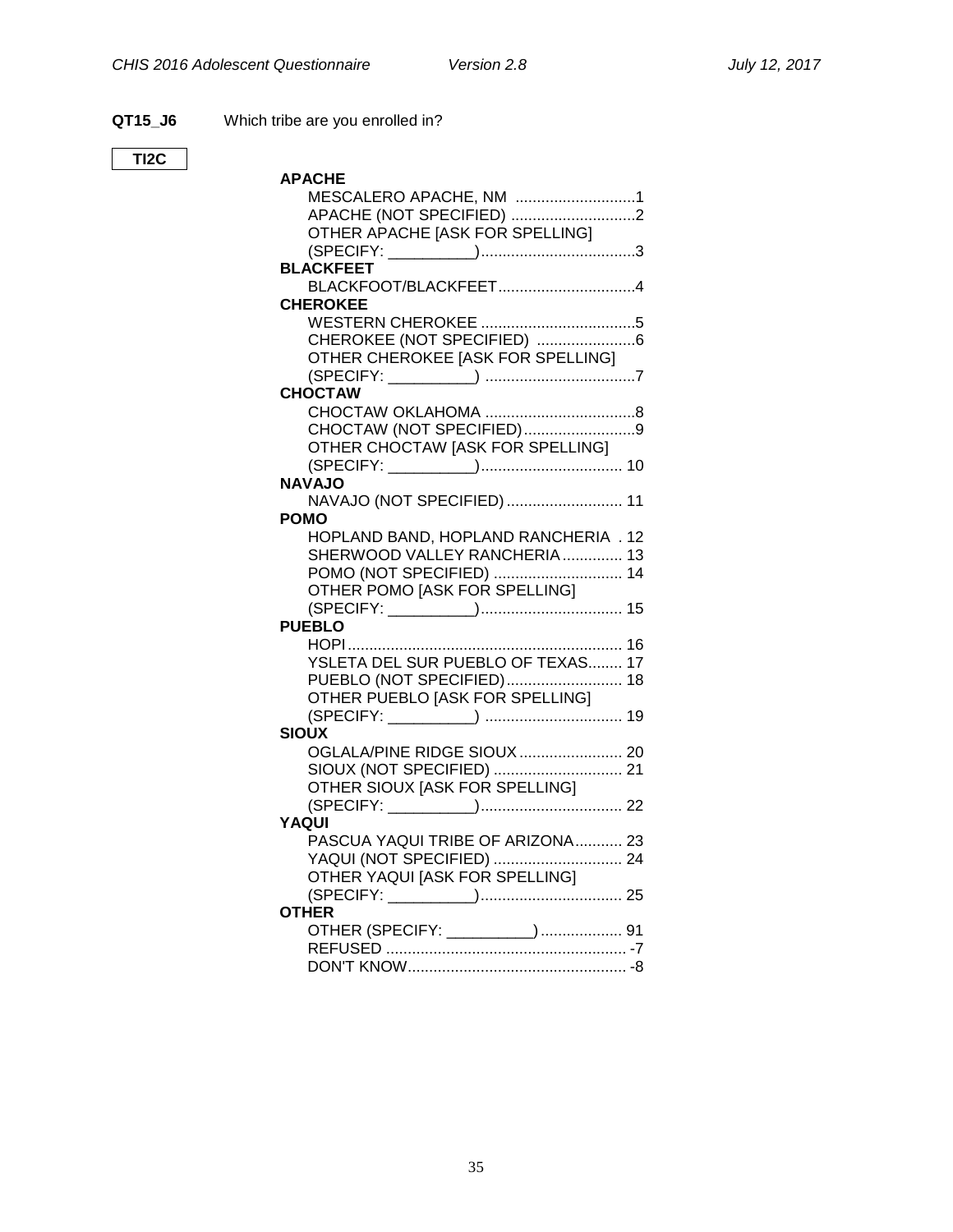#### **PROGRAMMING NOTE QT15\_J7: IF QT15\_J3 = 3 (ASIAN) CONTINUE WITH QT15\_J7; ELSE GO TO PROGRAMMING NOTE QT15\_J8**

**QT15\_J7** You said Asian, and what specific ethnic group are you, such as Chinese, Filipino, or Vietnamese? If you are more than one, tell me all of them.

#### **TI2D**

**TI2D1**

#### **[CODE ALL THAT APPLY]**

| OTHER ASIAN (SPECIFY: __________) 91 |  |
|--------------------------------------|--|
|                                      |  |
|                                      |  |

#### **PROGRAMMING NOTE QT15\_J8: IF QT15\_J3 = 5 (PACIFIC ISLANDER) CONTINUE WITH QT15\_J8; ELSE GO TO PROGRAMMING NOTE QT15\_J9**

**QT15\_J8** You said you are Pacific Islander. What specific ethnic group are you, such as Samoan, Tongan, or Guamanian? If you are more than one, tell me all of them.

#### **[CODE ALL THAT APPLY]**

| SAMOAN/AMERICAN SAMOAN1              |
|--------------------------------------|
|                                      |
|                                      |
|                                      |
| OTHER PACIFIC ISLANDER (SPECIFY: )91 |
|                                      |
|                                      |
|                                      |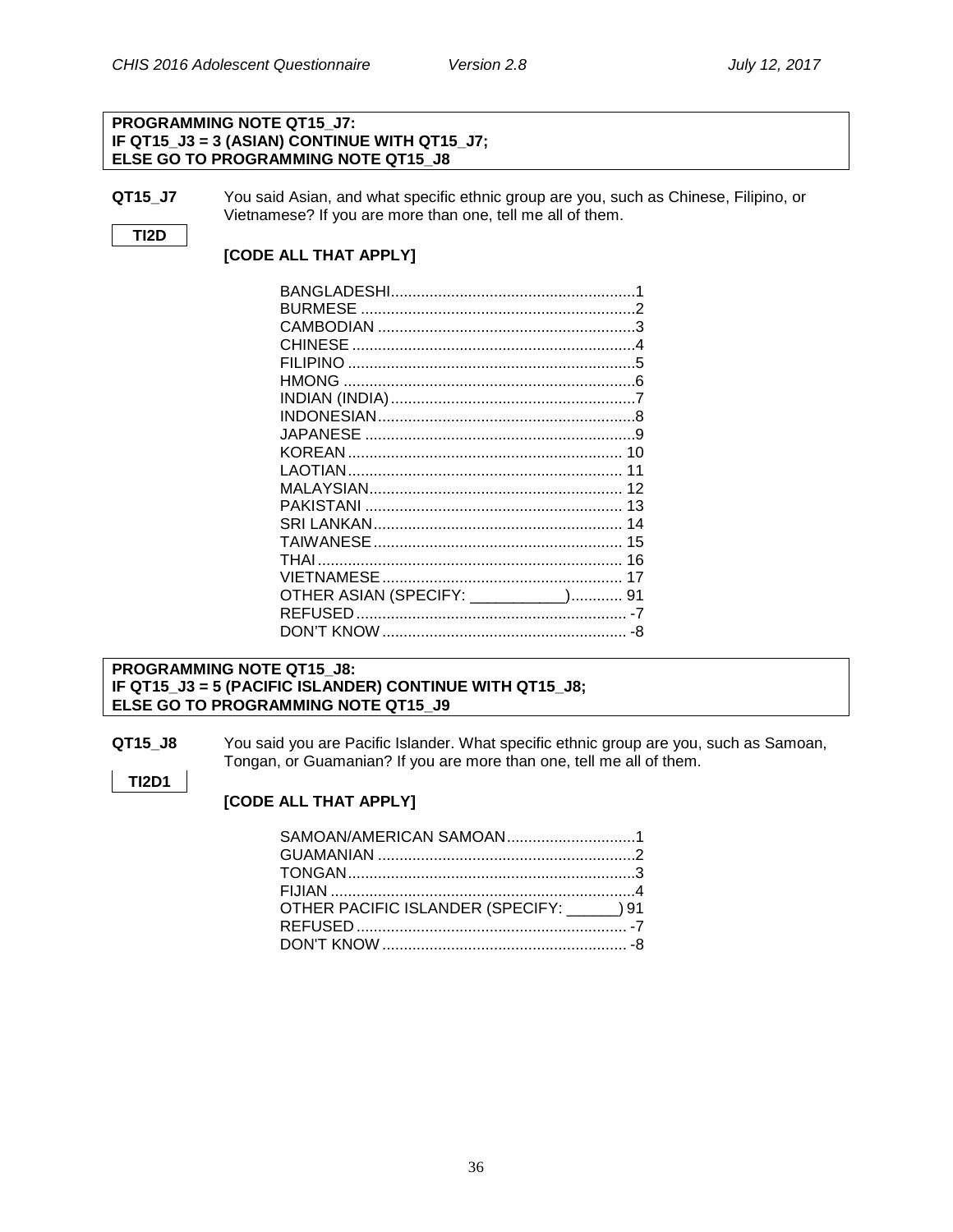**TI2F**

| <b>PROGRAMMING NOTE QT15 J9:</b>                                                    |
|-------------------------------------------------------------------------------------|
| IF QT15_J1 = 1 (YES, LATINO) AND [QT15_J3 = 6 (NATIVE HAWAIIAN) OR 5 (OTHER PACIFIC |
| ISLANDER) OR 4 (AMERICAN INDIAN OR ALASKA NATIVE) OR 3 (ASIAN) OR 2 (BLACK OR       |
| AFRICAN AMERICAN) OR 1 (WHITE) OR 91 (OTHER (Specify))], CONTINUE WITH QT15_J9;     |
| ELSE IF MULTIPLE RESPONSES TO QT15 J3 OR QT15 J7 OR QT15 J8 [NOT COUNTING -7 OR -8  |
| (REF/DK)], CONTINUE WITH QT15 J9;                                                   |
| <b>ELSE GO TO QT15 J10;</b>                                                         |
| FOR QT15 J2 RESPONSES, INCLUDE "Specify" RESPONSE FOR 91 (OTHER LATINO); IF         |
| QT15 J1 = -7 (REFUSE), INSERT "Latino"                                              |

**QT15\_J9** You said that you are: [RESPONSES FROM QT15\_J2, QT15\_J3, QT15\_J7, QT15\_J8]. Do you identify with any one race in particular?

37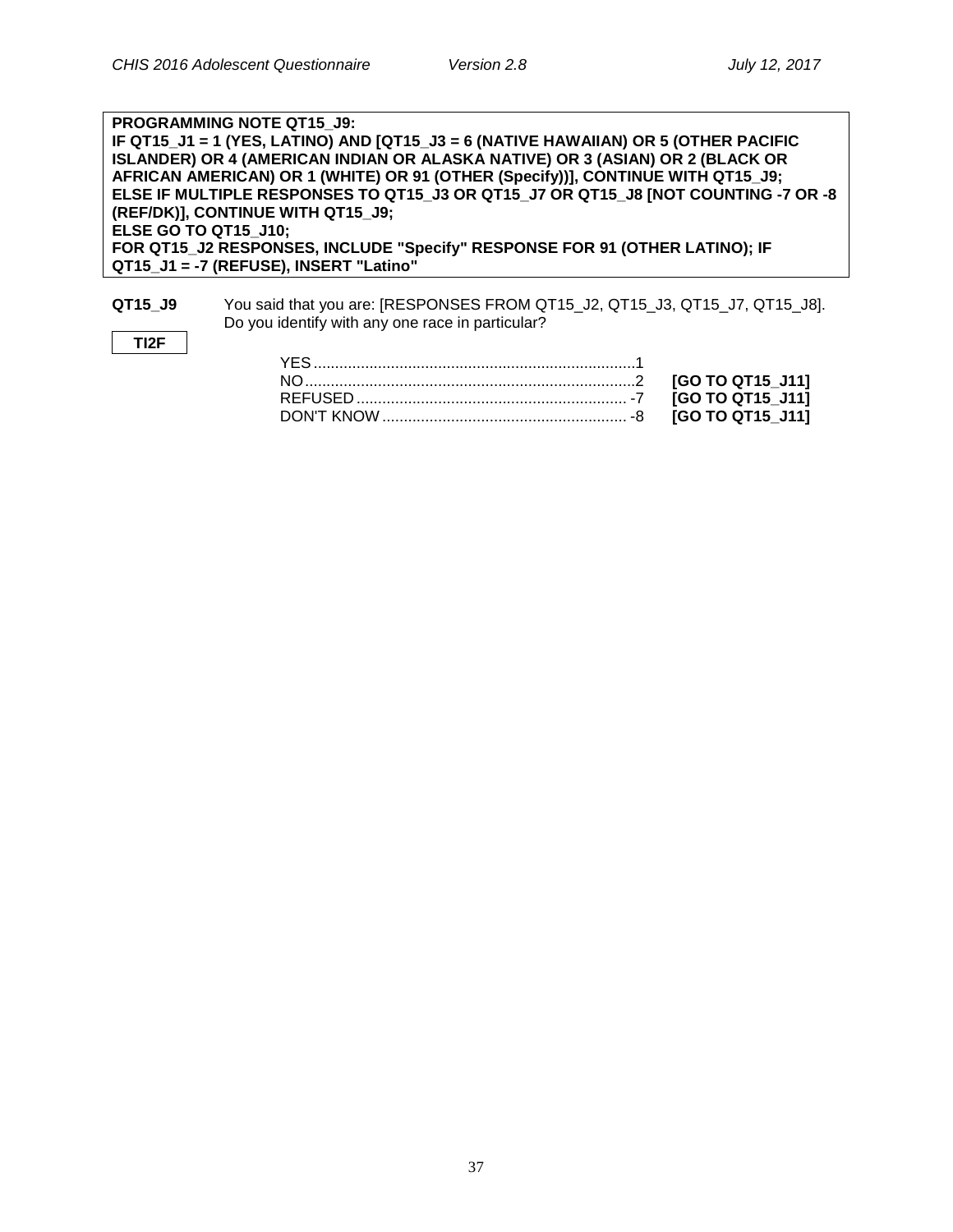QT15\_J10 Which do you most identify with?

### $T12E$

<span id="page-40-0"></span>

| SPANISH-AMERICAN (FROM SPAIN)  12    |  |
|--------------------------------------|--|
|                                      |  |
|                                      |  |
|                                      |  |
| <b>OTHER PACIFIC ISLANDER  17</b>    |  |
| AMERICAN INDIAN OR ALASKA NATIVE  18 |  |
|                                      |  |
|                                      |  |
|                                      |  |
|                                      |  |
|                                      |  |
|                                      |  |
|                                      |  |
|                                      |  |
|                                      |  |
|                                      |  |
|                                      |  |
|                                      |  |
|                                      |  |
|                                      |  |
|                                      |  |
|                                      |  |
|                                      |  |
|                                      |  |
|                                      |  |
|                                      |  |
|                                      |  |
|                                      |  |
|                                      |  |
|                                      |  |
|                                      |  |
|                                      |  |
| PACIFIC ISLANDER, OTHER SPECIFY 55   |  |
|                                      |  |
|                                      |  |
|                                      |  |
|                                      |  |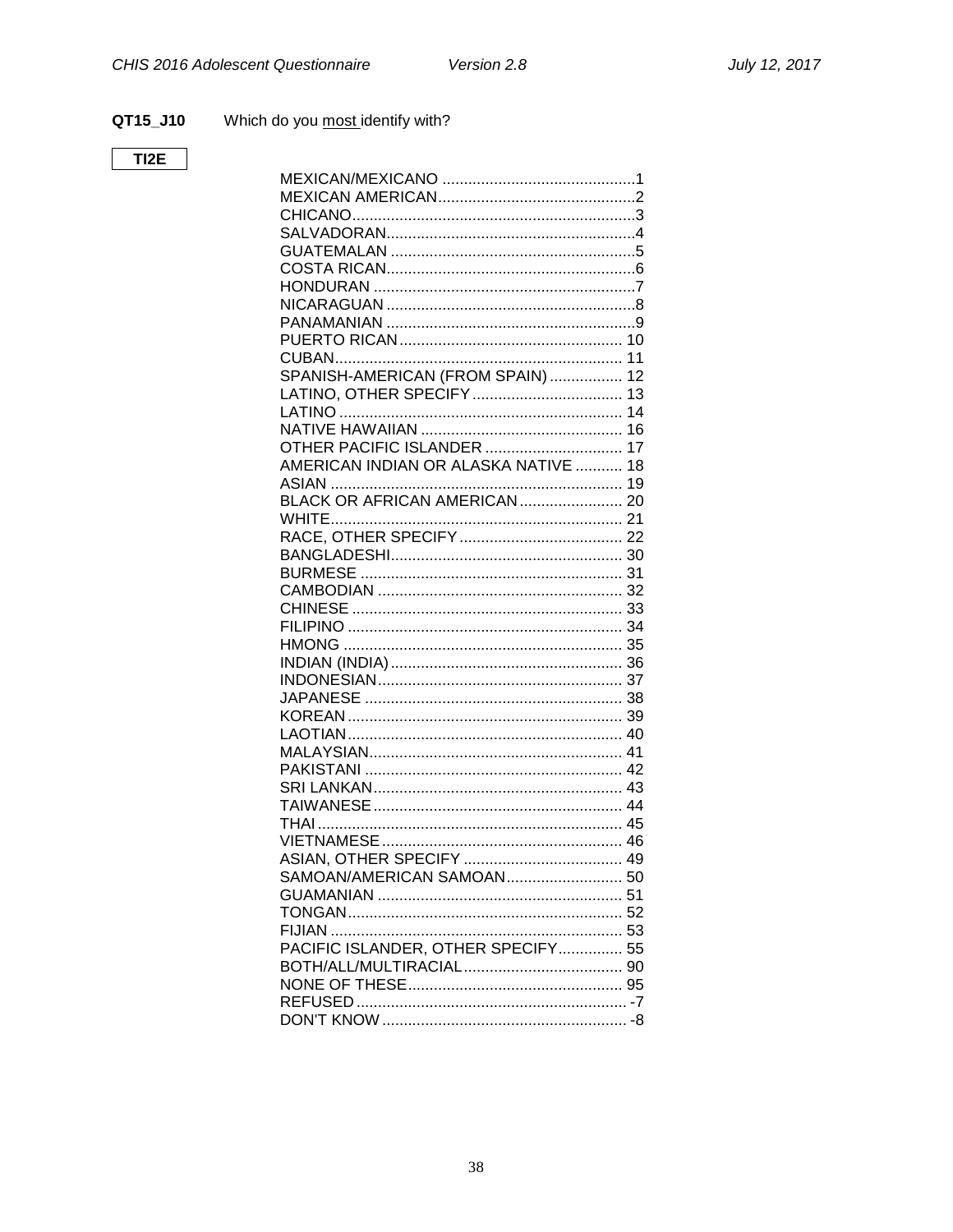#### QT15\_J11 In what country were you born?

#### $T13$

| GUAM                               |  |
|------------------------------------|--|
|                                    |  |
|                                    |  |
|                                    |  |
|                                    |  |
|                                    |  |
|                                    |  |
|                                    |  |
|                                    |  |
|                                    |  |
|                                    |  |
|                                    |  |
|                                    |  |
|                                    |  |
|                                    |  |
|                                    |  |
|                                    |  |
|                                    |  |
| OTHER (SPECIFY: _____________)  91 |  |
|                                    |  |
|                                    |  |

#### <span id="page-41-0"></span>PROGRAMMING NOTE QT15\_J12: IF QT15\_J11 = 1, 2, 9, 22, OR 26 (BORN IN USA OR US TERRITORY), GO TO QT15\_J15; ELSE CONTINUE WITH QT15\_J12

Are you a citizen of the United States? QT15\_J12

#### $TI4$

[GO TO QT15\_J14]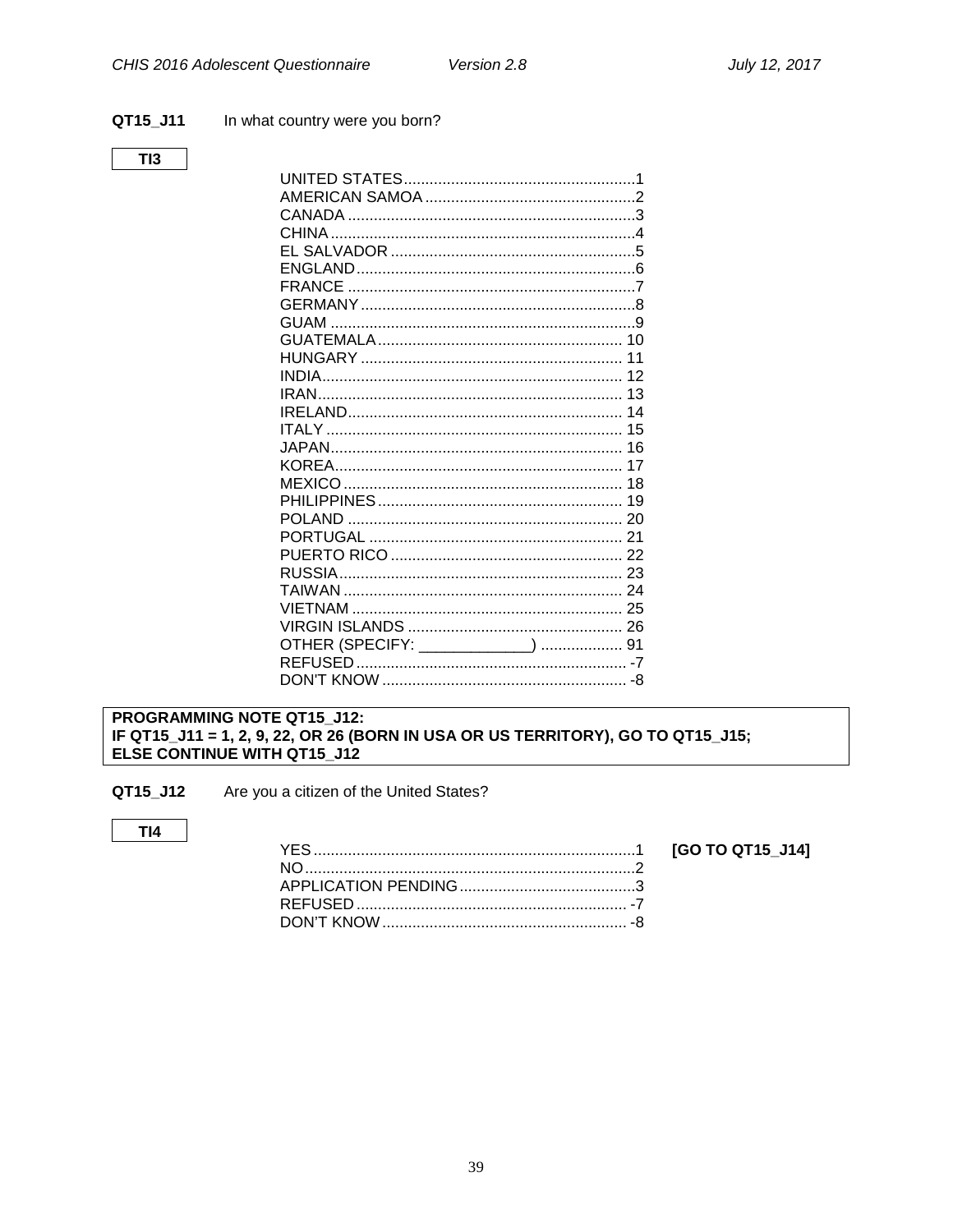#### **QT15\_J13** Are you a permanent resident with a green card?

**[IF NEEDED, SAY: "People usually call this a "Green Card" but the color can also be pink, blue or white."]**

**QT15\_J14** About how many years have you lived in the United States?

**TI6**

**[FOR LESS THAN A YEAR, ENTER 1 YEAR]**

**TI6YR**

\_\_\_\_\_ NUMBER OF YEARS [HR: 0-17]

| œ           |  |
|-------------|--|
| w<br>L<br>Ξ |  |
|             |  |

\_\_\_\_\_ YEAR FIRST CAME TO LIVE IN U.S. [HR: 1990-2008]

<span id="page-42-0"></span>**QT15\_J15** What languages do you speak at home?

{OR}

**TI7**

#### **[CODE ALL THAT APPLY] [PROBE: "Any others?"]**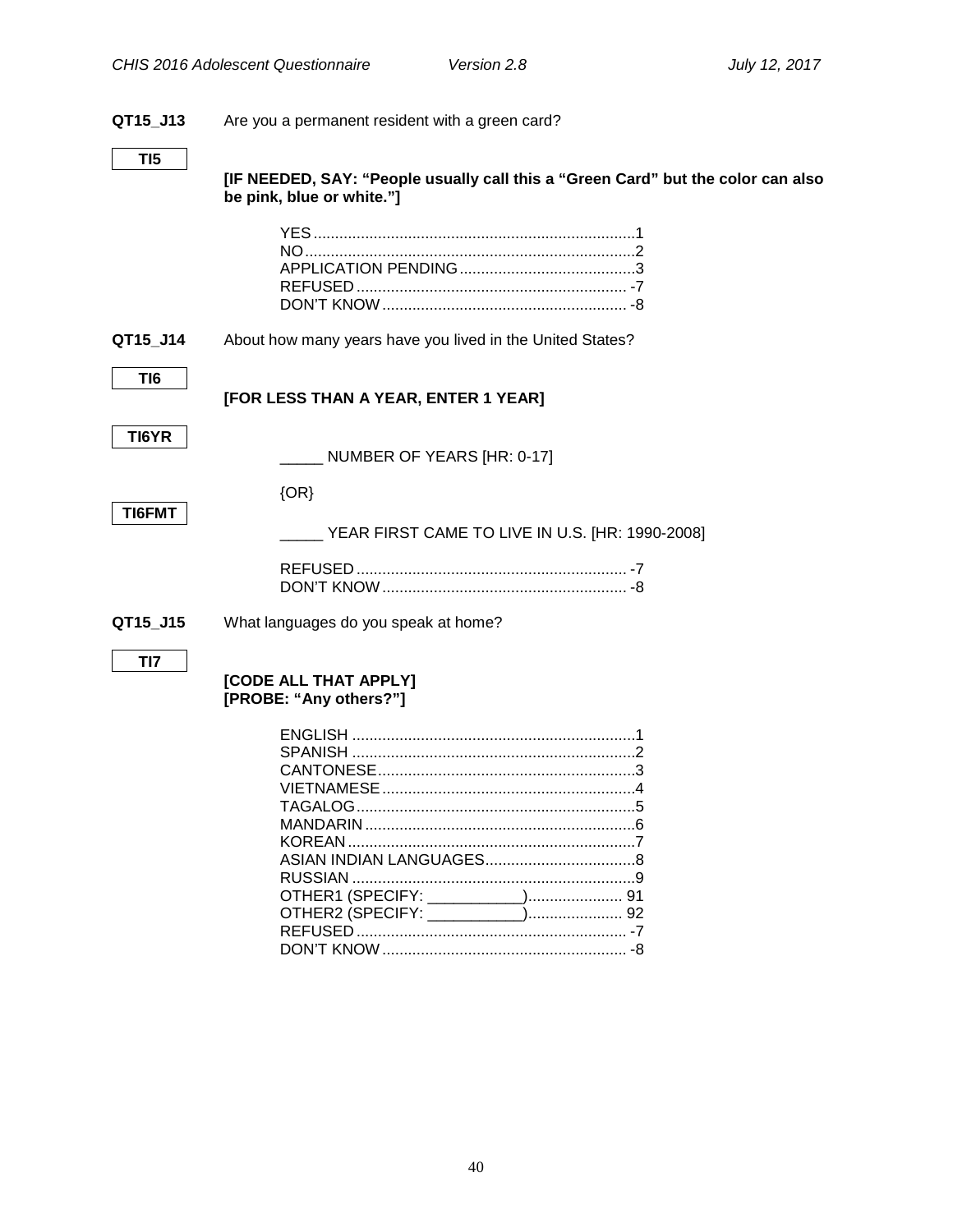### **SECTION K – SUICIDE IDEATION AND ATTEMPTS**

<span id="page-43-0"></span>**QT15\_K1** The next section is about thoughts of hurting yourself. If any question upsets you, you don't have to answer it.

|                 | Have you ever seriously thought about committing suicide?                                                                                                                                                |                                                       |
|-----------------|----------------------------------------------------------------------------------------------------------------------------------------------------------------------------------------------------------|-------------------------------------------------------|
| TK1             |                                                                                                                                                                                                          |                                                       |
|                 |                                                                                                                                                                                                          | [GO TO QT15_L1]<br>[GO TO QT15_L1]<br>[GO TO QT15_L1] |
| QT15_K2         | Have you seriously thought about committing suicide at any time in the past 12 months?                                                                                                                   |                                                       |
| TK <sub>2</sub> |                                                                                                                                                                                                          | [GO TO QT15_K4]<br>[GO TO QT15_K4]<br>[GO TO QT15_K4] |
| QT15_K3         | Have you seriously thought about committing suicide at any time in the past 2 months?                                                                                                                    |                                                       |
| TK3             |                                                                                                                                                                                                          |                                                       |
| QT15_K4         | Have you ever attempted suicide?                                                                                                                                                                         |                                                       |
| TK4             |                                                                                                                                                                                                          |                                                       |
|                 | PROGRAMMING NOTE QT15 K5:<br>IF (QT15_K2 = 2, -7, OR -8) AND (QT15_K4 = 2, -7, OR -8), THEN GO TO SUICIDE RESOURCE;                                                                                      |                                                       |
|                 | IF (QT15_K3 = 2, -7, OR -8) AND (QT15_K4 = 2, -7, OR -8), THEN GO TO SUICIDE RESOURCE;<br>IF QT15_K3 = 1 AND (QT15_K4 = 2, -7, OR -8), THEN GO TO SUICIDE RESOURCE;<br><b>ELSE CONTINUE WITH QT15 K5</b> |                                                       |
| QT15_K5         | Have you attempted suicide at any time in the past 12 months?                                                                                                                                            |                                                       |
| TK <sub>5</sub> |                                                                                                                                                                                                          |                                                       |

REFUSED ............................................................... -7 DON'T KNOW ......................................................... -8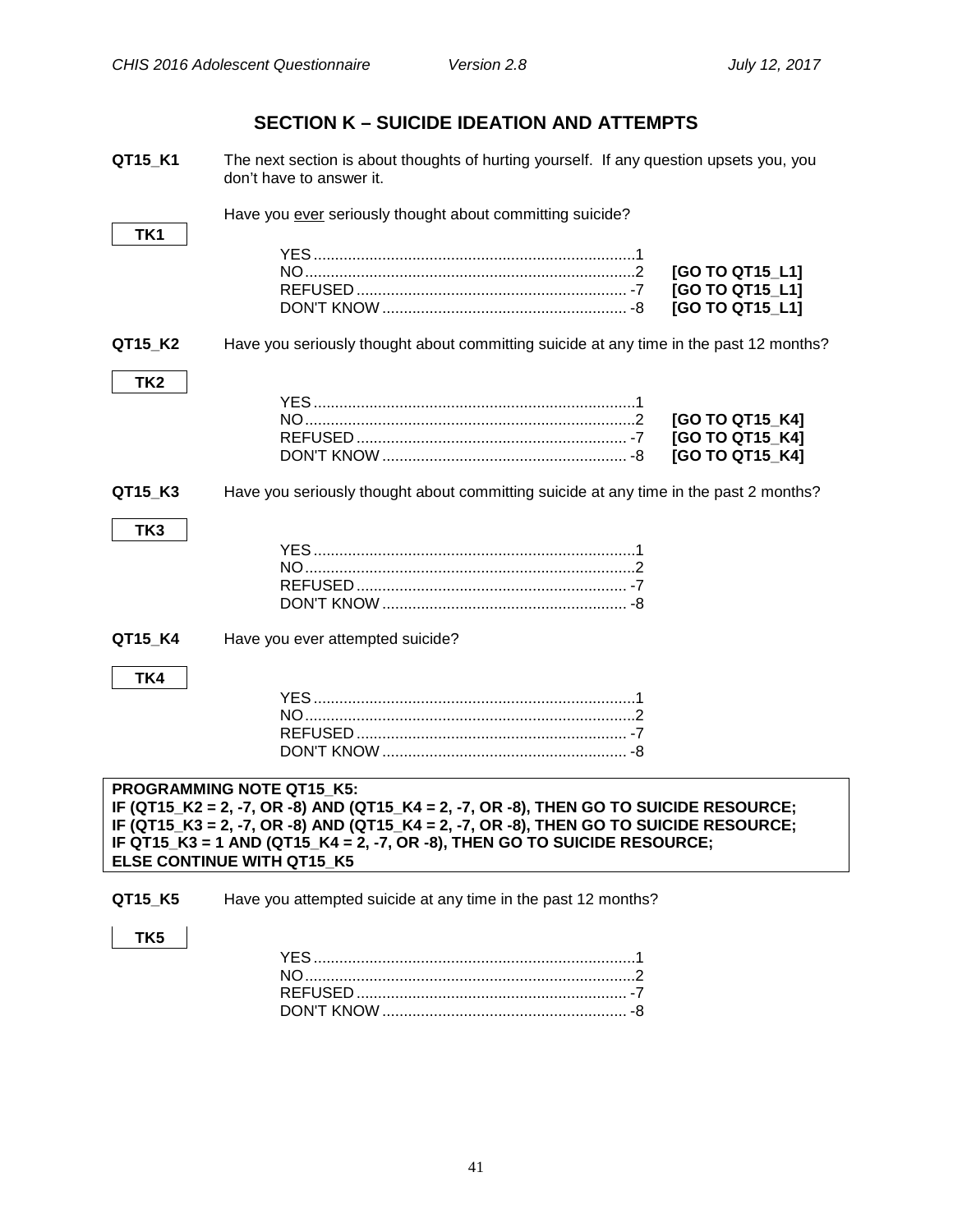#### **SUICIDE RESOURCE:**

We have a number you can call if you'd like to talk to someone about suicidal thoughts or attempts. Someone is available 24 hours a day to provide information to help you. Do you have something to write with? **[WAIT UNTIL THEY HAVE SOMETHING TO WRITE DOWN THE NUMBER AND/OR WEBSITE AND THEN CONTINUE WITH THE SCRIPT. SPEAK SLOWLY WHEN GIVING THE HOTLINE NUMBER.]** The number is 1-800-273-TALK (8255). **[IF NEEDED, REPEAT THE NUMBER OR ASK THEM TO READ IT BACK TO YOU.]**

Or, you can visit a website to find out information about getting help. **[SPEAK SLOWLY WHEN GIVING OUT THE WEBSITE ADDRESS.]** The website address is [www.suicidepreventionlifeline.org.](http://www.suicidepreventionlifeline.org/) **[IF NEEDED, REPEAT THE ADDRESS OR ASK THEM TO READ IT BACK TO YOU.]**

**POST-NOTE FOR SUICIDE RESOURCE: IF (QT15 K2 = 2, -7, OR -8) AND (QT15 K4 = 2, -7, OR -8), THEN GO TO QT15 L1 (NEXT SECTION); ELSE CONTINUE WITH QT15\_K6**

**QT15 K6** Would you like to discuss your thoughts with this person?

**TK7**

| <b>[GO TO SUICIDE</b> |
|-----------------------|
|                       |
|                       |
|                       |
|                       |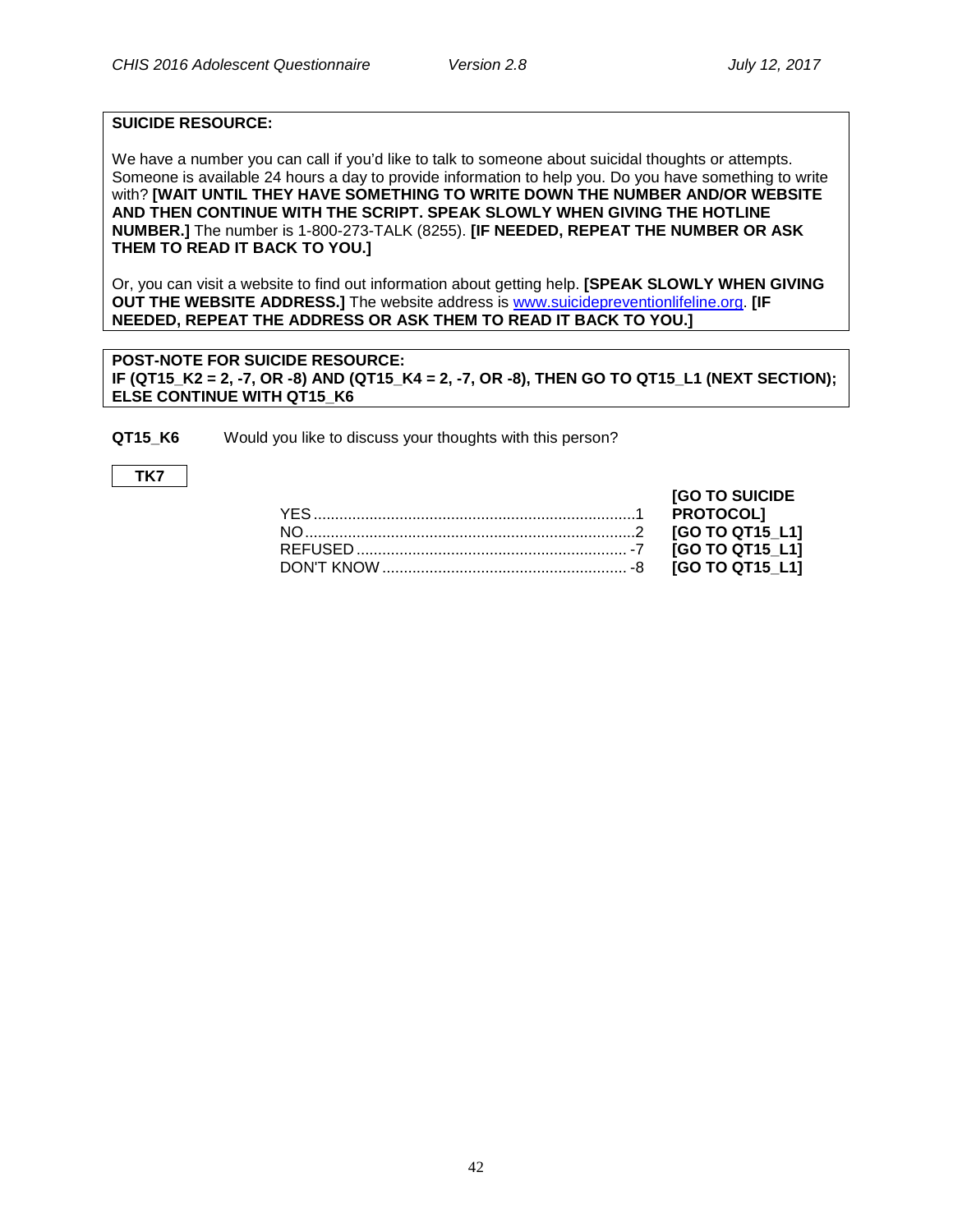**TH21**

**TH8**

**TH9**

### **SECTION L – CIVIC ENGAGEMENT AND RESILIENCY**

<span id="page-45-0"></span>**QT15 L1** In the past 12 months, have you done any volunteer work or community service that you have not been paid for?

#### **PROGRAMMING NOTE QT15\_L2: IF QT15\_A5 = 1 OR QT15\_A6 = 1 (ATTENDED SCHOOL LAST YEAR) THEN CONTINUE WITH QT15\_L2; ELSE GO TO QT15\_L15**

**QT15\_L2** How true do you feel the next statements are about your school and things you might do there:

> At my school, there is a teacher or some other adult... Who really cares about me. Would you say this is...

**QT15 L3** [At my school, there is a teacher or some other adult...] Who notices when I'm not there. Is this...

### **QT15\_L4** [At my school, there is a teacher or some other adult...] Who listens to me when I have something to say. Is this… **TH10**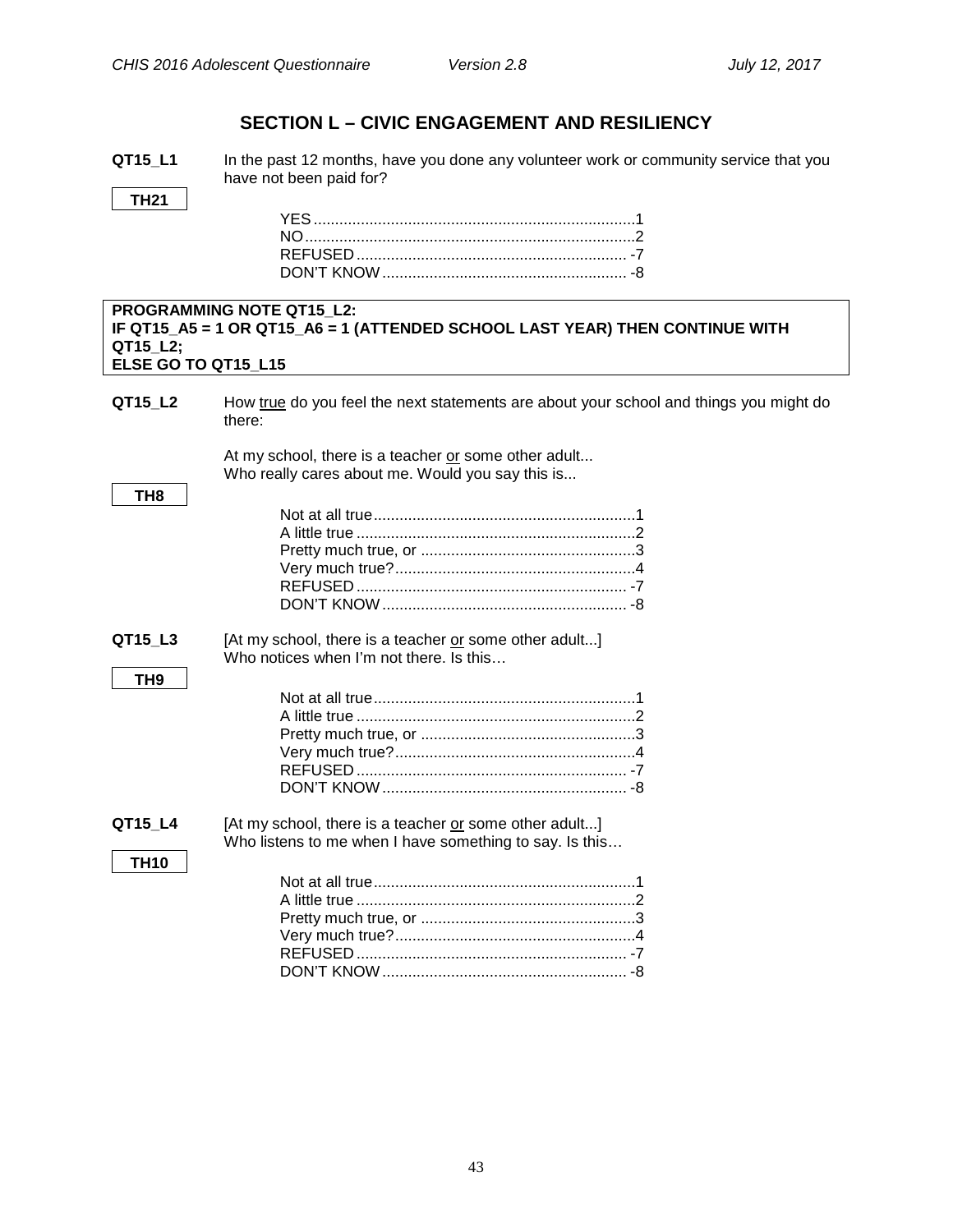### **QT15\_L5** [At my school, there is a teacher or some other adult...] Who tells me when I do a good job. **TH11 [IF NEEDED, READ:]** NOT AT ALL TRUE...................................................1 A LITTLE TRUE........................................................2 PRETTY MUCH TRUE, OR......................................3 VERY MUCH TRUE?................................................4 REFUSED ............................................................... -7 DON'T KNOW......................................................... -8 **QT15 L6** [At my school, there is a teacher or some other adult...] Who always wants me to do my best. **TH12 [IF NEEDED, READ:]** NOT AT ALL TRUE...................................................1 A LITTLE TRUE........................................................2 PRETTY MUCH TRUE, OR......................................3 VERY MUCH TRUE?................................................4 REFUSED ............................................................... -7 DON'T KNOW......................................................... -8 **QT15 L7** [At my school, there is a teacher or some other adult...] Who notices when I'm in a bad mood. **TH13 [IF NEEDED, READ:]** NOT AT ALL TRUE...................................................1 A LITTLE TRUE........................................................2 PRETTY MUCH TRUE, OR......................................3 VERY MUCH TRUE?................................................4 REFUSED ............................................................... -7 DON'T KNOW......................................................... -8 **QT15\_L8** How true do you feel the next statements are about your home: In my home, there is a parent or some other adult… Who cares about my schoolwork. Is this… **TH14** Not at all true.............................................................1 A little true .................................................................2 Pretty much true, or ..................................................3 Very much true?........................................................4 REFUSED ............................................................... -7 DON'T KNOW......................................................... -8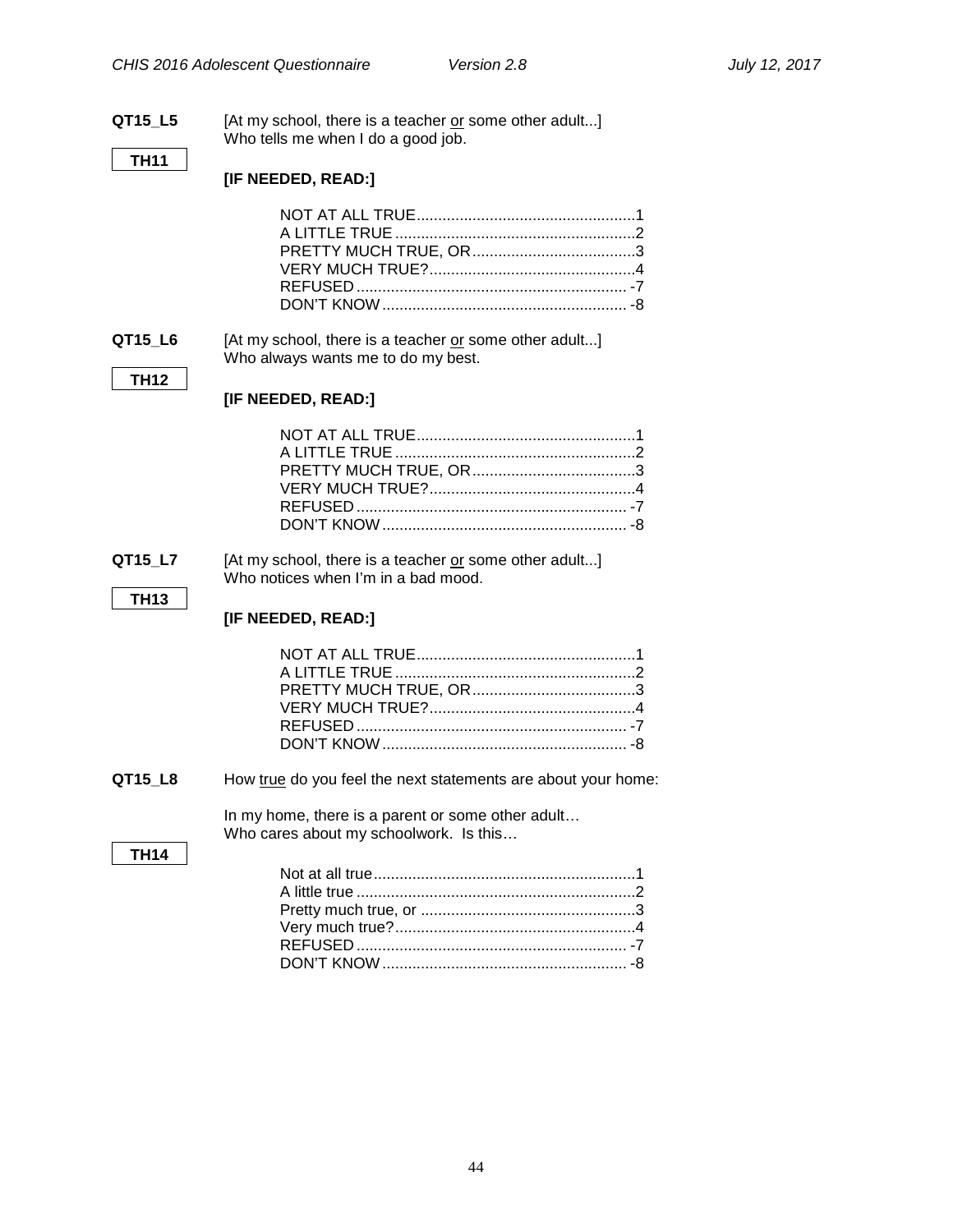| QT15 L9     | [In my home, there is a parent or some other adult]<br>Who listens to me when I have something to say. Is this |
|-------------|----------------------------------------------------------------------------------------------------------------|
| <b>TH15</b> |                                                                                                                |
|             |                                                                                                                |
|             |                                                                                                                |
|             |                                                                                                                |
|             |                                                                                                                |
|             |                                                                                                                |
|             |                                                                                                                |
| QT15_L10    | [In my home, there is a parent or some other adult]                                                            |
|             | Who talks with me about my problems.                                                                           |
| <b>TH16</b> |                                                                                                                |
|             | [IF NEEDED, READ:]                                                                                             |
|             |                                                                                                                |
|             |                                                                                                                |
|             |                                                                                                                |
|             |                                                                                                                |
|             |                                                                                                                |
|             |                                                                                                                |
| QT15_L11    | [In my home, there is a parent or some other adult]                                                            |
|             | Who notices when I'm in a bad mood.                                                                            |
| <b>TH17</b> | [IF NEEDED, READ:]                                                                                             |
|             |                                                                                                                |
|             |                                                                                                                |
|             |                                                                                                                |
|             |                                                                                                                |
|             |                                                                                                                |
|             |                                                                                                                |
| QT15_L12    | [In my home, there is a parent or some other adult]                                                            |
|             | Who always wants me to do my best.                                                                             |
| <b>TH18</b> |                                                                                                                |
|             | [IF NEEDED, READ:]                                                                                             |
|             |                                                                                                                |
|             |                                                                                                                |
|             |                                                                                                                |
|             |                                                                                                                |
|             |                                                                                                                |
|             |                                                                                                                |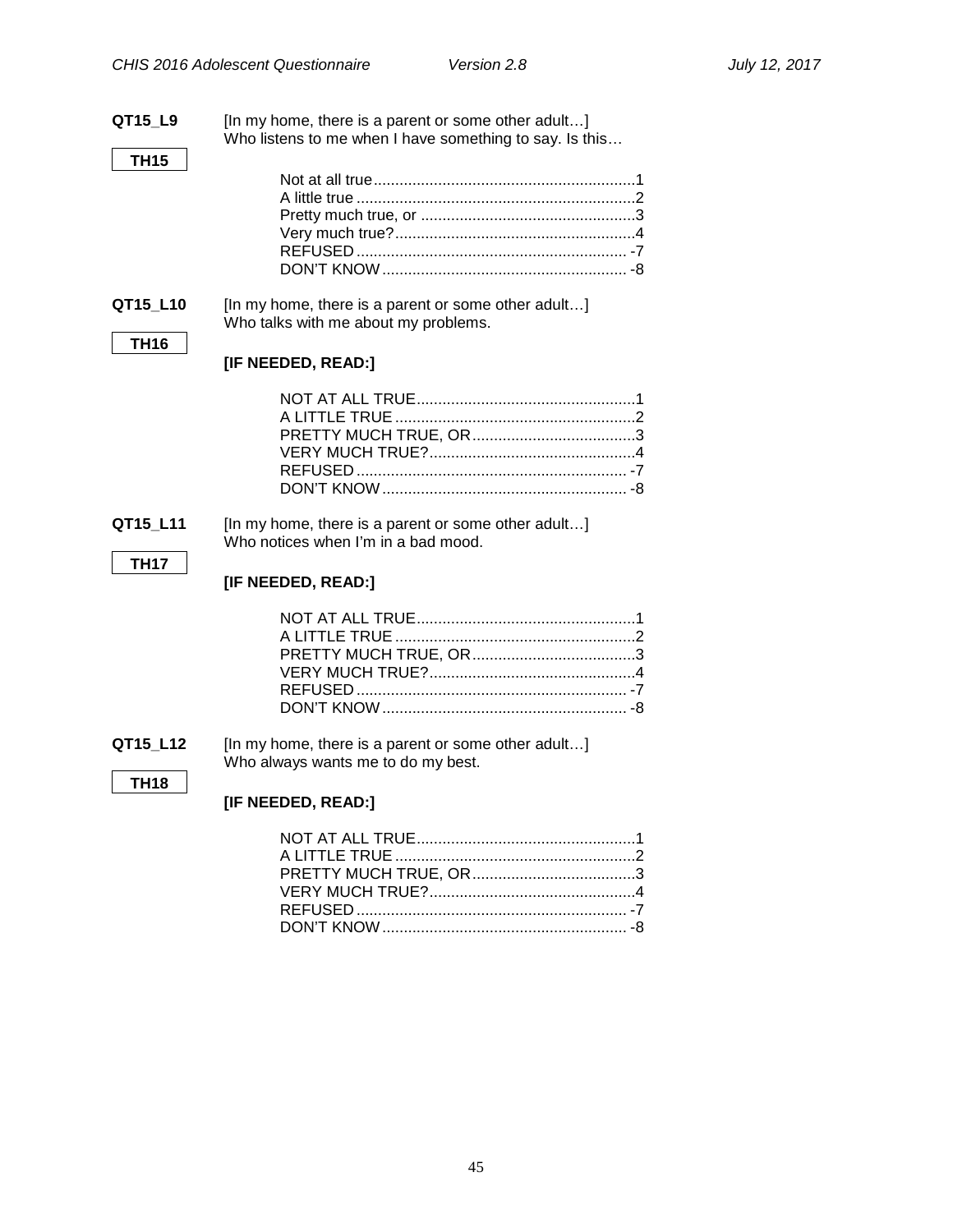#### **QT15\_L13** [In my home, there is a parent or some other adult…] Who believes that I will be a success.

#### **TH19**

**[IF NEEDED, READ:]**

**QT15\_L14** [In my home, there is a parent or some other adult…] Who expects me to follow the rules.

#### **TH20**

#### **[IF NEEDED, READ:]**

**QT15\_L15** A person's appearance, style, dress, or the way they walk or talk may affect how people describe them. How do you think other people at school would describe you?

#### **TL37**

#### **[IF NEEDED, SAY: "Think about the last time you attended school".]**